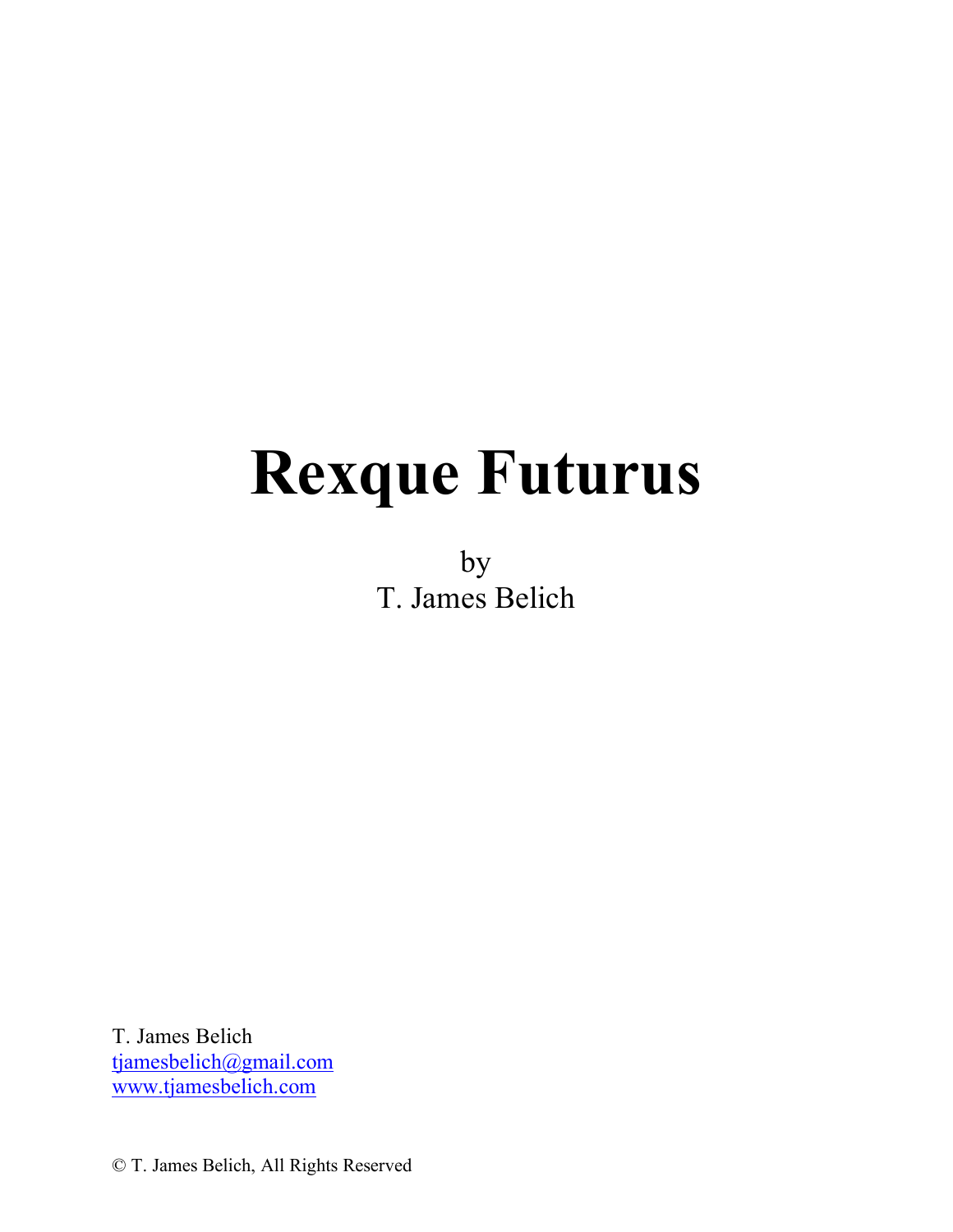# Rexque Futurus by T. James Belich

# CAST

# ARTHUR PENDRAGON (M)

The king of Logres who united the island of Britain, Arthur was sent to sleep after his final battle on the field of Camlann. He now wakes for one day each year to see if the time has come for his return.

# SIR BEDIVERE

One of Arthur's knights, Bedivere is charged with returning Excalibur so that Arthur may be brought to Avalon and healed.

# SIR LUCAN

Brother to Bedivere, Lucan dies while helping bring Arthur off the battlefield.

# SIR MORDRED

Son of Arthur and a traitor, he leads the army against Arthur at Camlann.

# MORGANA LEFAY (F)

Arthur's half-sister who, while previously his enemy, reconciles with Arthur and brings him to be healed in Avalon after the battle at Camlann.

# SIR GALAHAD

The pure knight who achieved the quest for the Holy Grail, Galahad now brings the Grail to Arthur in Avalon.

# **VOICE**

The voice of God who speaks to Arthur in Avalon.

# LADY OF THE LIGHT (F)

A figure of light who guides Arthur on the path of justice and righteousness.

# LADY OF THE DARK (F)

A figure of darkness who tries to tempt Arthur down the path of evil. Later she appears in the world to similarly test Arthur's new knights.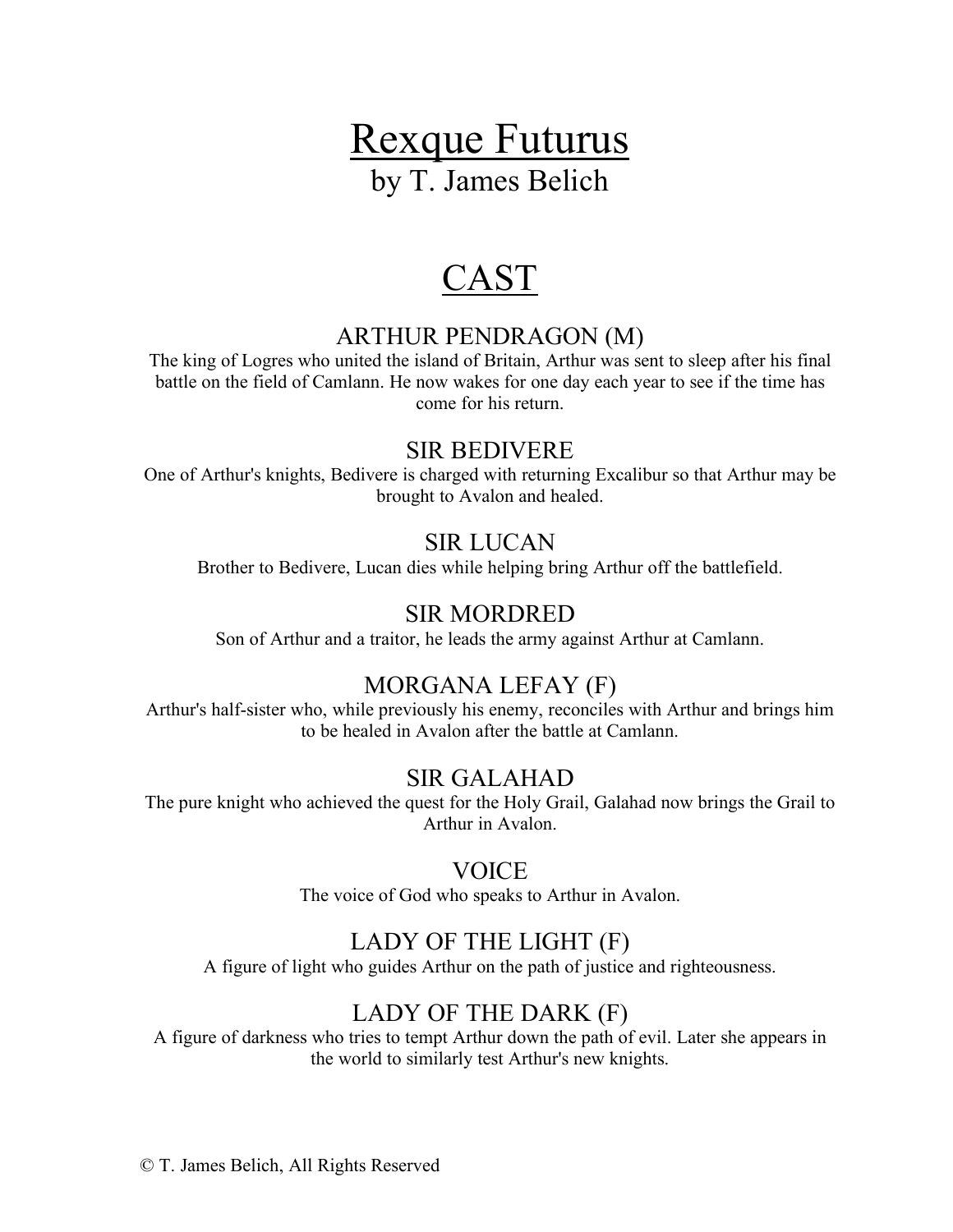# DOUBTFUL

Crushed by disappointment and ridiculed by the world, Doubtful abandons all he once believed and when presented with his greatest desire rejects it utterly.

# WARRIOR

Warrior is the first to join Arthur and the last to fall away. Though without faith, Warrior knows plainly what he does not possess and thus is closer than all save Faithful to true faith.

# GOOD WORKS

Good Works has put all faith in deeds, believing they alone shall lead to heaven. Good Works joins Arthur in the hope of securing his place in paradise.

# INTELLECT

A devoted scholar, Intellect's faith is placed entirely in the hands of reason. Intellect treats Arthur's claim with skepticism, but still joins him out of intellectual curiosity.

# INDEPENDENCE

Independence rejects all outside authorities, placing his faith in himself alone, and refuses to become one of Arthur's knights.

# IDOLATRY

Idolatry has made Arthur his object of worship and willingly becomes one of his knights. Idolatry puts his faith in solely in Arthur, his idol.

# GREED

Greed places his faith in the wealth of the world and sees in Arthur the potential to gain both great riches and worldly power.

# FAITHFUL

The symbol of true faith, Faithful alone of Arthur's knights succeeds in the quest for Excalibur.

# LADY OF THE LAKE (F)

She who once gave Arthur the sword Excalibur and helped him to Avalon, now brings the quest for Excalibur to Arthur and his new knights.

# TOTAL ROLES: 18 (4 female, 1 male, 13 male or female)

With the exception of ARTHUR, the LADY OF THE LIGHT, and the LADY OF THE DARK, roles may be double-cast as desired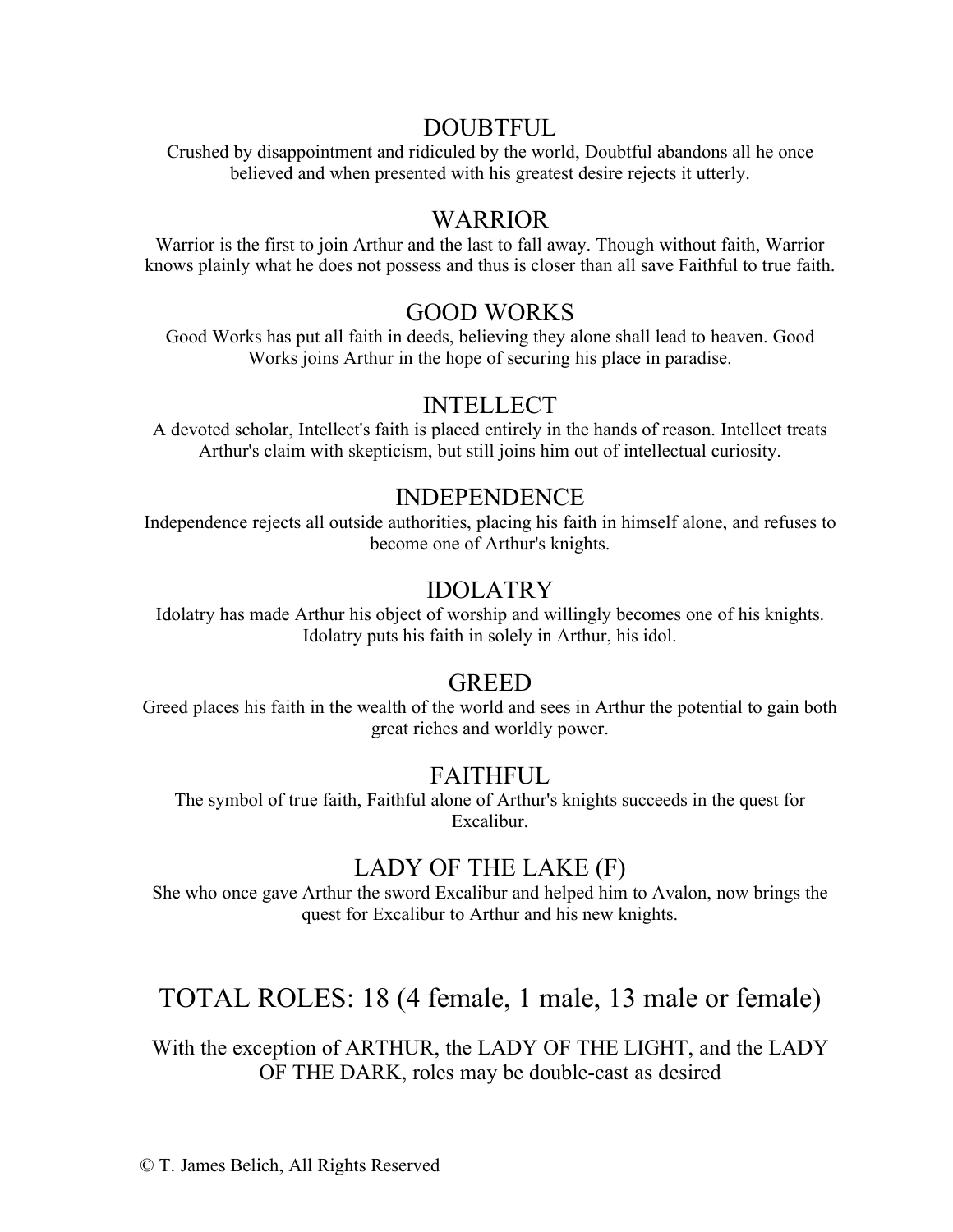# **Synopsis**

After fighting his final battle, King Arthur was taken by Morgana LeFay to be healed in the Isle of Avalon. He is the "Once and Future King," some say, destined to return.

Fifteen centuries later, King Arthur still sleeps in Avalon, but he wakes for one day each year to walk the earth again to see if the world is ready for his return. He brings together a new company of knights (Warrior, Good Works, Independence, etc.), who set forth to seek the sword Excalibur. As the faith of each knight is tested, their success will determine if the time is right for Arthur's return or if he will sleep again for another year.

Rexque Futurus explores the nature of faith through a blend of myth and allegory. A morality play for modern times.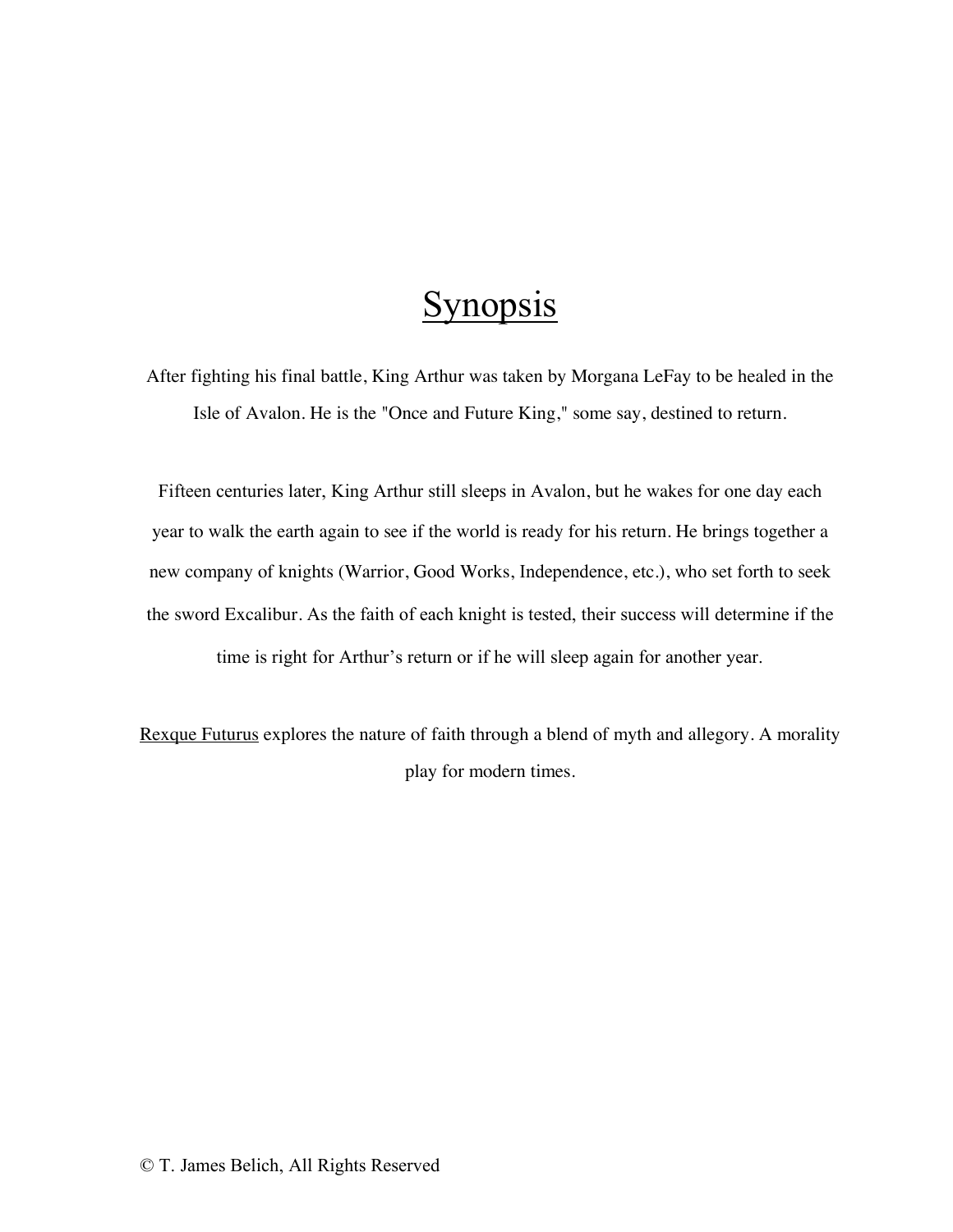# Technical Requirements

# **Set Description**

The setting for Rexque Futurus is intended to be simple to allow for easy staging. There are, however, a few key set pieces which are needed. A simple tomb lies at upstage center, large enough for Arthur to lie on. A curtain, which can be lifted or pulled away to reveal the tomb, lies just downstage of the tomb. In the beginning of the play, shadows are also projected onto the curtain. A few acting blocks (optional) would also provide the actors with objects to stand or sit upon.

# Prop List

The sword Excalibur Swords (2) Spear Funeral brier (to carry Arthur) Ancient cup (the Holy Grail) Candle Pouch filled with gold coins, jewels, etc.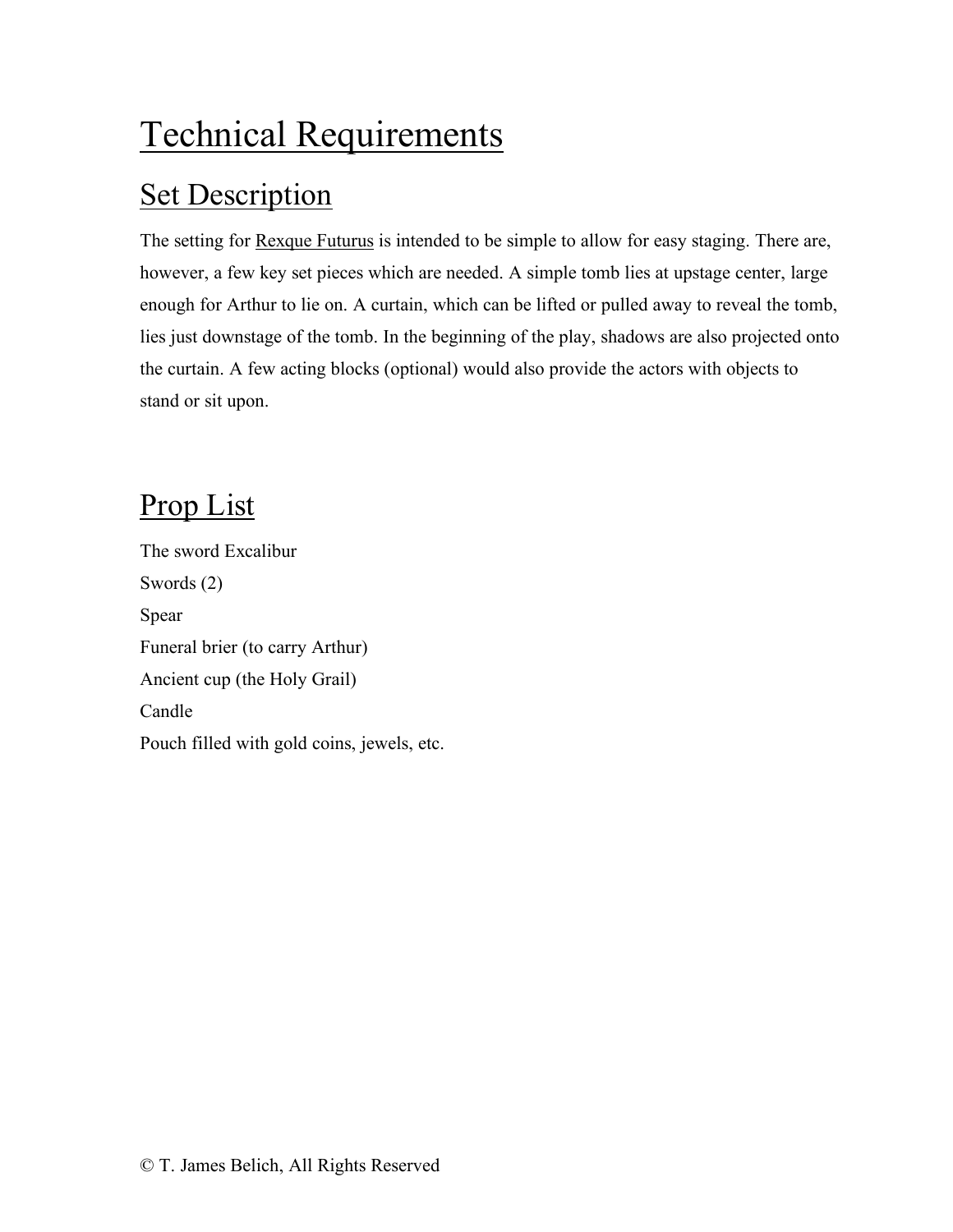# ACT 1

*(An empty stage. A white curtain is stretched across the back of the stage, illuminated from behind. The shadow of a snake appears, preparing to strike. The shadow of a* KNIGHT *draws a sword, raises it high, and kills the snake. When this happens there is a great sound of trumpets, horses, swords being drawn, and armies rushing to attack. The shadow of* KING ARTHUR *enters behind the curtain carrying a drawn sword.)*

# ARTHUR

Alas this unhappy day, That brings about this mortal fray. No more doleful battle was there in Christian land, Than this, brothers slain by brother's hand. With this fearsome battle does my kingdom fall, We have fought for much and now shall lose all. Jesu mercy, where are all my noble knights become?

# *(Two knights,* BEDIVERE *and* LUCAN*, enter behind the curtain.)*

# BEDIVERE

There are none but we, lord king, each our father's son.

#### ARTHUR

Alas that ever I should see this dreadful day.

That villain Mordred shall with his life's blood pay.

*(Another knight,* MORDRED, *appears opposite, leaning on his* 

# *sword.)*

There yonder is the traitor who all this woe has wrought. Give me my spear. I shall make him pay as he well ought.

# LUCAN

Sir, I beg you, let him be, No more than us has he earned victory. For on this field we four but stand among the slain. You have vanquished him already, further strife is but in vain. God of His great goodness has here preservèd you. Therefore, my lord, leave off, let this day spare Mordred too.

# **BEDIVERE**

Good lord, remember well of your night's dream, act not upon a whim, If you pass this day you shall be revengèd upon him.

#### **ARTHUR**

Now that I see him yonder alone, He shall never, for I shall smite him to the bone.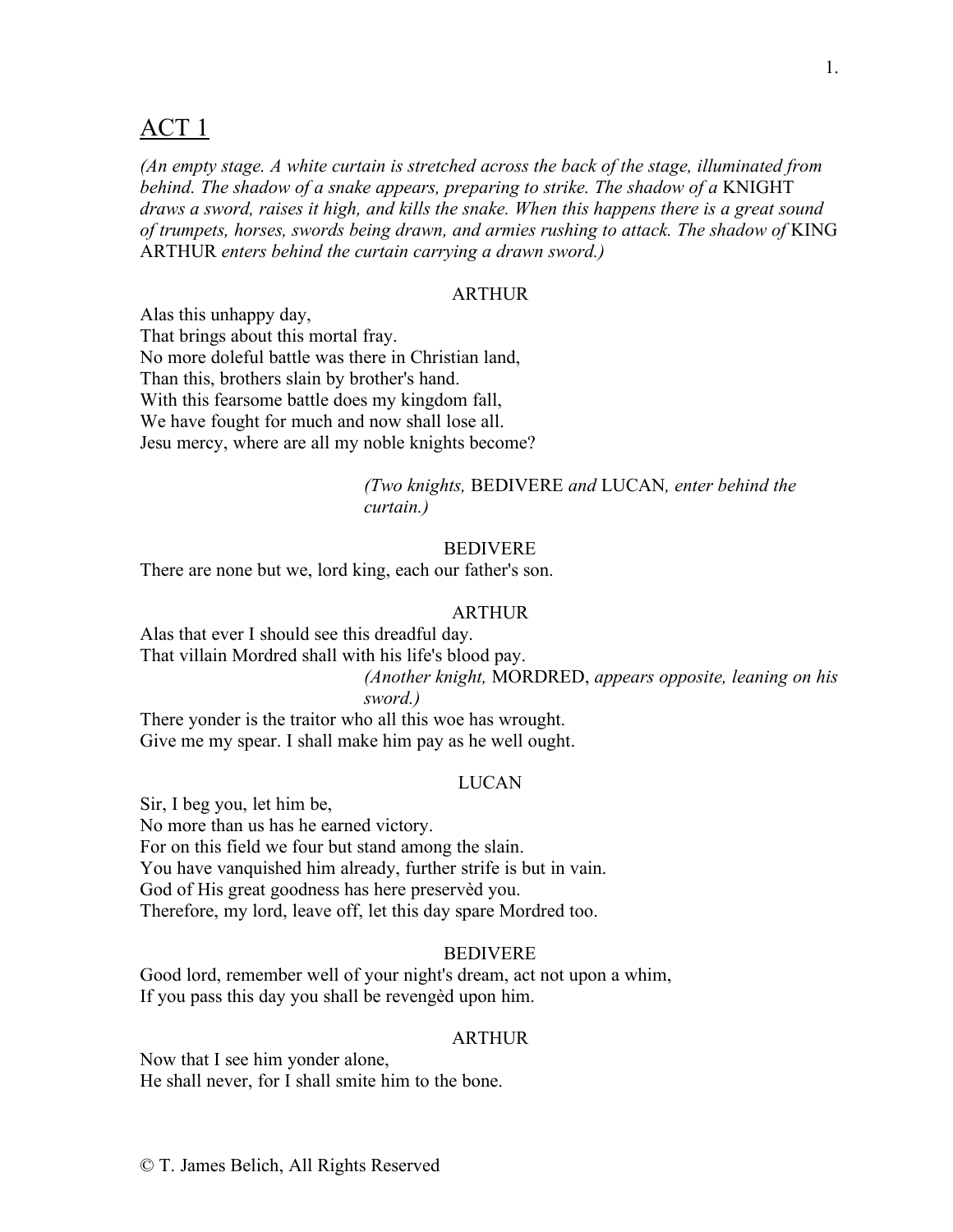#### BEDIVERE

Then I bid God's speed, my king, And may bards long hence of your noble valor sing.

> *(*ARTHUR *sheathes his sword and takes a spear from one of the other knights. He rushes towards* MORDRED*.)*

#### **ARTHUR**

Traitor! Now has your death-day come.

*(*MORDRED *raises his sword. As* ARTHUR *pierces*  MORDRED *with his spear,* MORDRED *strikes* ARTHUR *upon the head.* MORDRED *falls dead and* ARTHUR *falls wounded.)*

# BEDIVERE

Alas, good brother, I fear 'tis to his death our king has run.

#### *(*BEDIVERE *and* LUCAN *lift the body of* ARTHUR*.)*

# LUCAN

He has, I fear, been wounded deep, But not yet dead. That blow but put him into sleep. Let us bring him off this thrice accursèd field, Lest here among the slain he should his spirit yield.

> *(They exit with* ARTHUR*. The light on the curtain fades away.* BEDIVERE *enters onto the stage bearing the body of*  ARTHUR*. He lays* ARTHUR *down and rests.* ARTHUR *wakes.)*

# ARTHUR

Now I shall have my death, it seems, Whereof Gawain warned me in my dream. But good Bedivere, where has your noble brother gone?

# BEDIVERE

When we brought you forth, he fell from his wounds, no more to go on.

## **ARTHUR**

Alas, to see this noble knight for my sake so die. For he would have helpèd me, that had more need of help than I. *(*BEDIVERE *weeps for his brother.)* Such weeping shall not avail me, therefore this mourning leave. If I might live, the death of Lucan would evermore me grieve, Yet you can see my final moments come too fast. I bid you, obey my last command, before they all do pass.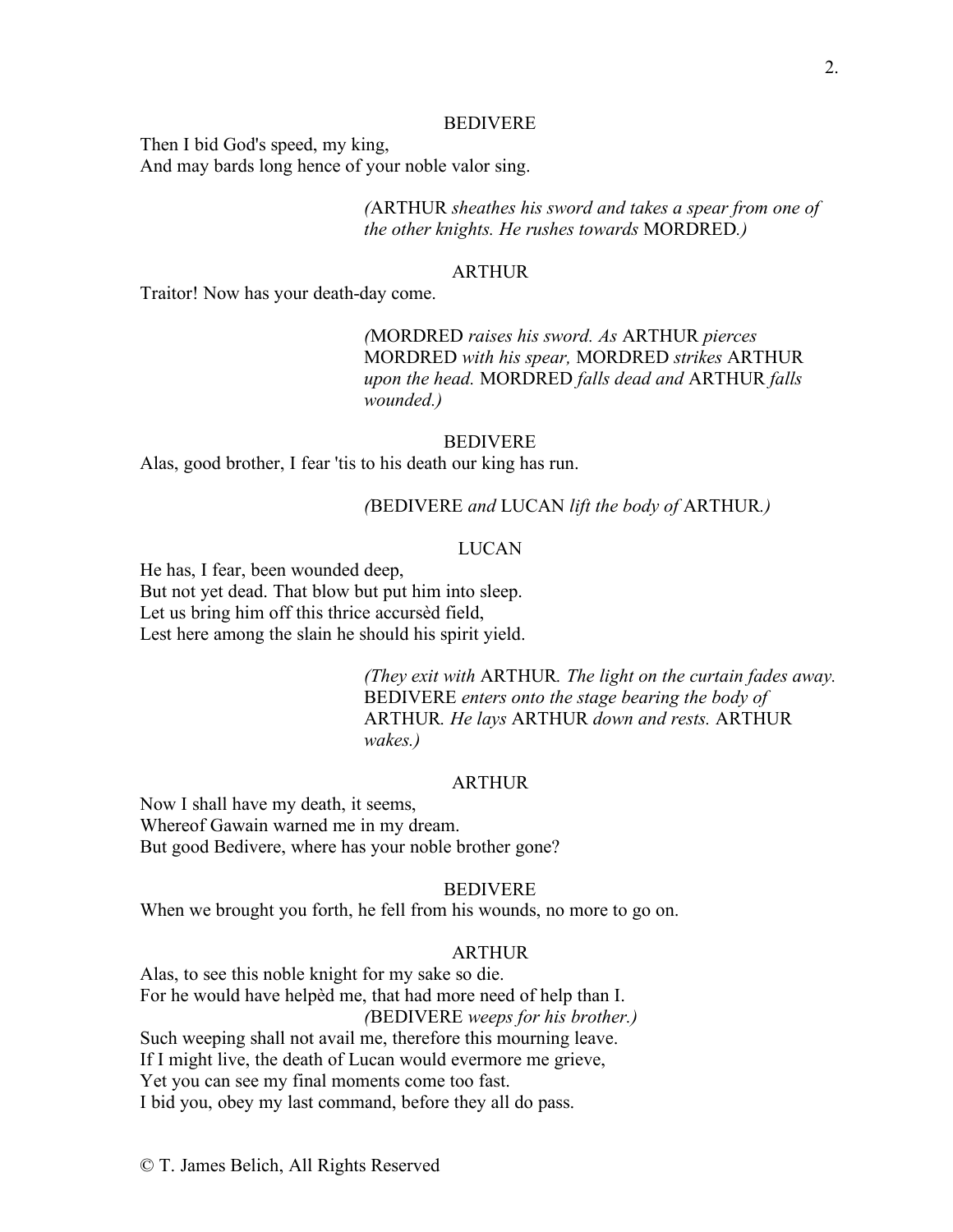#### BEDIVERE

Whatever you bid me do, I shall, To avenge the deeds of this day most foul.

# ARTHUR

Take you Excalibur to yonder waterside. There, I charge you, throw it in unto that watery tide. Then come again anon.

# BEDIVERE

My lord, it shall be done.

# *(*ARTHUR *gives the sword Excalibur to* BEDIVERE*. When he is out of* ARTHUR*'s sight, he stops and regards the sword.)*

If this rich sword I into the water throw, Never again its likeness shall the world know. Therefore this noble sword shall I now hide, And return with haste to my good king's side.

*(*BEDIVERE *hides the sword and returns to* ARTHUR*.)*

# ARTHUR

Now, good knight, tell me what you saw.

#### BEDIVERE

Sir, just the wind and waves, and that is all.

# ARTHUR

That is untruly said of you, therefore go once again. And please, I beg, spare not, but throw it in.

# *(*BEDIVERE *returns to the sword.)*

#### BEDIVERE

To throw away this sword would be but sin and shame, Therefore I still cannot, by Jesu's holy name. *(He hides the sword again and returns to* ARTHUR*.)* Sir, I saw nothing but the waters wap and the waves wane.

## **ARTHUR**

Ah, false knight, traitor untrue. Shall you be my bane? Now have you betrayed me twice, You that have been to me as dear as life. You would for my fine sword soon see me dead, And so I bid you one last time: Go and do as I have said. Are you named a noble knight? For you have put me in great jeopardy of life.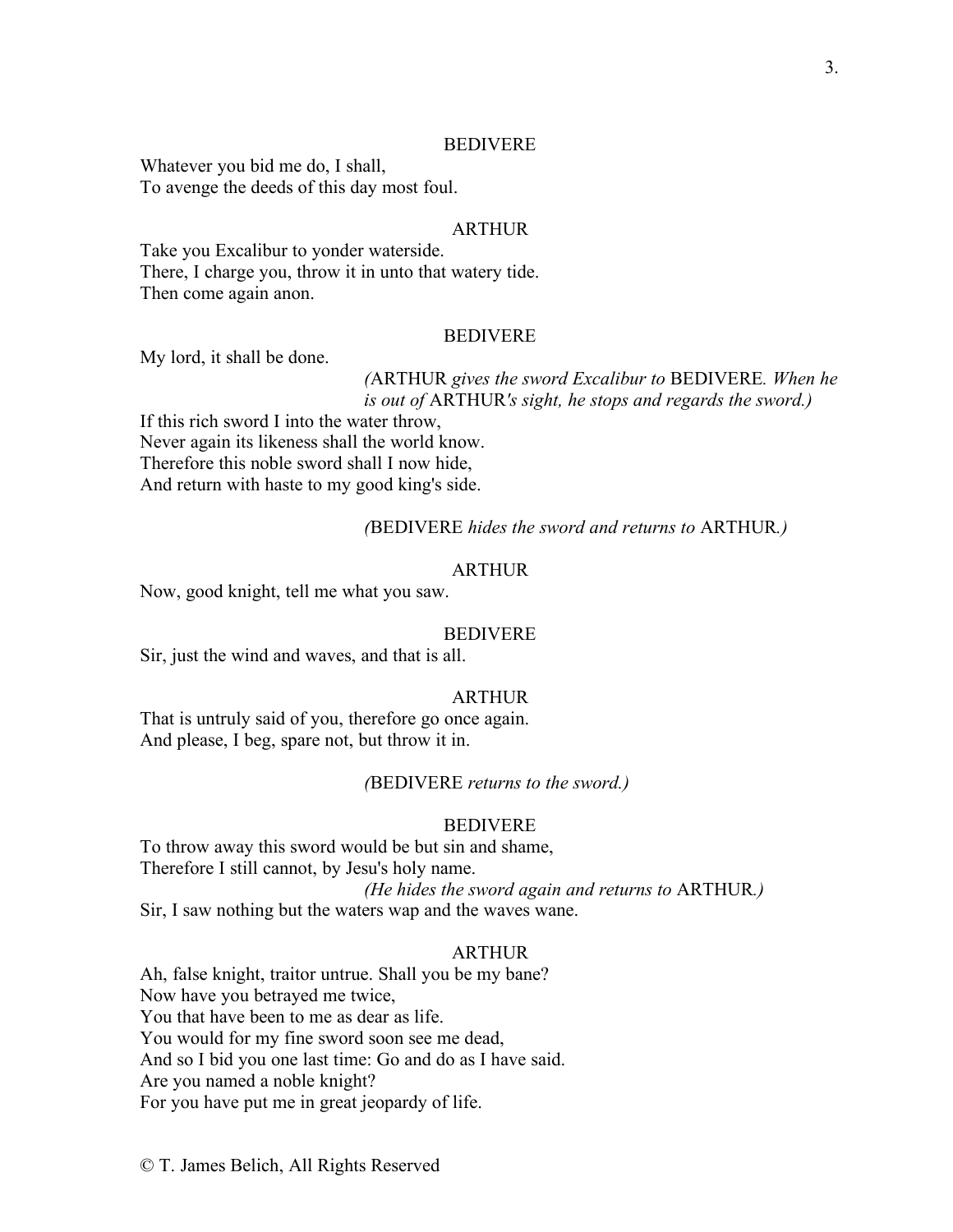*(*BEDIVERE *again removes the sword from its hiding place, but this time he exits behind the curtain with it. The curtain is again illuminated and we see the shadow of an arm raise the sword and brandish it three times. The arm and the sword then disappear and the lights on the curtain fade.* BEDIVERE *returns to* ARTHUR*.)*

#### ARTHUR

Good knight, you have my commandment now obeyed, Yet I dread I have tarried over long and the price may yet be paid.

> *(Four* FIGURES*, including* MORGANA LEFAY *and the*  LADY OF THE LAKE*, enter in black robes enter with a funeral brier and lift* ARTHUR *into it.)*

#### BEDIVERE

My lord Arthur, what shall become of me? Now that you go and leave me here, alone with just the enemy.

# ARTHUR

To the vale of Avalon must I now go, For there I must be healed, in body and in soul.

# *(The* FIGURES *exit with* ARTHUR*.)*

# BEDIVERE

My gracious lord and king, farewell. What fate now yours I cannot tell. Your way and mine forever now to part, No more but sadness know I within mine heart.

> *(*BEDIVERE *exits. The curtain upon which the shadows appeared is raised to reveal a tomb upon which lies the sleeping* ARTHUR*.* MORGANA LEFAY *is also present.)*

#### MORGANA LEFAY

Brother, you have almost come too late, Thus for your return the world must long wait. Here in Avalon, high in magic steeped, Your wounds made whole in silent slumber deep. Drink well of the water which never will run dry, For it alone shall give you life, by all else you surely die.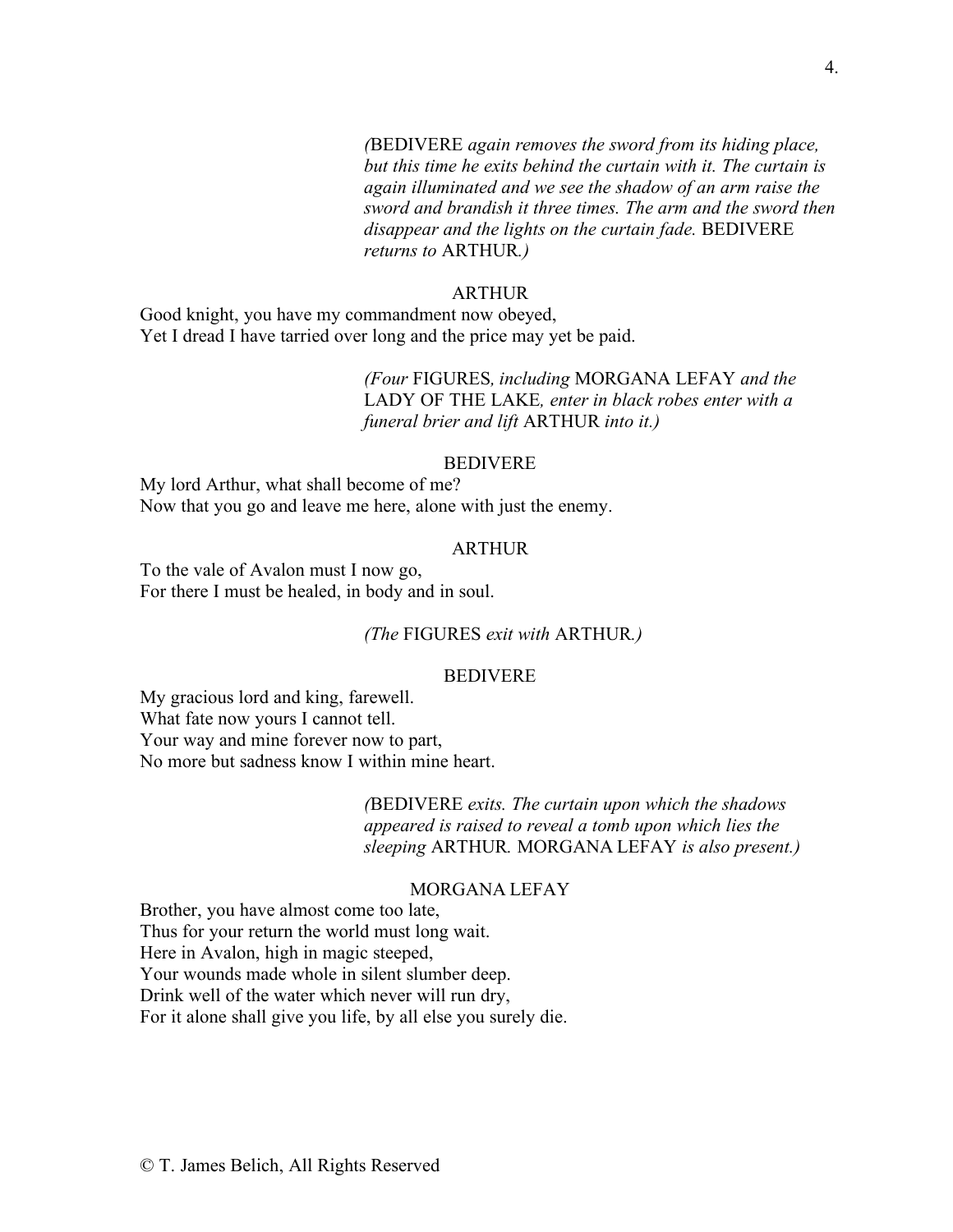*(*MORGANA LEFAY *exits.* GALAHAD *enters, dressed all in white except for a large red cross emblazoned upon his chest. A beautiful light surrounds him and his face shines with a radiant light. He carries a cup, simple in appearance, but which too shines with a holy light.)*

# GALAHAD

Good king, for but a time are all your trials past. I pray you shall enjoy your peace, forever it shall not last. Sent here am I to give you drink, as I have had before, Drink deep the water from this holy cup, given from the Lord.

# ARTHUR

Galahad, do I meet you now in death?

#### GALAHAD

Nay, good king, your body still has breath. Shall still be long before you earn your final rest, Stay true and through your life all the world shall soon be blessed. *(*GALAHAD *gives* ARTHUR *a drink from the cup.)* With this drink your weary life renew, Think of whence it came in all you say and do.

*(*GALAHAD *lights a candle which stands behind* ARTHUR*.)* A flame burns true throughout the reigning night,

Long may you sleep, but always keep the light.

*(*GALAHAD *exits. Only the candle lights the stage. Silence. An unseen* VOICE *speaks.)*

## VOICE

Here lies the renowned King Arthur, of which many tales sing. Here he lies in Avalon's isle, the Once and Future King. Yet there are those who shall not believe, For them in dreams does this king grieve. His day does end. And with it his fellowship we rend, That noble knights with honor bound.

Here we break the table round.

*(There is the sound of a table cracking, like a tremendous clap of thunder.)*

Broken the ring that made them one,

And with that this day is done,

Though long his memory shall endure.

# *Hic iacet, Rex Logrea, quondam resurrexitur.*

[Translation: Here he lies, King of Logres, one day to wake again.]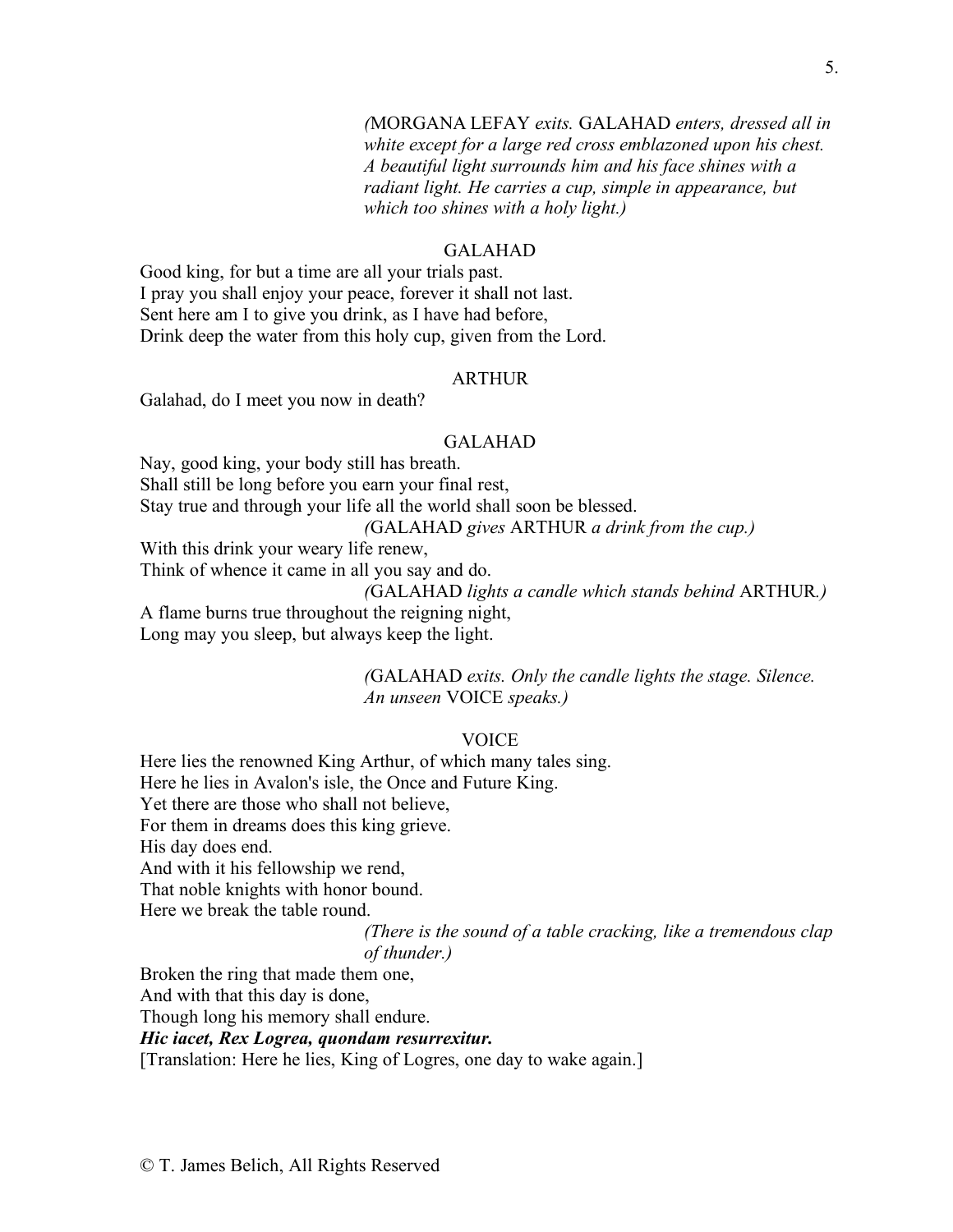*(Silence.* ARTHUR *sleeps. Slowly, after a time, a light fades up from upstage as the dawn begins to break. It reaches its peak and then begins to slowly fade again, turning a deep red.)*

# VOICE

Behold, the death of the year! The dusk which wakes the king sleeping here. One day each year to walk the earth, On the eve of holy birth. A day to judge the hearts of men, And see if time to come again. So has been done for centuries long, The king chooses well, the world wrong.

> *(The lights come up on two figures. The first, dressed entirely in white, is the* LADY OF THE LIGHT*. The second, dressed entirely in black, is the* LADY OF THE DARK*.)*

# LADY OF THE DARK

Darkness was the world's choice, And so I charge you, hear their voice. Let not the sleeper with light align, But to the night his soul resign.

# LADY OF THE LIGHT

Such a choice not ours to make, His will alone must one side take. If, perchance, to yours he sides, Then to that choice we shall abide.

## VOICE

When he awakes then make your claim, Upon this king so long since slain. Now rise again, O sleeper gray, And choose between the night and day. Then on the earth walk in that power, And decide if yet the appointed hour.

## *(*ARTHUR *wakes.)*

# **ARTHUR**

So many things I see in dreams, And yet I know not what it means. In twilight still it seems I sleep, And all mine dreams are dark and deep. *(He bows in prayer.)* Your will, good Lord, is always mine,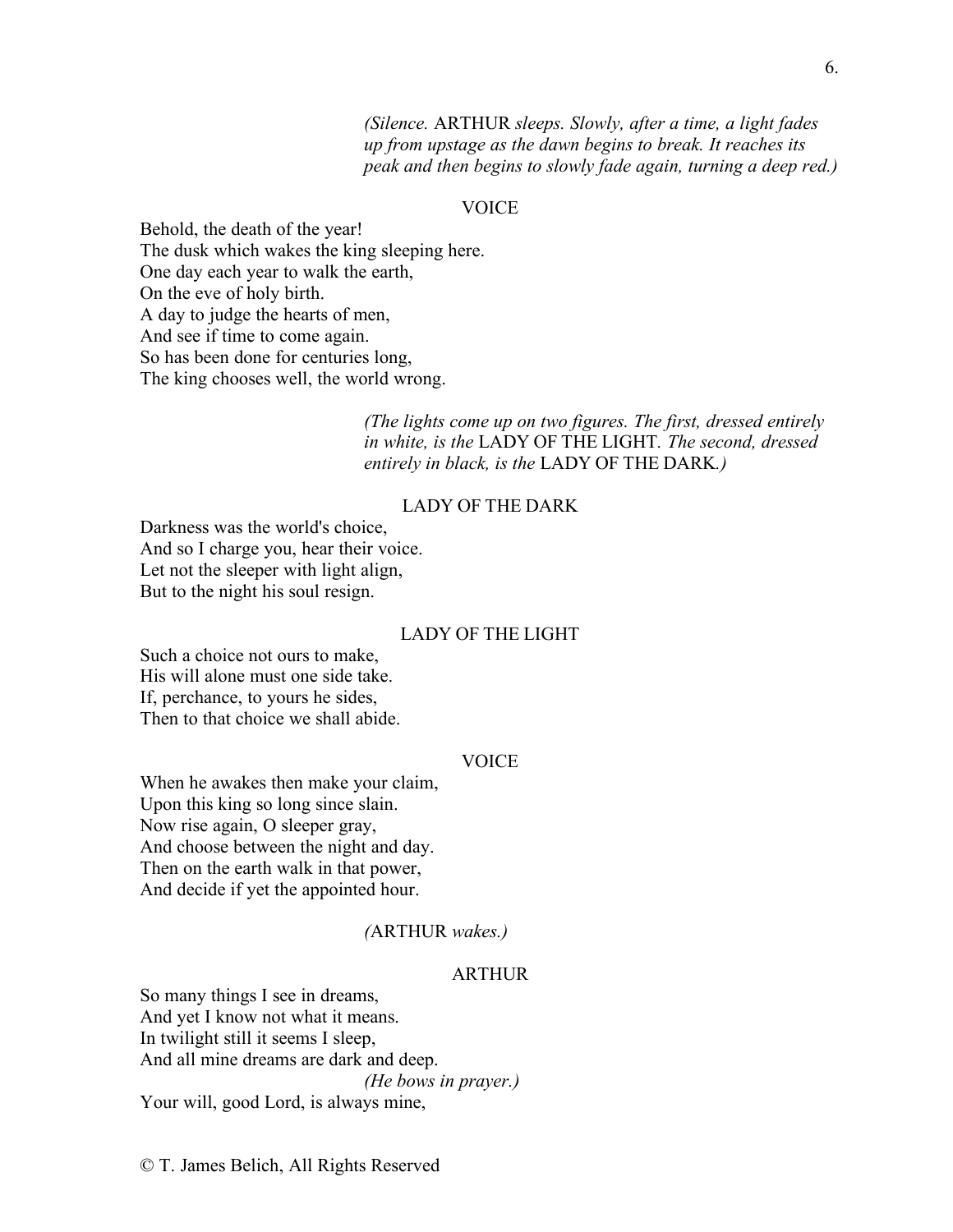#### ARTHUR (Cont.)

And let your face upon me shine. You call me from my silent rest, And through me may your name be blessed.

# VOICE

Each year I bid you walk and rise, And see the world with your own eyes. Once again my will be so, That through the world you shall now go. And whilst that day on earth reside, One of these shall be your guide.

# DARK

Listen, king, who the world does shun. In all these years has ever light won? Or does the world in darkness reign? Every year is it not the same? In day, I tell you, never shall you return. For now, as always, hate in men's hearts burns . The world has nearly all your days forgot, Only in war may your kingdom now be bought. The light does your sleeping mind deceive . What they promise, do you now receive? Or have you not in sleep been kept, What have you gained whilst you slept? Naught, I tell you, and naught shall it be, Until you submit your sleeping will to me.

#### LIGHT

His gain be great with you, that I shant deny, But what good for the world if his soul should die? Though hate may long burn within the hearts of men, Does it follow that love may never take root again? Love only grows from light's true seed, And of such the world has greatest need. But for all this king's great and willing toil, Naught can grow in the rocky soil, Of which many hearts are made. Through free will alone can they be saved. To them as well the highest choice is given, Between your hell and holy heaven. This king's task not to sway men's hearts by force, But to come in peace and let time run its destined course.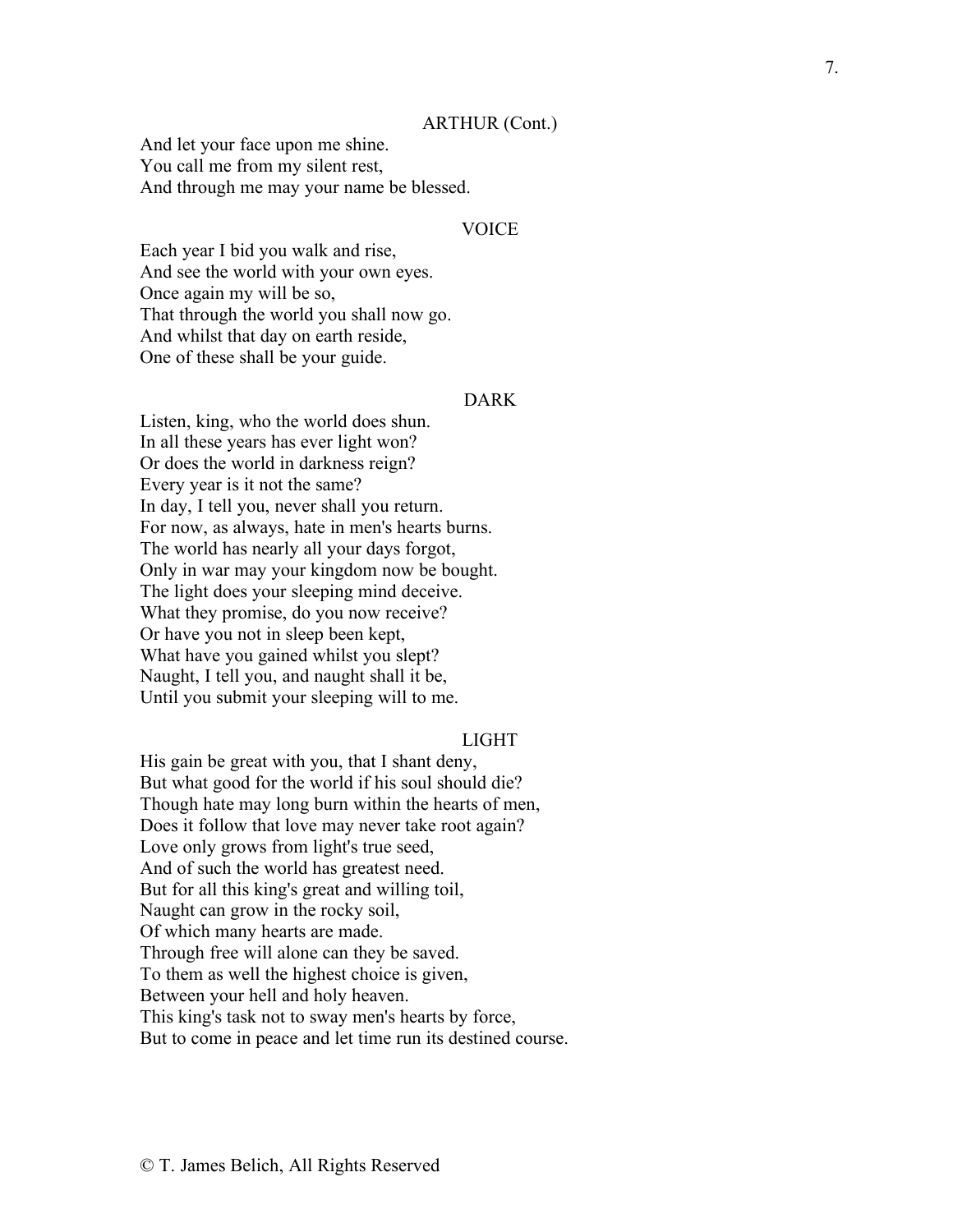#### DARK

Then the more fool he be, for all men's hearts are blind. The mettle of noble knights shall nevermore he find. This king could all the armies of the world defeat, At the head of mine he would the night soon make complete. Then, king, would dominion forever hence be yours, And this enforcèd sleep would never claim you more.

# LIGHT

You lie as you have always done, Do you think you can forever quench the sun? All in darkness shall find defeat at the final end, When all the deeds of nighttime we shall break down and rend. And on that day when comes eternal dawn, You and all who follow shall be banishèd and gone. This the fate you ask asks all men to share, How with love and hope and joy shall your bitter fruits compare?

# DARK

He shall taste them if he wishes, if your promises be true, Let him taste, then see, if he chooses me or you.

# LIGHT

Deceiver, that taste alone his choice would make, And methinks 'tis not so easily his valued soul you take.

#### DARK

Then in silence bide and let his choice be heard, And you shall see that dark this time his sword shall gird.

# VOICE

Silence both and let the king his choice declare. Which armor, king, shall you this year wear?

#### ARTHUR

Each year for fifteen hundred have I followed but one path, The dark knows not the price it does now ask. Whatever waits upon the earth, I shall have no fear, For your good words alone, my Lord, are always in mine ear. War and blood enough have I seen to fill ten lives, The time has come for peace and not dominion to strive. I ask you not, and never have, for a crown to weigh mine head, For in the end that cursèd crown all my knights to death has led. Yet if that crown I still must wear,

I shall, and put it in my good Lord's care.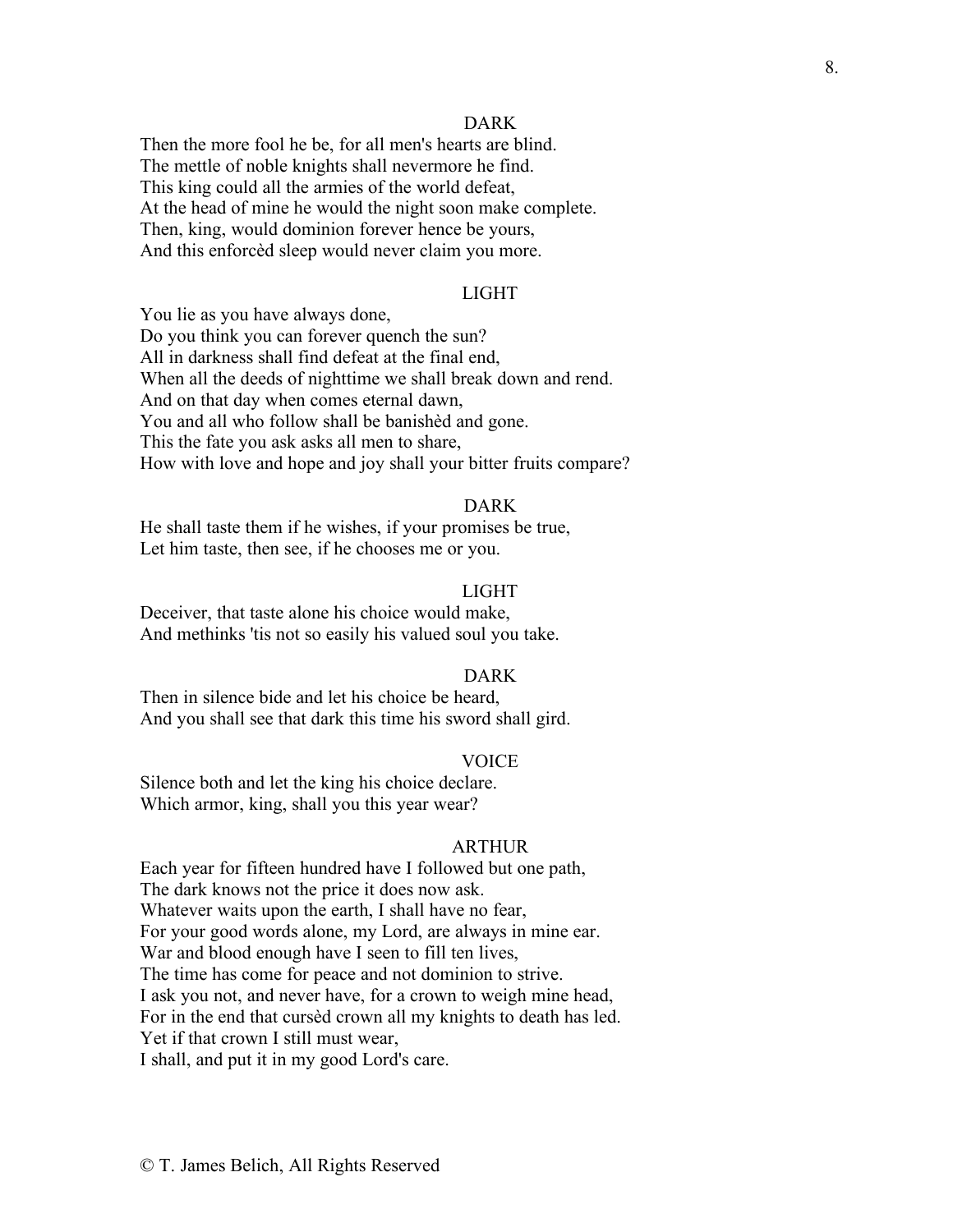## VOICE

Well spoken, king of light. You have once again well answered night, And this year once more renewed your vow, For your knee to dark has never bowed.

# DARK

It shall, one year, whence I shall prove, 'Tis dark, not light, the world moves. For now, this king shall mine armies keep at bay, But when to night he turns, then I shall win the day.

# LIGHT

'Tis not this king, but the peace he seeks to bring, That leads us to all the victories we sing. Peace shall live, even if you do conquer all, And by its sword shall all in darkness fall.

#### DARK

You shall hear my voice again, king fool, This cycle never to end until you submit to my one rule.

# *(The lights on the* LADY OF THE DARK *go out.)*

#### LIGHT

My voice you shall also hear, But far more welcome to your listening ear.

#### VOICE

Listen well to this voice, with all my words therein, It shall not always be so clear amidst the world's din. Wake, and to the world go, And through you may my light they know.

#### ARTHUR

Grant me strength for all the tasks ahead, And by your will alone shall be my tired spirit fed. O, my knights, all my sacred brothers lost, How highly for my failure have you paid the cost. Yet through all these centuries here I still remain, I alone to bear all our suffered pain. Forgive me, O my brothers, what atonement can I make? How to heal our circle that so long ago did break? And you, dear one, how I betrayed you, O my queen. Can I ask your departed soul to now forgive me? I thank God you are now from all hurts beyond, For I know you did never do me wrong.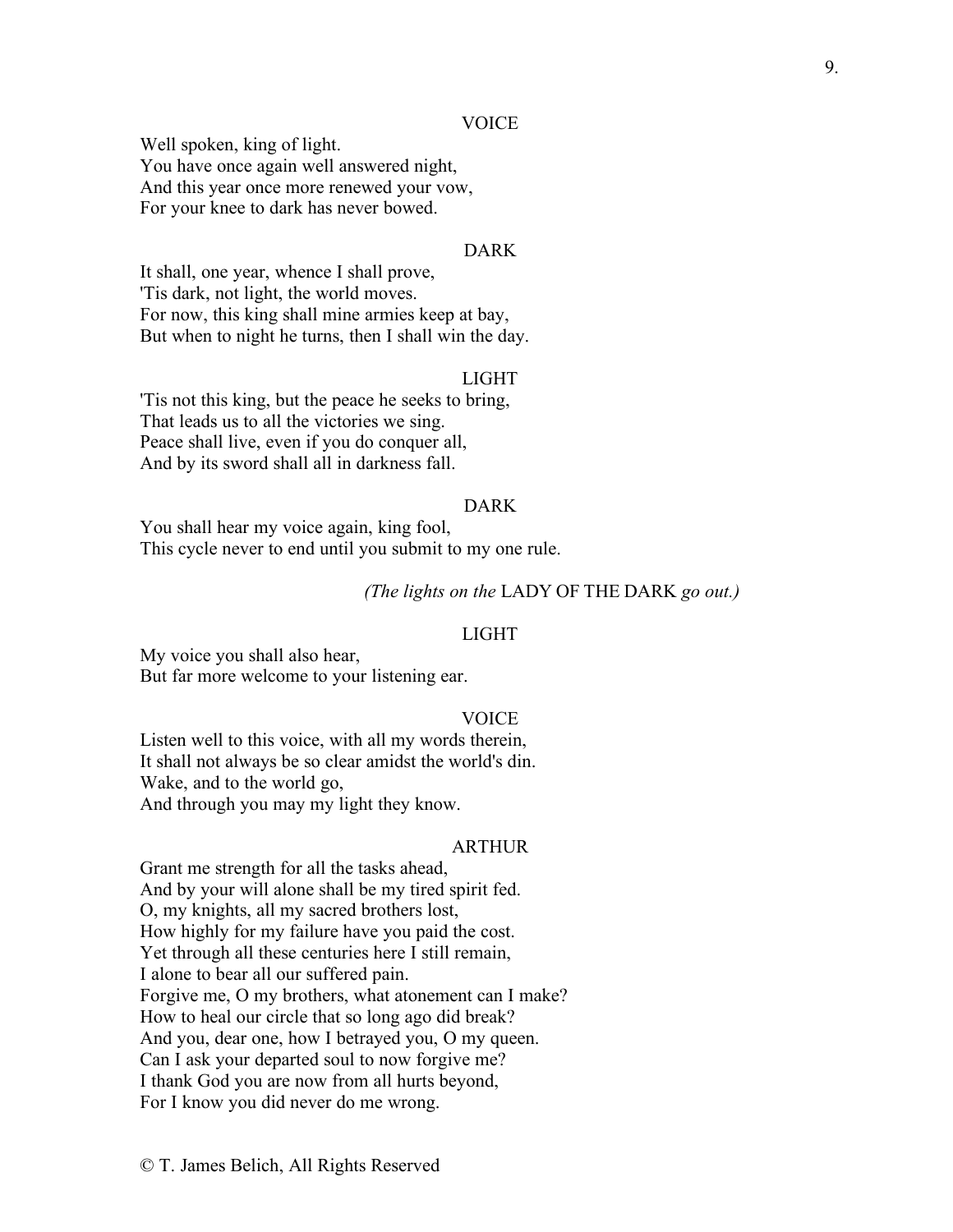# LIGHT

Now, king, does your presence the world await, Go forward now and fulfill your heavenly fate.

> *(*ARTHUR *comes forward and the curtain descends behind him.)*

# ARTHUR

Then here shall I tarry no more, And thus begin my yearly chore.

*(The lights fade up on a figure of* DOUBTFUL *who sits alone.)*

Good friend, I see great signs of trouble on your face, What brings you all alone to this cold and dismal place?

#### DOUBTFUL

Stranger, your concern I'm sure you offer quite sincere, But I bid you let me be and dwell alone in sadness here. Forgive me for the courtesies that I show you not, But past is the day when another's company I sought.

# ARTHUR

I have no wish on your privacy to intrude, But I cannot pass one by who does so deep in anguish brood. I prithee, tell me all that troubles deep your soul, And I shall do all in mine power to make your wounds be whole.

#### DOUBTFUL

Kind stranger, forgive me for all my thoughtless words, Your voice carries a compassion that never have I heard. If my despair you wish of me to tell, Then I shall to your ears unfold how to these depths I fell.

#### ARTHUR

Then speak, good friend, and every word shall I well heed, I thank God that I could come to you in this, your hour of need.

#### DOUBTFUL

You have done so, and for that I'm in your debt, And I hope that of your company I shall be glad I met. Ever since the days when I was but a child, And life with all its hopefulness still my mind beguiled, Tales was I told of when legends walked the earth, And all the world was filled with deeds of noble worth. Days when the sun did shine its face on man, And the codes of highest chivalry still reigned across the land.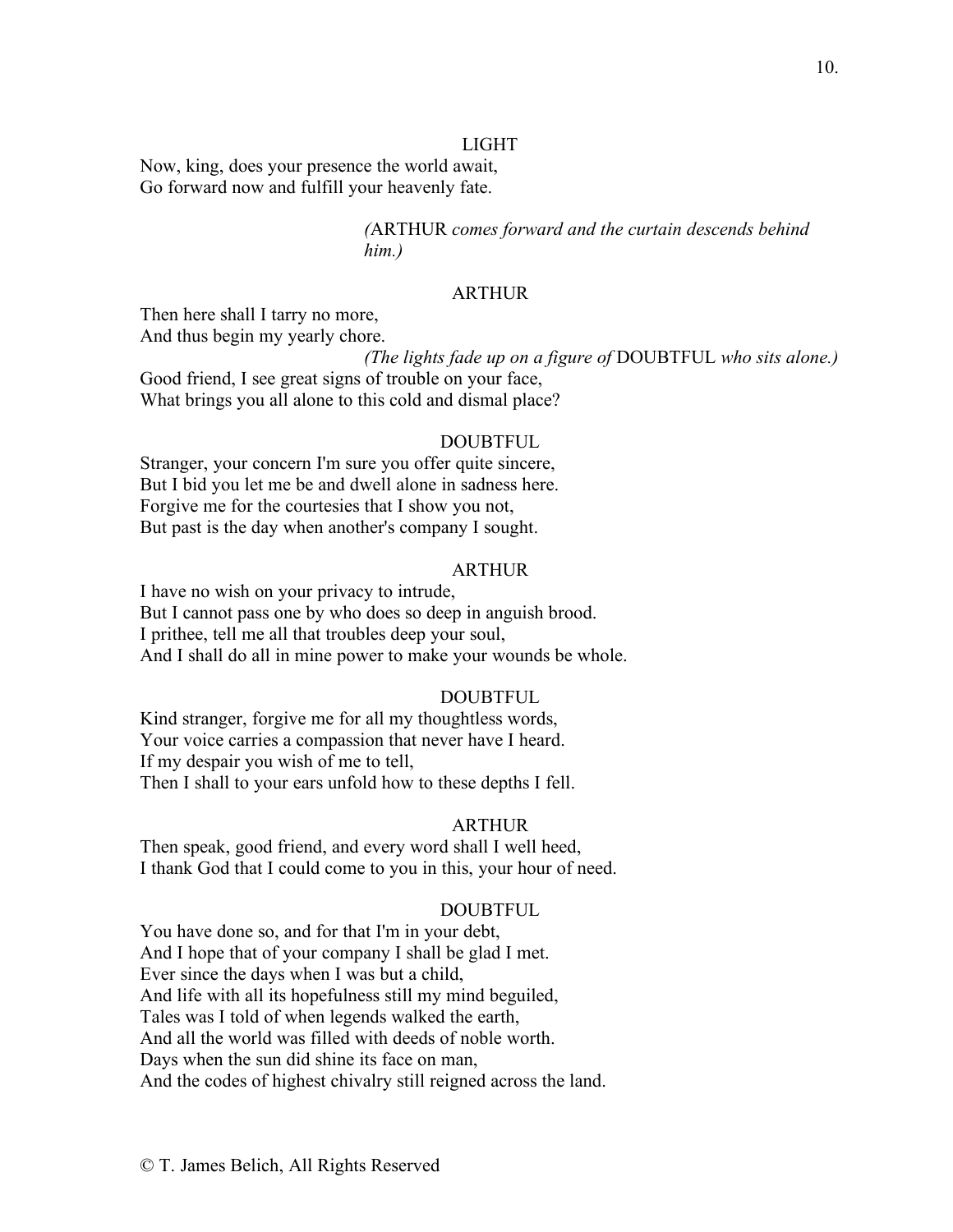#### ARTHUR

Such tales well I know, and all the glory of, 'Twas great indeed those glorious days when all served God in love.

#### DOUBTFUL

So have I thought for most my life, would it but were true, For once I held such dreams were as real as I see you. Those tales in the depths of mine heart I did believe, And the passing of those days did I mourn and deeply grieve. For above all the noble knights of whom are many stories told, Reigned the king of Logres, the highest king of old. And to this foolish hope did my blinded spirit cling, That one bright and dawning day would return this king. Each day my face I turned towards the rising sun, Watching and waiting until each day was done. Day upon day did this vigil I repeat, And day after day did this faith the world cheat.

#### ARTHUR

Have faith, good friend, for that day is soon to rise, Stand strong within the one true light and see through doubtless eyes.

#### DOUBTFUL

Such talk have I too often heard and there my ruin dwelt. The world's cold and brutal mocks have I most painfully felt. The day did come when nevermore I for kings would wait, The sun turned dark within mine eyes, now despair mine only fate. The world spoke true, I fear, when they called me a fool, 'Tis folly to believe that hope and love this world could rule.

## ARTHUR

Such a saddened tale, methinks, I never hence shall hear, That all your pure and noble faith could be slain by fear. Why care you for what the ignorant may say? What words can ever stop the sun or hold back the day?

#### DOUBTFUL

Your words but fall like arrows on the remnants of my faith, My life with once the angels dwelt, now haunted by cruel wraiths. Doubtful are my every waking thoughts, and by that name known I, My soul now filled with emptiness, no more until I die. So say no more of hopeful days that men shall never see, That sleeping king, if ever he was, has most wrongly betrayèd me.

#### ARTHUR

Good friend, your tale does greatly grieve my soul, But perchance my words shall yet help make you whole.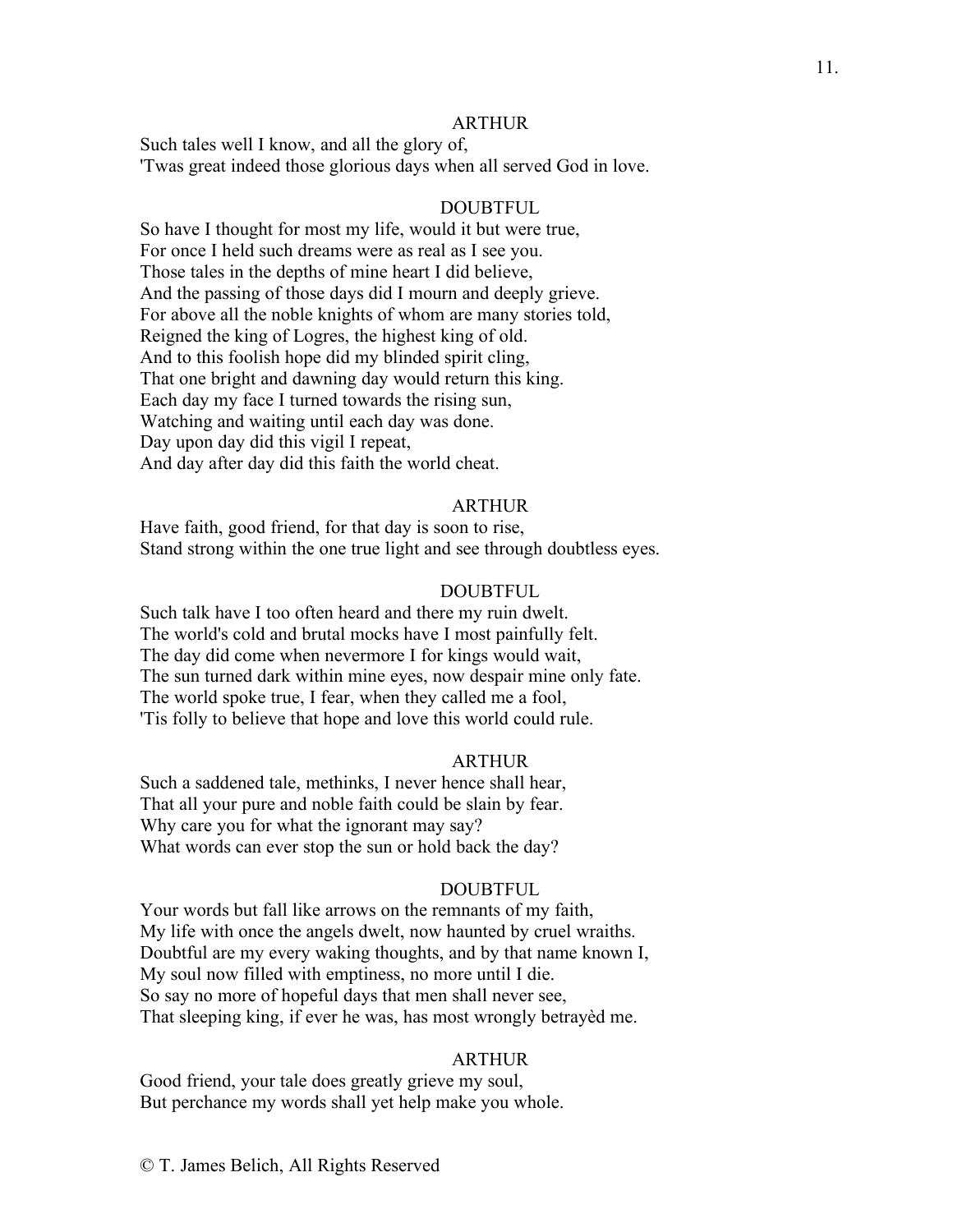# DOUBTFUL

Blessèd would I call you if you that task could do. I would kneel to you and call you lord and ever follow you.

# ARTHUR

Then list me, for I tell you true, the king you seek is I. The day for which you long did wait may well now be nigh.

#### DOUBTFUL

How could you do me such a villainous wrong? To strike the final blow against a spirit no longer strong? I know now, as to you I just have said, That king and all my hopes therein are long and truly dead. You mock me to come in Arthur's name, And with this foolish ploy try my crushèd hopes to claim. Have I not fallen deep enough into despair, That you must add to the cloak of shame I do already wear?

### ARTHUR

Do you not believe that I am truly who I say? Come with me and follow light, and join the coming day.

#### DOUBTFUL

Such things no longer come to pass, if indeed they ever did, From all the world's lies I wish that I were rid. I know not, stranger, what I ever did to you, For you to come and call me friend, then break my heart anew. Fare you well, spread your tales of deceit elsewhere, For all your myths and lofty words I do no longer care.

#### *(*DOUBTFUL *exits.)*

#### ARTHUR

Good friend, has the world done you such grievous wrong? To spurn now the very thing that for once your soul did long? Those who do lack faith against the light have always spoke, But vile indeed to find a soul who foes his faith has broke. Cursèd be those spiteful fiends who on the innocent prey. Upon such no mercy shown in my forgotten day. But I come not as a king to judge or enemies smite, Nevertheless, I shall surrender not to those who conceal right. Doubtful, for your shattered faith I promise you I grieve, Shall I find even one who does still in light believe? *(*ARTHUR *bows in prayer.)*

Knights I seek to fill the Table Round anew, Each and every one, dear Lord, to serve and worship you.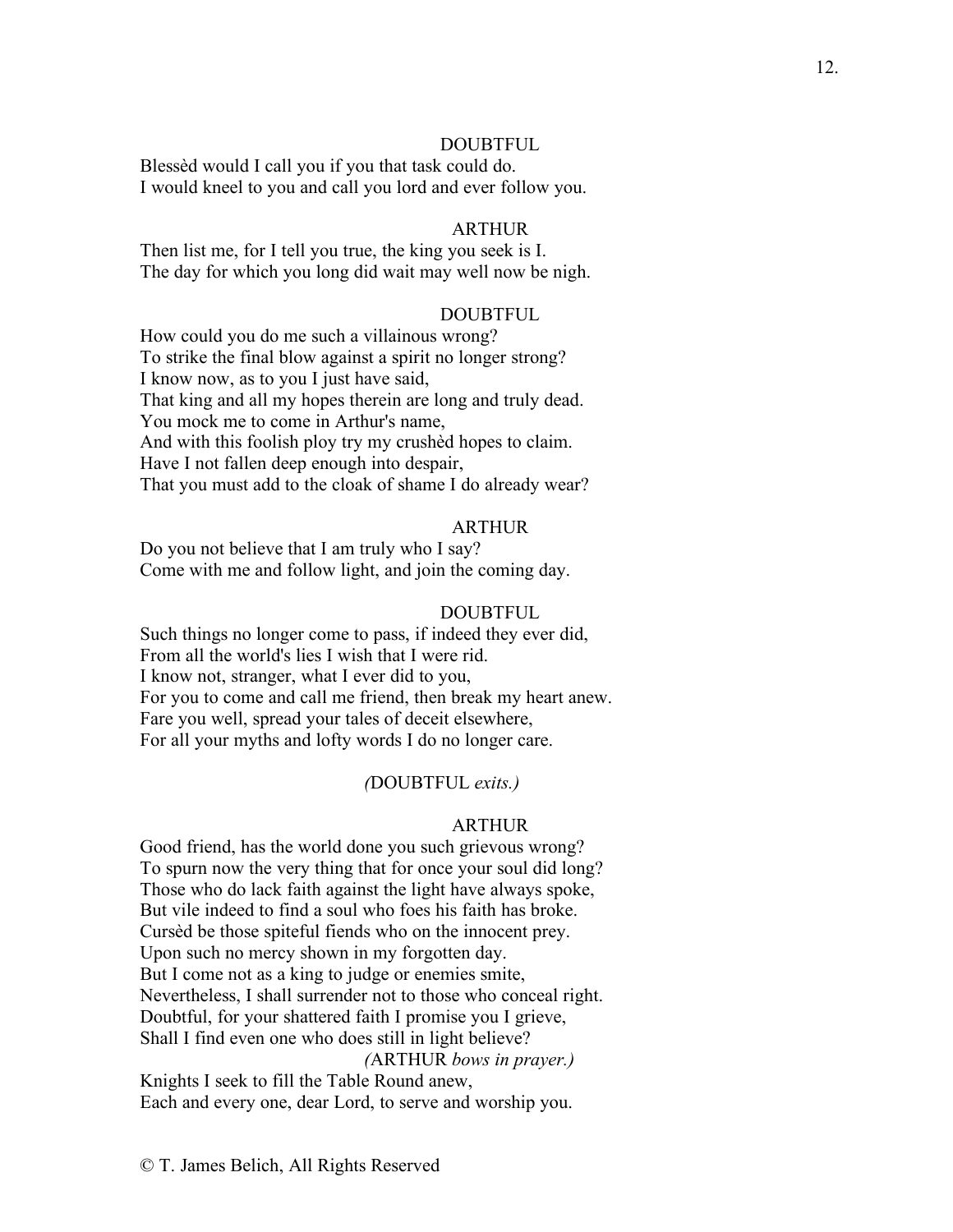# *(The figure of* WARRIOR *enters.)*

## **WARRIOR**

Noble sir, of such would I gladly be the first, Knight have I always wished to be, for that desire my heart does burst. Long have I searched through all this world wide, To find a king and pledge myself forever to his side.

#### ARTHUR

Good friend, I beg you, tell me of your name, And what through this endeavor you do hope to gain.

#### WARRIOR

Warrior am I called, for glory and honor do I seek, I shall fear no foe, however strong, and always uphold the weak.

#### ARTHUR

Of chivalry and noble arts well it seems you've learned, And perchance the name of knight you shall most truly earn. None shall I turn back who wish to follow me. I thank you, honored friend, for your welcome company. But I must warn you, friend, my path is never one of ease, I do not bind you to my service, you may depart when you do please.

#### WARRIOR

I thank you for your honest words which I know are most sincere, But for an easy path I never asked, in battle I have no fear.

#### ARTHUR

You lack not in bravery, that I can surely tell, But how do you fare in peace? Do you bear that just as well?

#### WARRIOR

For peace, I shall confess, I have never longèd much, I find no glory ever in it, no thrill of death's close touch. But knights were never bred for peace, that you cannot deny, Peace I bear but for the time I may next look in mine enemy's eye.

## **ARTHUR**

War. Why some seek it so never shall I grasp. Our hands not meant for wielding swords, but for our brother's hand to clasp. If you follow me, then glory I promise not, For such too many knights have with their life's blood dearly bought. No wrong shall come, believe me friend, from what chivalry can teach, But the only gift that war can bring is the gift of future peace. I have fought long and hard, and of every stroke repent,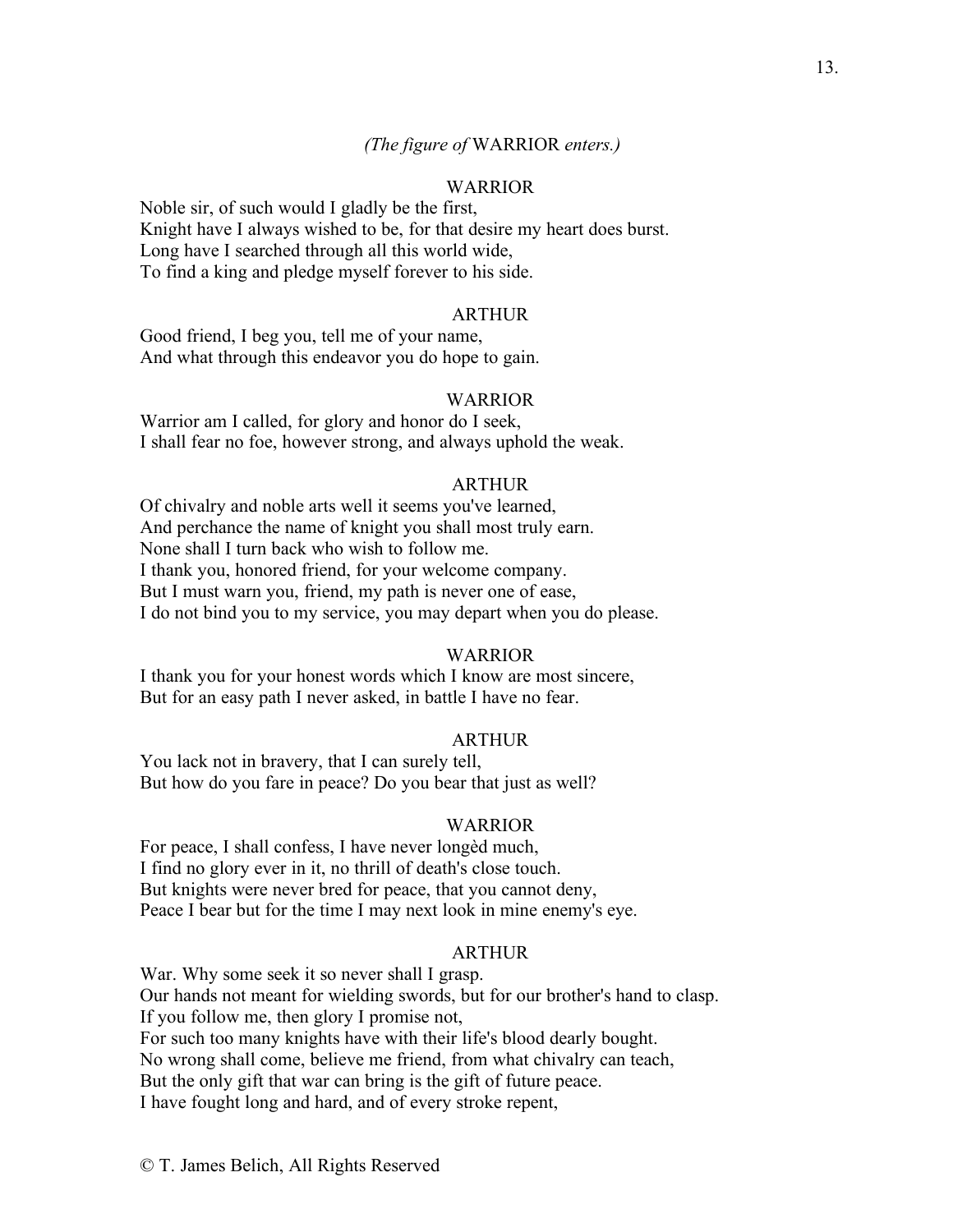# ARHTUR (Cont.)

That God's good gift of human life must be so poorly spent. Fight not for the battle's sake, or seek war as its own end, But fight your enemy with the hope you shall one day be his friend. War, 'tis sure, shall ever of this world form a part, I shall yet see more, I deem, and that does wound me to the heart.

> *(*WARRIOR *draws his sword and, kneeling before* ARTHUR*, presents the sword to him.)*

# WARRIOR

And when you do, at your side I'll stand, and never you forswear, My unyielding oath I give to you, whatever trials we may bear.

> *(*ARTHUR *takes the sword from* WARRIOR*. He touches*  WARRIOR *with it on each shoulder.)*

#### **ARTHUR**

Rise, good knight, for that title now I give, And do all you can for God and man so long as you do live.

#### *(*ARTHUR *gives the sword back to* WARRIOR*.)*

#### WARRIOR

To yourself and lordship alone my allegiance I bestow, What God above you serve in turn I have no wish to know. I shall serve you in this world as my one and only lord, But any faith in powers above is more than I can afford. The world I see is filled with but great sufferings and strife, What signs are there that point to any greater good or life? The greatest goal to strive for, at least that I can see, Is to earn what glory that one can before death claims victory.

#### ARTHUR

Do you fight for naught but the glory to be thine? And not to see the Lord's true light upon the world shine? And yet as I have promised, none I turn away. May God reveal himself to you before your final day. If you still wish, then follow me and may this truth you know, The good Lord is in turn my king, and the keeper of my soul. The path I walk is one of light, shown from heaven above. A true knight knows more than worldly arms, but hope and faith and love.

#### WARRIOR

Forgive me, king, that the faith you hold is one I cannot share, To trust in powers yet unseen is more than I do dare. Yet a light that I have never seen surely walks with you,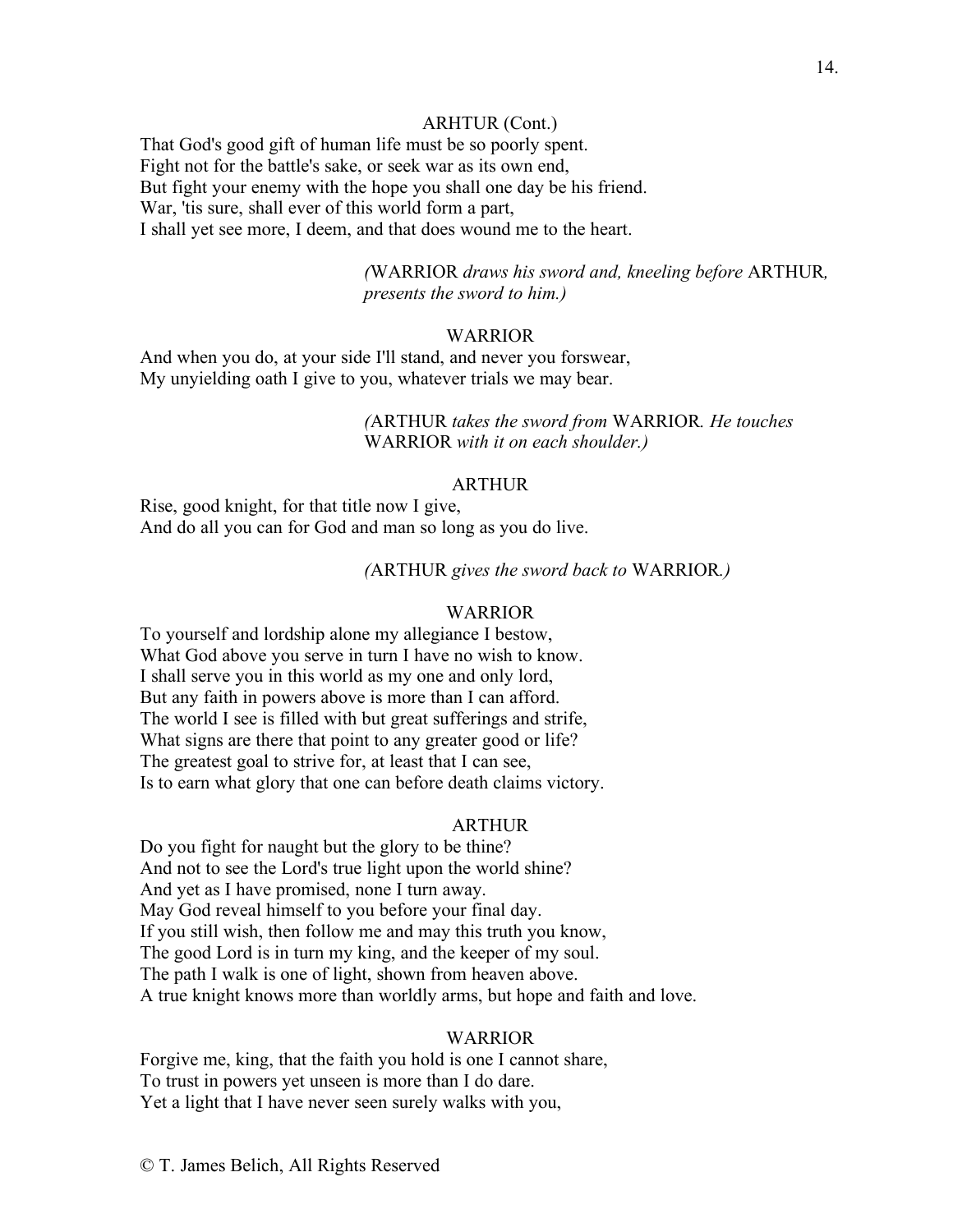# WARRIOR (Cont.)

I can see you care for fellow men more than most kings do. If there is a God above, may I see with mine own eyes, Until that time the world alone my one and only prize.

## ARTHUR

I pray your eyes be opened before our ways must rend, May God to your immortal soul his grace and mercy tend. All willing souls from sinfulness has he promised to deliver, Of blessings, joy, eternal life has he proclaimed himself the giver.

#### WARRIOR

Wondrous words, I grant you that, But as for faith, that I lack.

#### ARTHUR

"Ask, it shall be given, seek and you shall find." If you wish to meet the Lord, you shall do so in time.

### WARRIOR

You are indeed a caring friend, as well as goodly king. Perchance one day this faith you hold the Fates to me shall bring. But for the present moment, what errand ours to take? Shall we seek yet some other knights our fellowship to make?

#### ARTHUR

Indeed we shall, for such purpose am I here, To call forth knights in Jesu's name, and let come all those who hear.

#### WARRIOR

Good king, might I ask the name of whom I serve?

# ARTHUR

My knight, such an answer would I never from you reserve. I am Arthur, king of Logres, who long has been asleep, Sent into the world to see if the harvest time to reap.

> *(The figure of* GOOD WORKS *enters, dressed as a medieval priest.)*

#### GOOD WORKS

The good and holy book does tell us true, "The harvest plenty, the workers few." Gentle sirs, most humbly do you I greet, And grant me pardon if my presence an intrusion now may be.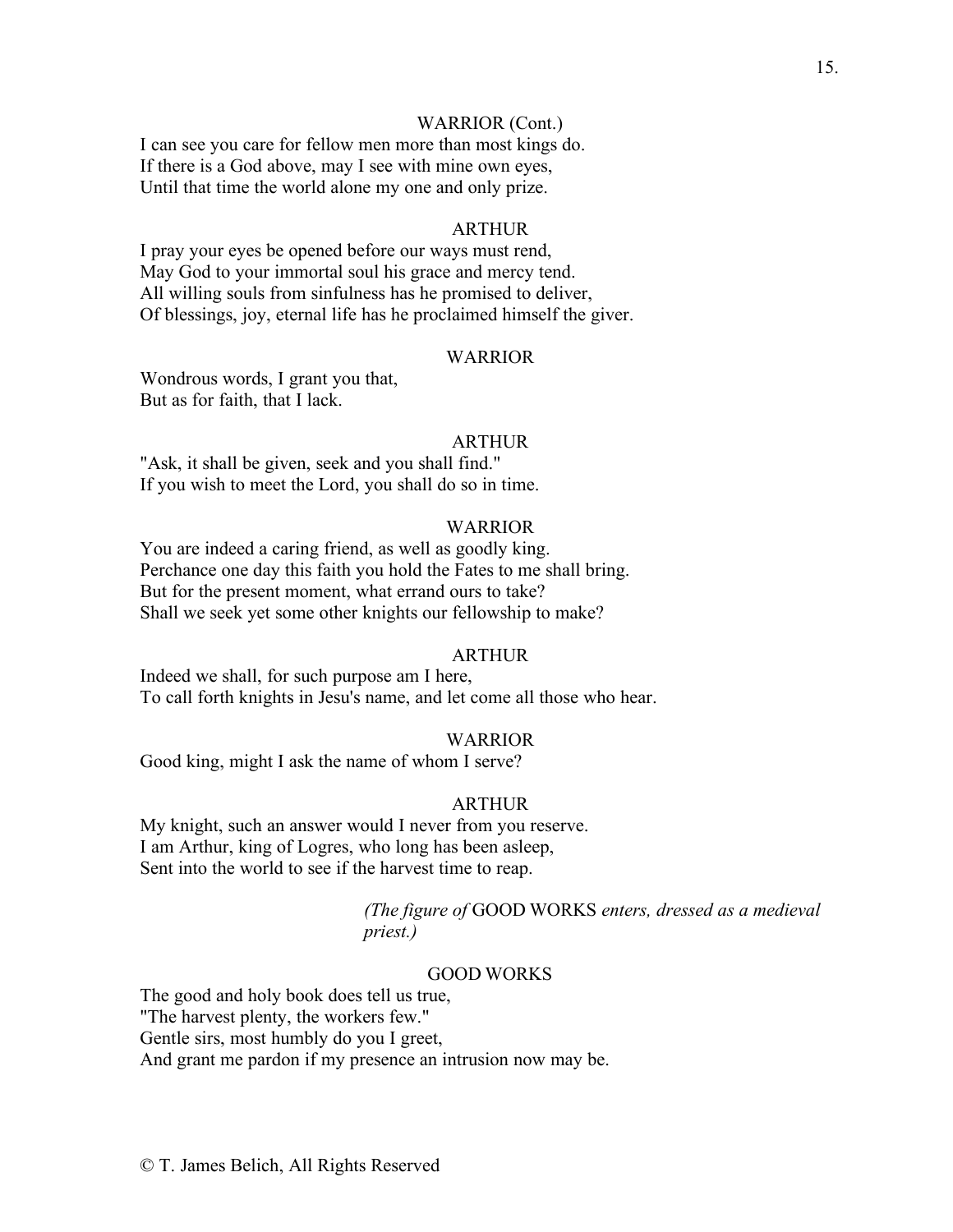#### ARTHUR

Good sir I bid you welcome, sit yourself and rest, You are indeed most welcome here, a dear and honored guest. What brings you this way to meet my goodly knight and I? How is it that upon we two you happened to pass by?

#### GOOD WORKS

No chance, forsooth, that by your way I came, And as I passed I could not help but overhear your name. If Arthur you truly are, then let rejoice my soul. Of your glory have I heard, of your works have I been told.

#### ARTHUR

Rest assured good friends, I am who I have said.

#### GOOD WORKS

And to think that all the tales I've heard long since proclaimed you dead. Truly 'tis good fortune to come across your way, And if you now are willing, by your side I wish to stay.

#### ARTHUR

Few things could please me more. For I have a fellowship to fill.

#### WARRIOR

I myself have made this pledge: By this king to stay through good and ill.

# GOOD WORKS

Then indeed in good company I myself have found, The gathering of a second, noble Table Round. This is most certainly the very thing that I have sought, A chance to do the holy deeds the good Lord knows I ought.

# ARTHUR

We shall do whatever the Lord may ask of us, But all those deeds mean nothing without the faith which have we must. For what good are works if they are done not in Jesu's name?

#### GOOD WORKS

But through good works may we our share in heaven claim. And though my tasks of righteousness are surely far from done, I take comfort still in knowing God has counted every one.

# ARTHUR

Good friend, by what name shall we call you?

#### GOOD WORKS

Good Works is my name, and such I hope to do.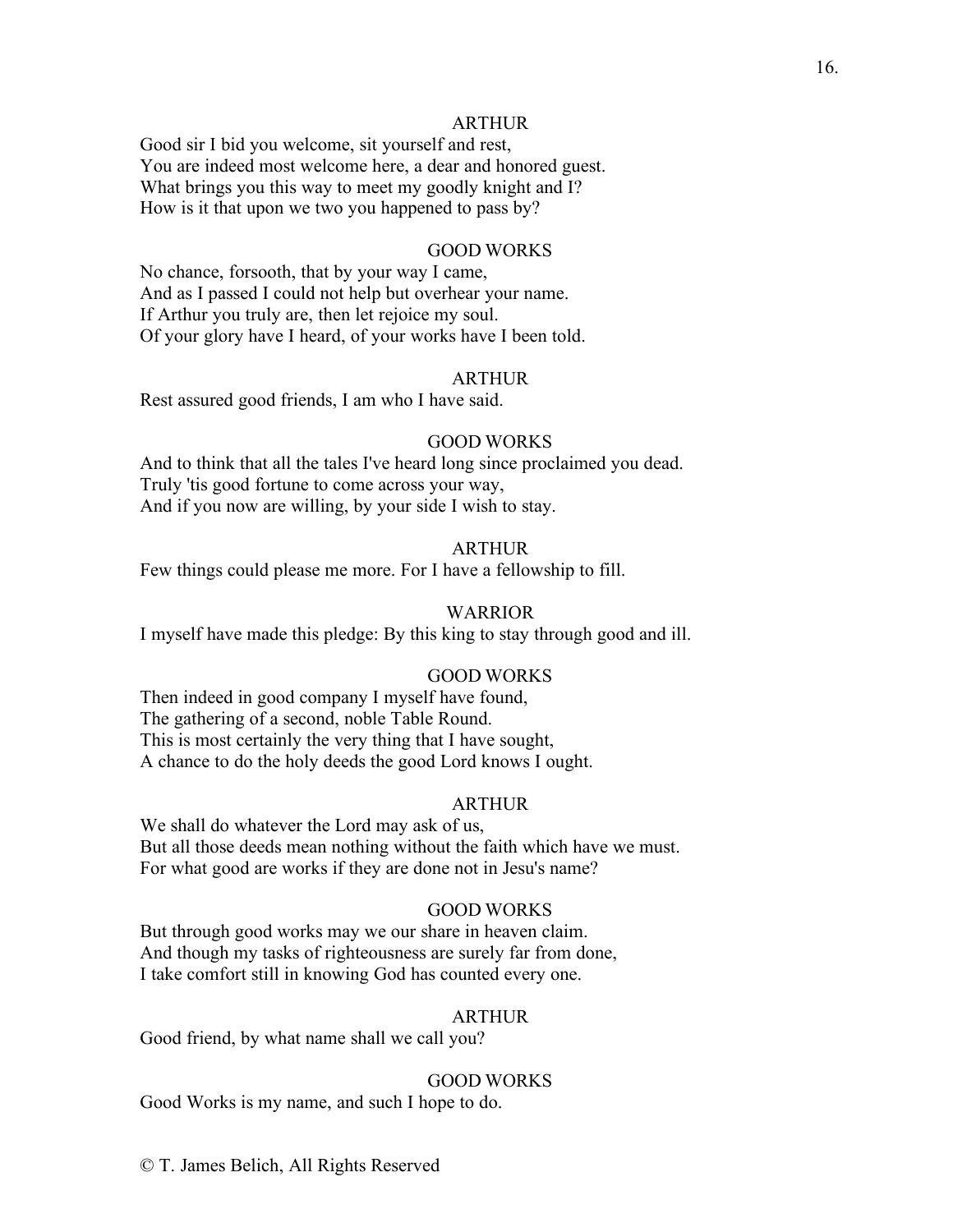## ARTHUR

Methinks you too are aptly named, for I will confess, The motives for your actions may not be the best. If your works are a trade for heaven, then what master do you serve? We should all be thankful God gives us more than we deserve. Judgment shall not fall on sinful merits of our own, But on the mercy and the grace of our Lord Jesu's throne. By faith we are sanctified, by faith we are saved, Through nothing of our own shall we be rescued from the grave.

# GOOD WORKS

Good king, you do surprise me with your shocking words. I should think that you would quake with fear if the good Lord heard. How could one poor mortal hope to stand before God's face, If nothing he has done to earn our holy God's good grace?

#### WARRIOR

I know little of your God, still less about your faith, But seems folly that on one's mortal works should paradise be based. Much have I seen of mankind and his ways, And most of what I've seen fills me with dismay. How could any corrupted man heaven hope to buy? A better chance would all men have to climb beyond the sky.

#### GOOD WORKS

Do you truly think God would His grace just simply give? What then would be the purpose of this earthly life we live?

# ARTHUR

To do for others, and not for your own gain. To serve our God for His glory's sake, and not for our own fame. "Faith without works is dead," This you have surely read, But what good are works if faith cannot be found? They would ring indeed with a false and hollow sound. The smallest act done in the name of God above, Is worth ten thousand goodly acts that have no ounce of love.

# GOOD WORKS

Do you presume to judge another's heart? That belongs to God alone and not, methinks, your part.

# ARTHUR

You do speak true, pray forgive me friend, God indeed will judge your heart come your final end. What lies within our hearts He does surely know, I pray before you reach your death faith in you shall grow.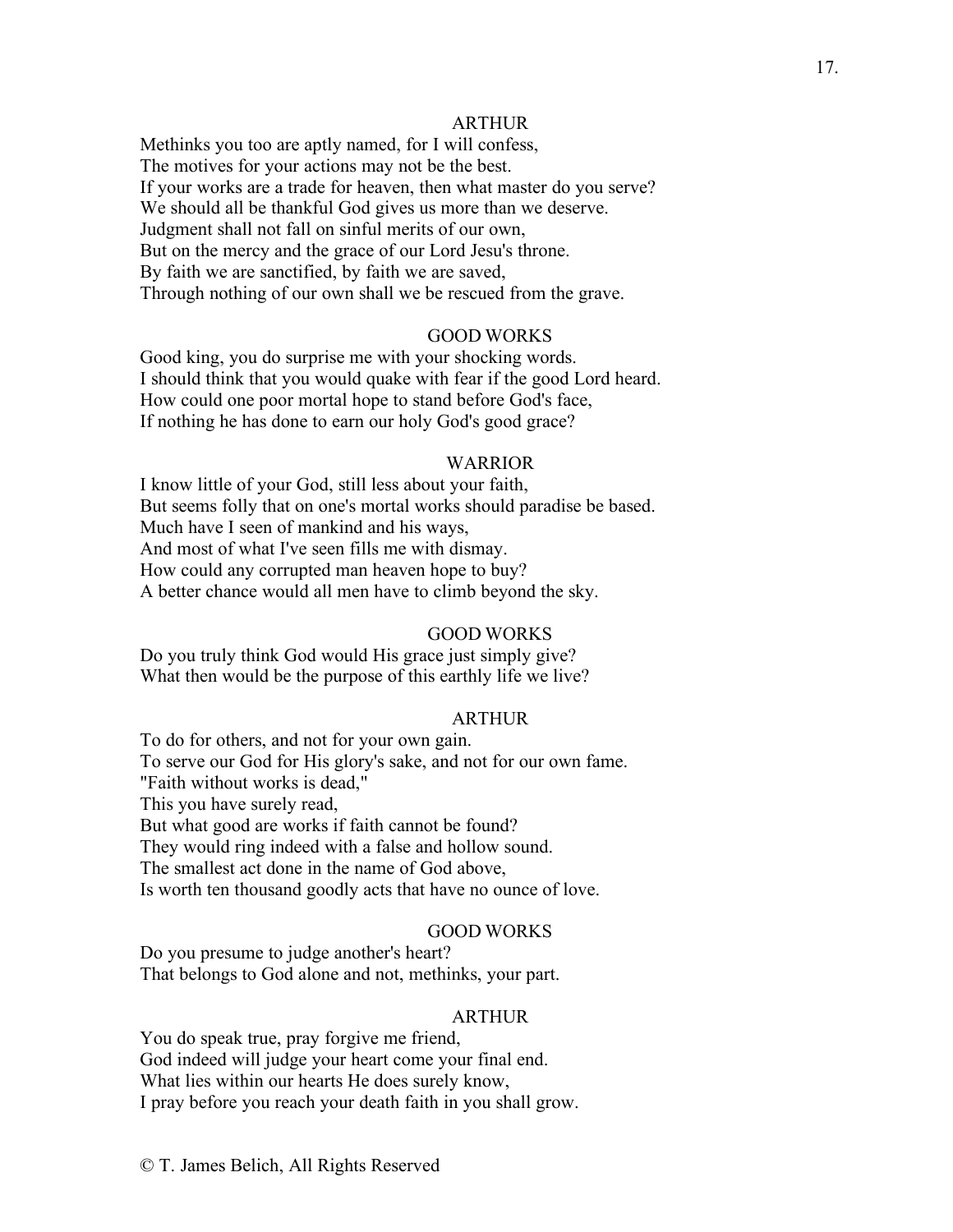# GOOD WORKS

God shall receive me when I come before His throne, My works shall journey with me, I shall not stand alone.

# ARTHUR

Do you still wish to join my cause and take what quests we may receive?

# GOOD WORKS

Good king, from your service I shall ask no reprieve.

#### ARTHUR

You may in time, for the path I walk is long, To follow 'til the end you shall need faith that God makes strong.

#### WARRIOR

Yours indeed must still be strong to follow all these years, To see so little of pure joy and plenty much of tears.

# ARTHUR

My life you well divine, I would have left it long ago if strength in God I did not find.

#### GOOD WORKS

Then where shall we three begin? What works shall we accomplish to wash away our sin?

# ARTHUR

Have patience, for our numbers yet are few, I hope to have my knights number more than two. *(*ARTHUR *takes the sword again from* WARRIOR *and knights*  GOOD WORKS*.)*

And a knight you now shall be. What with that title you shall do we shall in time soon see.

#### GOOD WORKS

I shall use it always for good and right.

# ARTHUR

That indeed is the beginning of a knight.

*(The figure of* INTELLECT *enters, dressed as a scholar.)*

#### **INTELLECT**

Pardon me friends, I seem to have lost my way. Would you mind if I did sit awhile and stay?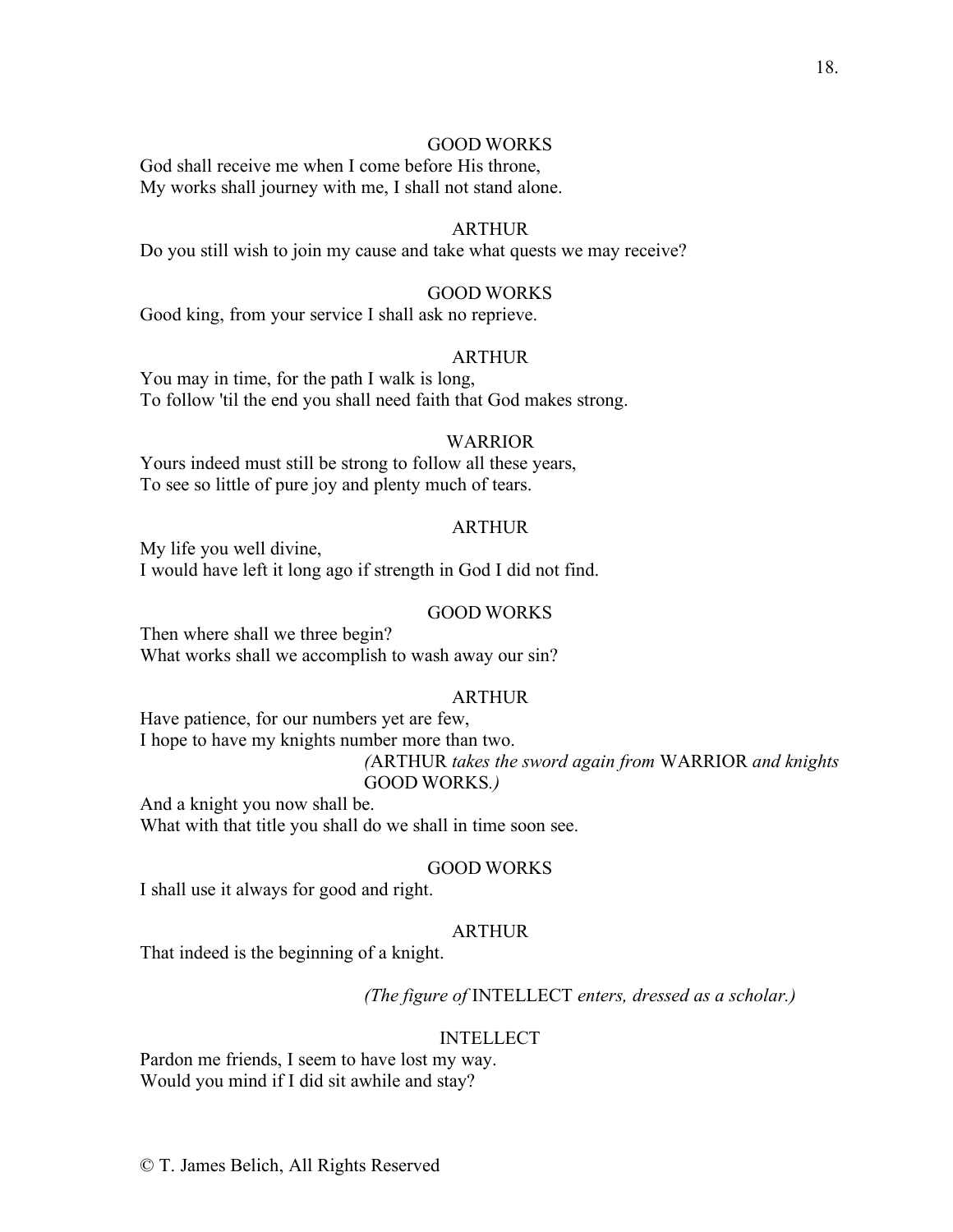#### ARTHUR

We welcome all who may chance to pass us by. These are Warrior and Good Works, and Arthur the king am I.

# INTELLECT

Arthur, king of Logres? Is that what you have said? Surely you must know that long has he been dead. Those are tales handed down from ages dark and past, Most amazed am I at how long such stories last.

## WARRIOR

You do not believe in Arthur, so it seems.

#### INTELLECT

Stories, mere fancies, legends built on dreams. They have no substance, no fact upon to rest, From imagination was Arthur born, that you must confess.

# ARTHUR

I may do no such thing, the truth not mine to change. Why do such "tales," as you have said, seem to you so strange?

# INTELLECT

How could such legends possibly be true? Perhaps if there were solid facts of Arthur that we knew, Then one could say that perchance he did exist, But all we have is a shadowy man enshrouded in the mist.

#### ARTHUR

Few facts of me, I grant, shall you find within this age, But 'tis the heart, and not the mind, that is the body's truest sage. Wisdom comes not from facts alone, for they may oft deceive, But 'tis the heart and spirit in God and king that must believe.

# INTELLECT

# *(To* WARRIOR *and* GOOD WORKS*.)*

And do you two follow this phony king? Belief alone shall not legends into the real world bring.

#### WARRIOR

I know nothing of what history may say, But I shall follow this king until the death of day. One has only to look to see he is a king of worth, One to follow unto the very ends of all the earth. I believe what stands before my very eyes, Lack of facts cannot the visible truth disguise.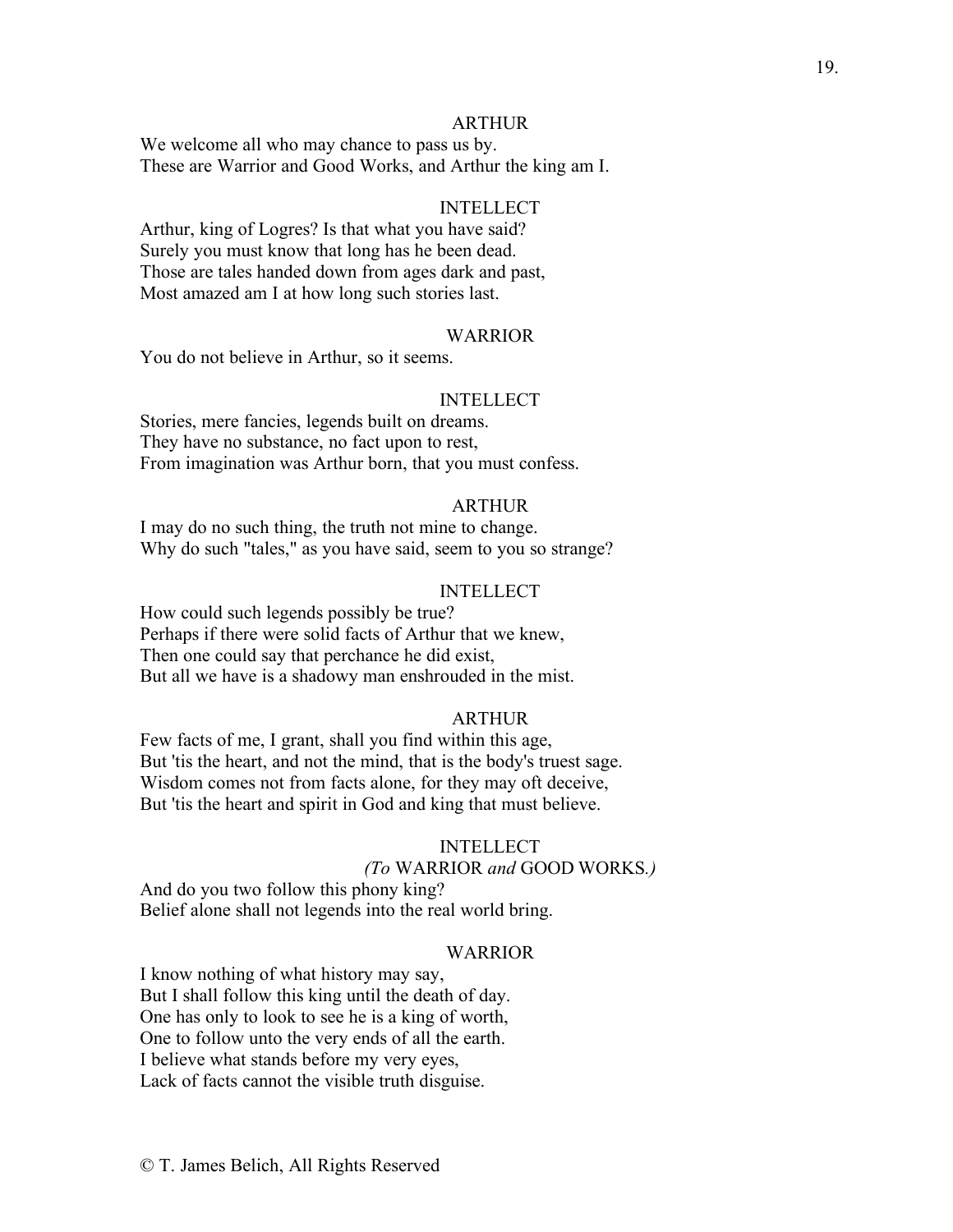#### INTELLECT

And you, Good Works, what may your reasons be, That the fully obvious you apparently cannot see?

#### GOOD WORKS

I do not know why against this goodly king you rave, But with him I hope to do the works my soul may save.

# INTELLECT

I am amazed. Their minds to facts you have made blind, Such a lack of reason did I never think to find. Why, stranger, may I ask, do you these good folks fool? I call such deceptions most heartless and cruel.

#### ARTHUR

It is not I who lacks a feeling heart, As for Arthur, king of Logres, that is indeed my part. To believe or not is the choice that all must make, Do not try that choice from other men to take. Why their choice in me do you seek strongly to dissuade? Shall their belief your lack thereof threaten and cause to fade?

#### INTELLECT

I have no fear their fancies shall undermine what facts I know, But I certainly have no desire to help them now to grow. I seek here only to objectively view, This case concerning Arthur's myth and you. How could one man over fifteen centuries survive? It is clearly absurd to think today one could find Arthur still alive. And history has shown us that it is most unlikely he ever did, These persisting rumors I seek the world to rid.

# ARTHUR

History is writ by men, who oft are known to lie. Can you not at least trust the witness of thine eye?

# INTELLECT

It may be enough for these gentle knights, whose positions I have heard, To believe based on mere sight and your well spoken words, But I must trust in Intellect, for such my given name. The facts of history have before eyes and ears the prior claim. I will not and cannot surrender them to the heart's idle notions, Or abandon my mind to some blind devotion.

#### ARTHUR

Your choice you must make, willing and free, Though I confess, yours does me grieve.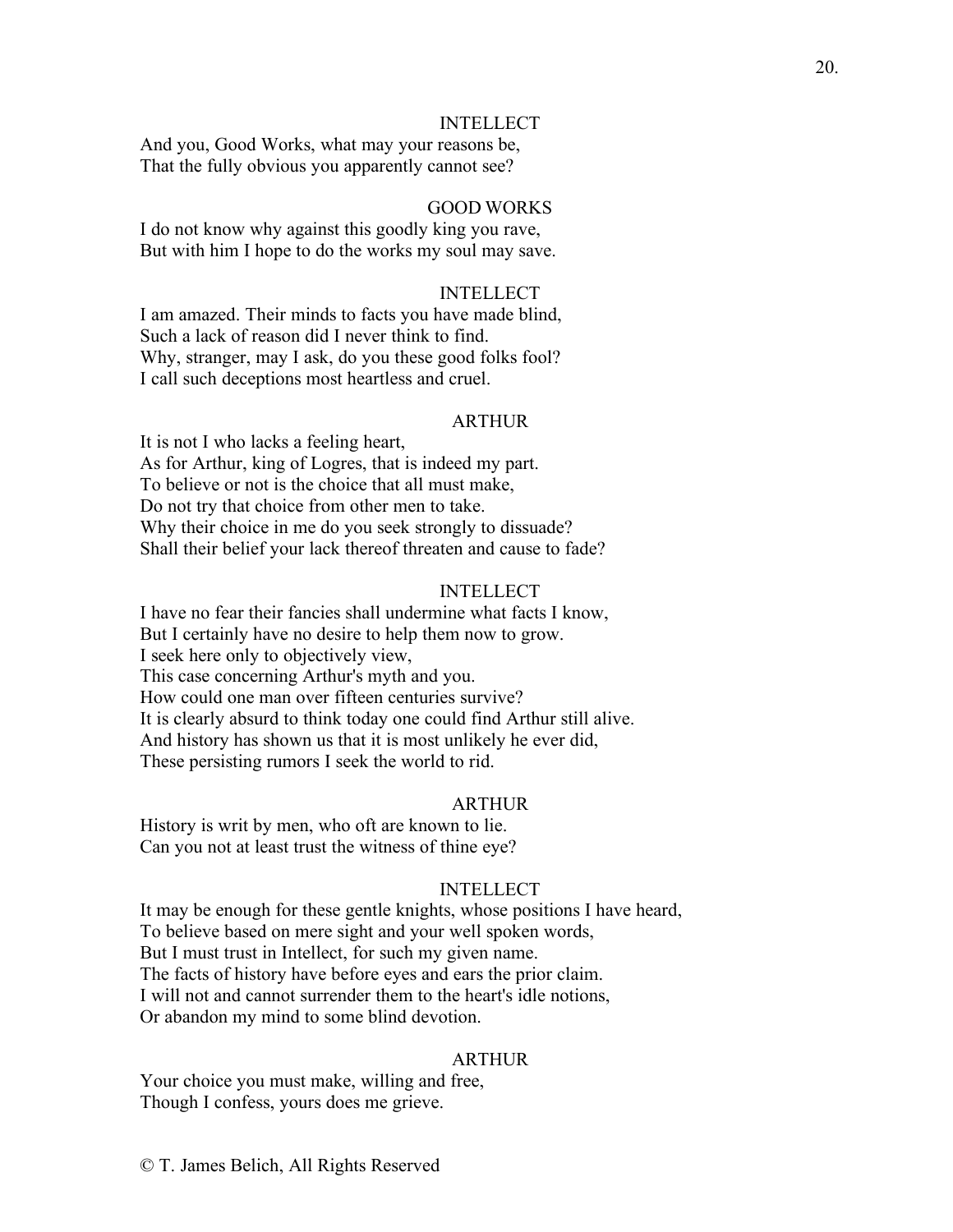#### ARTHUR (Cont.)

But let not your mind the rest of you blind, Or naught shall you ever the impossible find.

# INTELLECT

I shall admit my curiosity you inspire. I wish to remain that I may further inquire.

# GOOD WORKS

You would allow this heathen to be a knight? Who does not even know the wrong from the right?

# ARTHUR

Whosoever asks to come will do so unencumbered. Whoever wants to be shall amongst the Table Round be numbered. Intellect, come before me now and kneel. Receive the honor of knighthood from this noble piece of steel.

#### INTELLECT

I shall take no such title, though your company I follow, For I know it to be false and utterly hollow.

# WARRIOR

You join halfheartedly if such an honor you can refuse, Why can you not believe? What have you to lose?

#### INTELLECT

Nothing to lose, yet nothing to gain, I follow from interest of this said "Arthur's" claim.

# ARTHUR

If you will be no knight, then call yourself our brother, Though I had hoped you would have taken the other. Follow, and may you all be with me come the end, On your faith alone shall that depend.

#### WARRIOR

Your side I shall never forsake, Whatever trials we may undertake.

# GOOD WORKS

Nor I, for the stakes are far too great, I shall not endanger my eternal fate.

#### INTELLECT

I shall come for a time, But only until the truth I do find.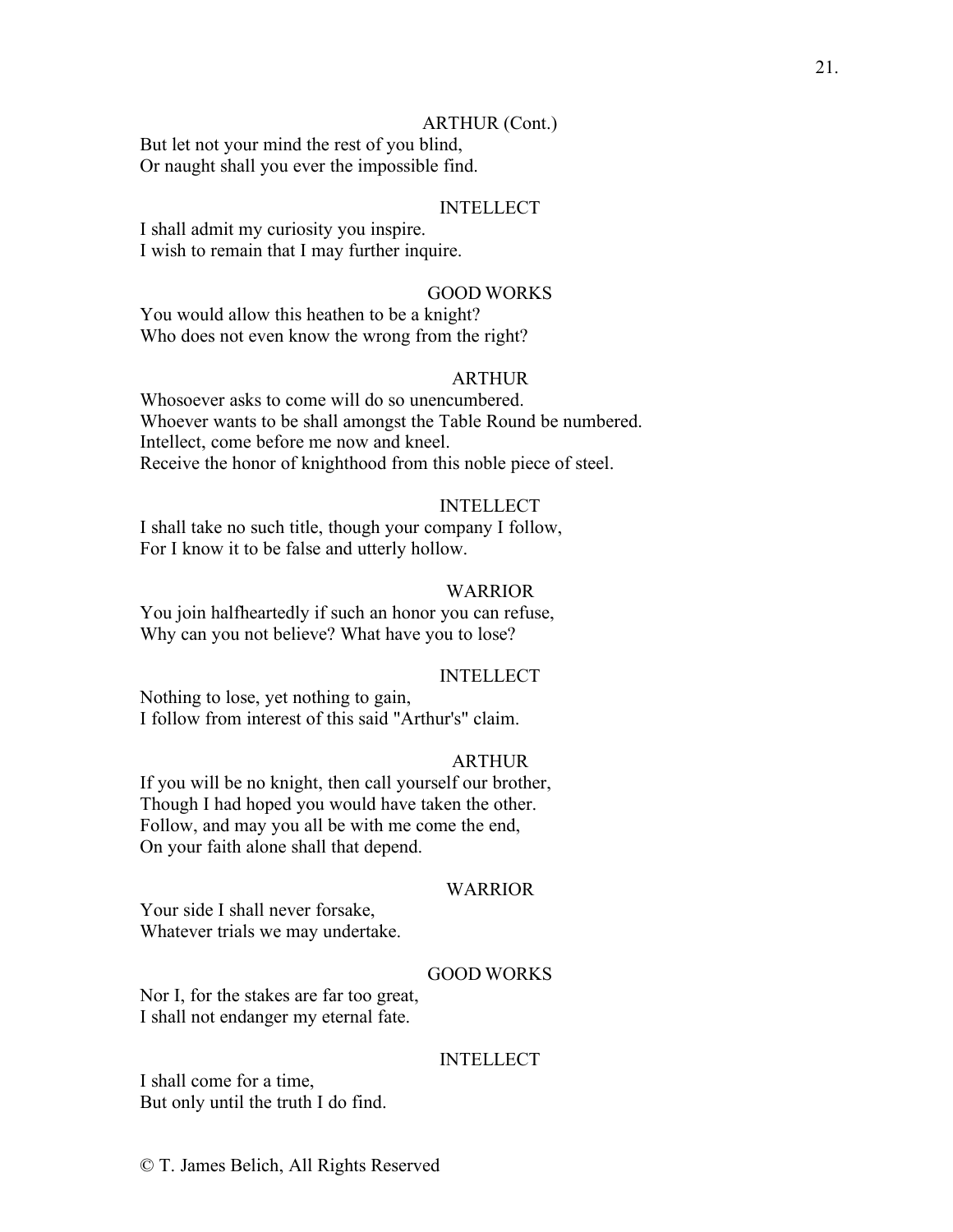# ARTHUR

May you indeed find truth, that I pray. But peace, friends, who is this who comes our way?

# GOOD WORKS

I know not, but he seems not well, Yet what may be wrong, I cannot tell.

> *(The figure of* INDEPENDENCE *enters, wounded and dressed as a knight.* ARTHUR *and* WARRIOR *help*  INDEPENDENCE *sit.)*

#### ARTHUR

Good friend, how came you to this dreadful state? Rest, and if you have the strength, tell us of your fate.

#### INDEPENDENCE

Who are you? My friend or mine enemy? Whoever you are, I beg you, do not hinder me. I must be off, mine enemies to pursue.

# *(*INDEPENDENCE *tries to get up, but is restrained by the others.)*

#### ARTHUR

Gentle sir, sit, lest your wounds be the death of you. Friends are we, of that you need have no doubt, I implore you to remain and of your troubles tell about.

## INDEPENDENCE

Your kindness shall do me precious little good, If you will not allow me to go and do the tasks that I well should. My enemies escape me, a deadly shame for any knight. Let me go and pursue them, I shall put them all to flight.

# ARTHUR

Good knight, where is your king? Cannot your fellow knights the victory bring?

#### INDEPENDENCE

I am my own lord, all enemies I fight alone, I follow my own path, the wide world to roam.

#### ARTHUR

What foolish pride brings you to this? Is the glory in this act truly worth the risk?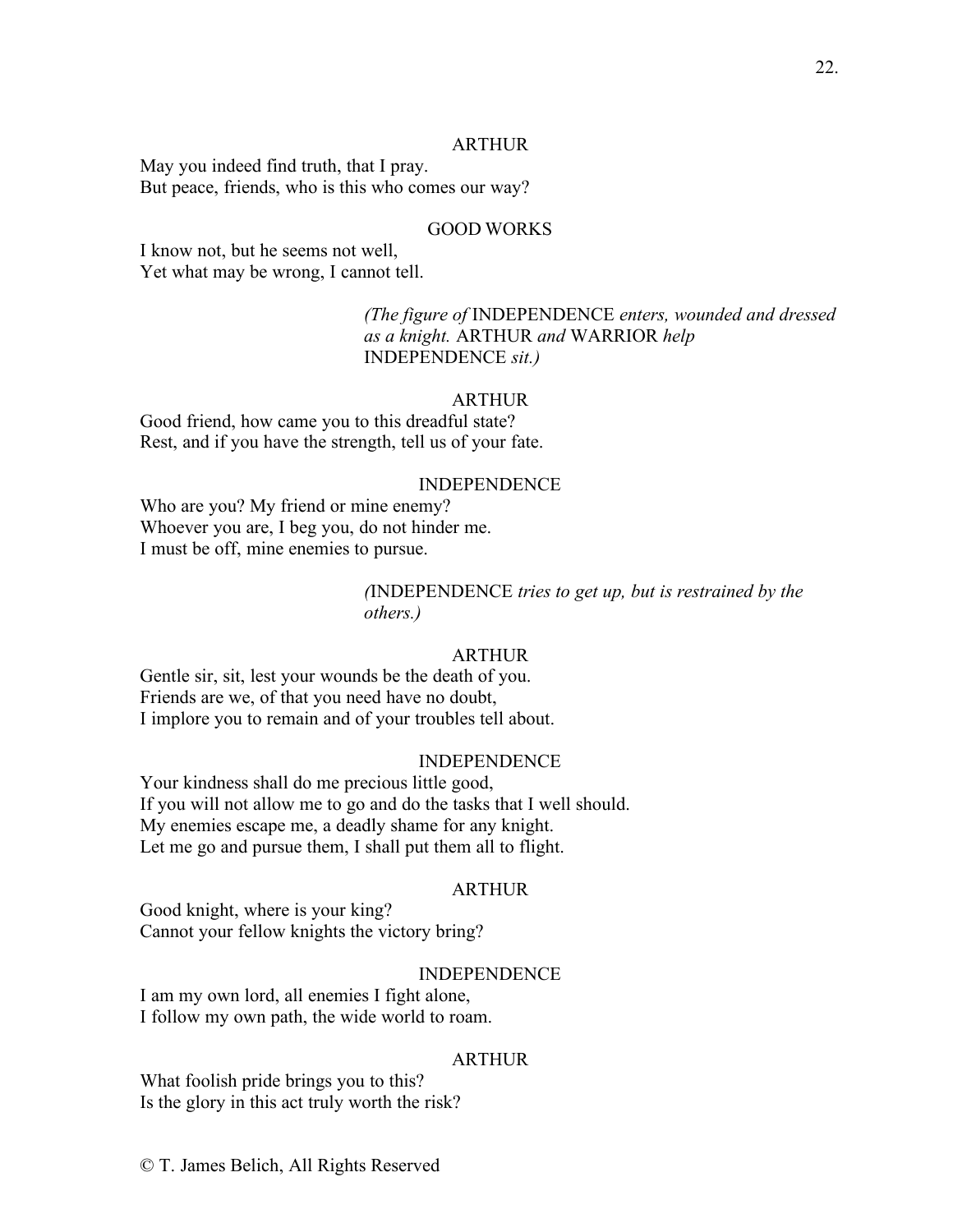### WARRIOR

What glory can there be when you have no king to serve? The title of knight I doubt you do deserve.

#### INDEPENDENCE

Glory is not the motive for my solitary stand, 'Tis only that I shall not submit to any overlording hand. My own will I serve, from none shall I orders take, A willing follower I shall never make. Now, I beg of you, let me pass, I shall not yield so long as life does last.

#### **ARTHUR**

Let us first our help to you lend, You may depart once your wounds we tend.

#### GOOD WORKS

You are indeed very ill, Pardon us if we keep you here against your will.

# *(*ARTHUR*,* WARRIOR*, and* GOOD WORKS *tend to*  INDEPENDENCE*'s wounds.)*

#### INDEPENDENCE

You give me no choice but here to remain, But blame me not if no thanks I give you for your pains. Though as a friend you did me greet, My staying here I count as defeat. I ask help from no man alive, By mine own strength, and nothing else, shall I survive.

#### ARTHUR

I understand we do this against your willing choice, I do not expect for our services you shall rejoice. But in all good conscience I could not let you pass on by. Not when you were so like to die.

## INDEPENDENCE

Then your rightful captive I shall be, Until, O king, you set me free.

#### INTELLECT

Have they deluded you as well? How many more shall be taken in I swear I cannot tell. This man does spread his baseless lies again, What makes you think he is a king of men?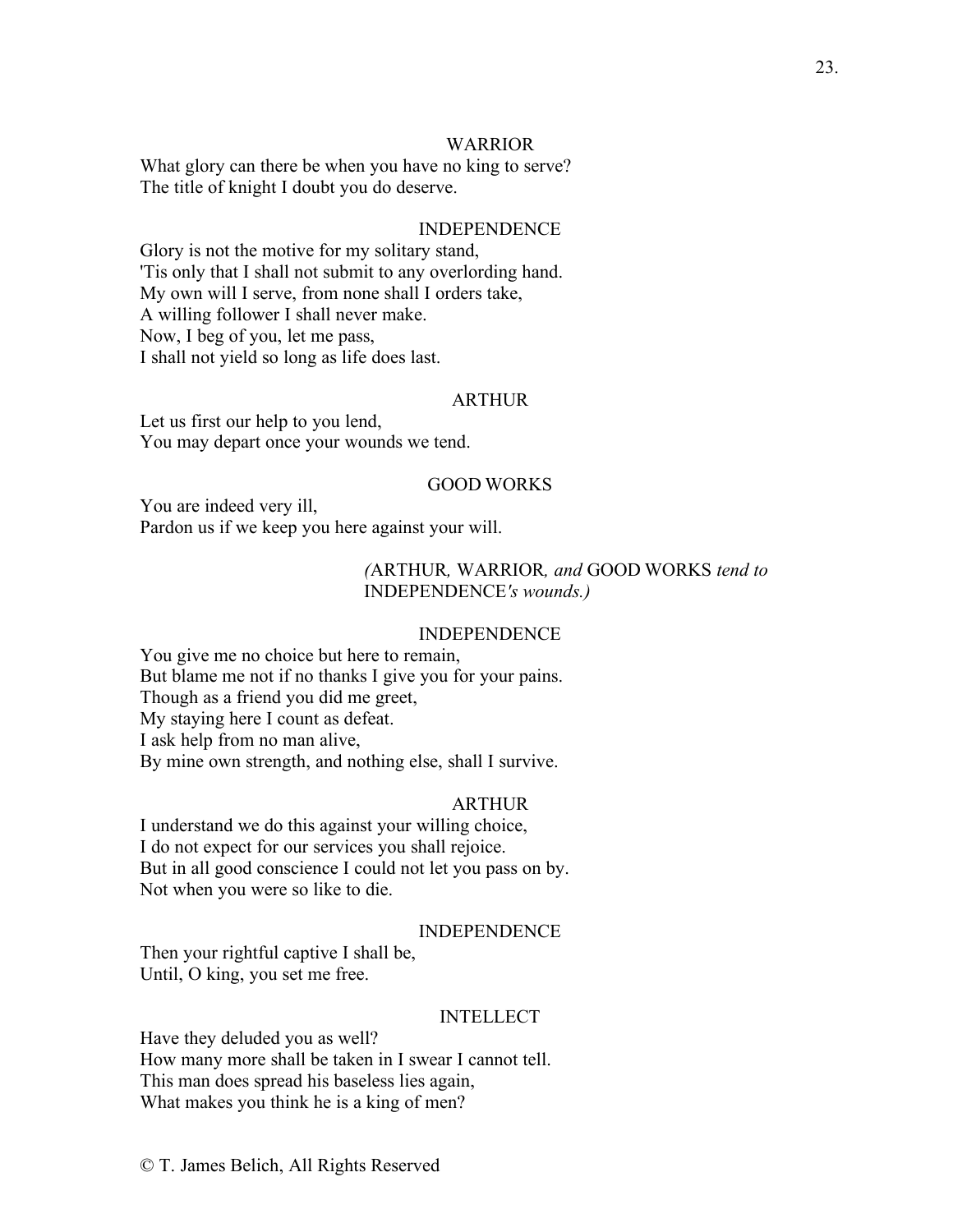#### INDEPENDENCE

I am not such a fool that I cannot see with mine own eyes. If he is no king then the sun does not rise. But that does no true difference make, I submit to no king be he real or fake.

#### WARRIOR

Then for what purpose are all your deeds done? For who or what has your journey begun?

#### INDEPENDENCE

For none, I tell you true, but for myself, I am Independence, with faith in no one else.

#### GOOD WORKS

Of that I am appalled, have you no shame? That you serve nothing but thine own sinful name? May the Lord in heaven upon you rain fire. If you do not do for Him the works He does require.

# ARTHUR

We are not here, Good Works, to pass judgment on others. Treat all men with kindly words as you would a brother. Let holy love in all our actions show. God will plant the seed of faith, and He shall make it grow.

#### INDEPENDENCE

Preach not, for such sayings I have too often heard, And been given naught but judgment from the Holy Word. Do not talk to me of love, for such I have not seen. Though you think that this is some, or so I deem. I ask for it not. If you be men of honor, let me go as you well ought.

#### INTELLECT

Why against his will do you hold him? What is it to you if he wishes to risk his life and limb? I thought you did vow to let each their choice decide.

# ARTHUR

So I did.

#### INTELLECT

And now it seems you lied.

24.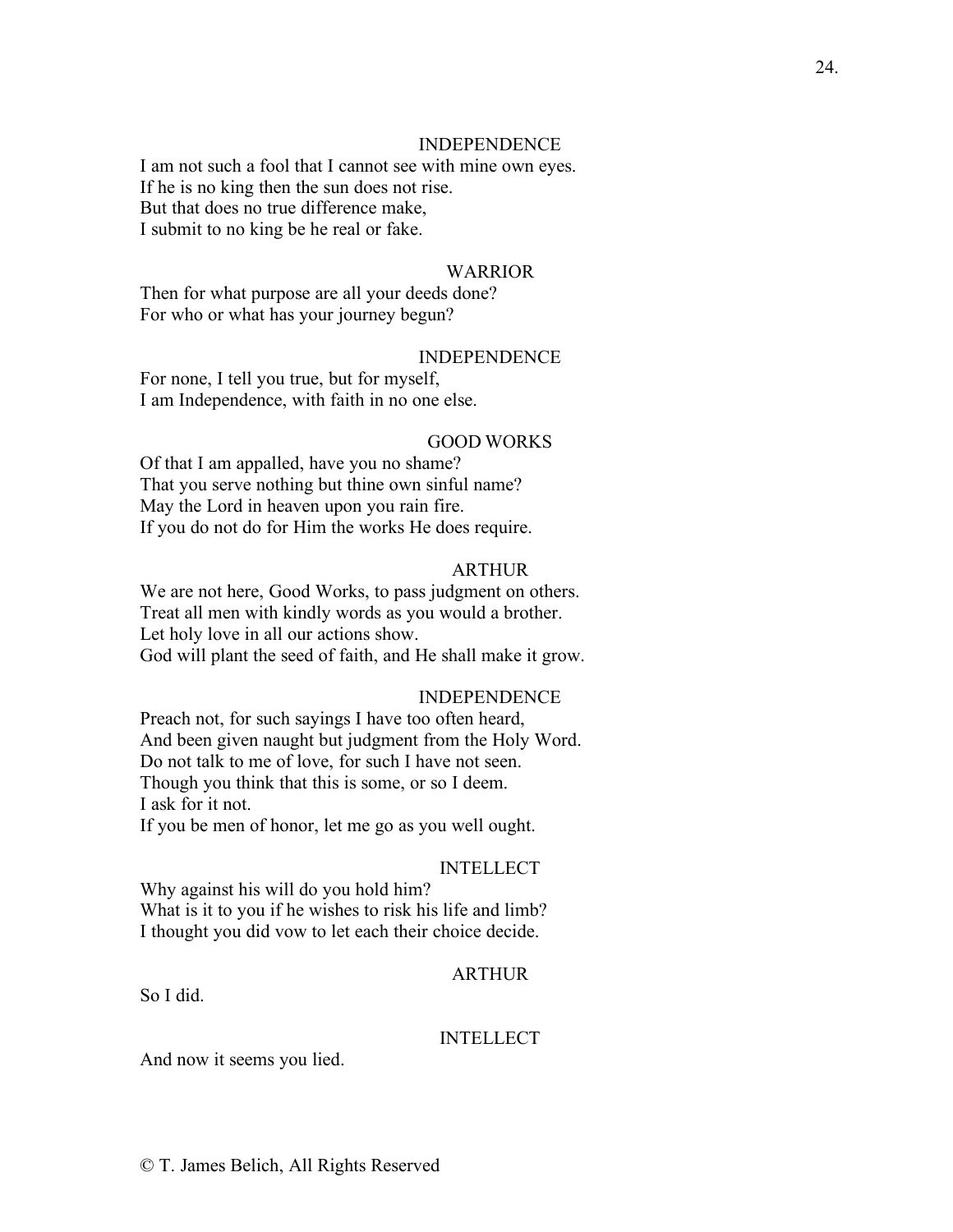#### GOOD WORKS

It is our task to help all those in need, And by such works our souls from purgatory be freed.

# ARTHUR

Would you rather I left him to die alone? Where in that heartless act would any compassion yet be shown?

# WARRIOR

I cannot in all good conscience leave a fellow knight for dead, A knight must heal those in hurt, those in hunger shall be fed.

#### INTELLECT

Noble as this action may appear at one's first sight, I still must ask if such forcèd help is well and truly right. If he has his freedom, as you do say, Then let this gentle knight alone, let him be upon his way.

# ARTHUR

For your hurts, Independence, we can do no more. Now I beg of you, for awhile, to abstain from arts of war.

# INDEPENDENCE

You have here detained me far too long, Now I shall speed myself to where the fighting still is strong. Yonder methinks mine enemy I see, And so I shall pursue him if you indeed do set me free.

#### ARTHUR

I do, having done what I could to sustain your very life. I can do nothing to prevent you from returning to the strife. You are not, and have never been, a prisoner of mine, Your life is yours to lead, and your choices, they are thine.

#### INDEPENDENCE

Then of you all shall I take my leave, And with this trusty sword may mine enemies be cleaved.

> *(*INDEPENDENCE *rushes in the direction of battle and exits. The others, except for* ARTHUR*, watch after him. Silence.)*

# ARTHUR

Warrior, my friend, how does our rash knight fare? Methinks that for his life he has not a single care.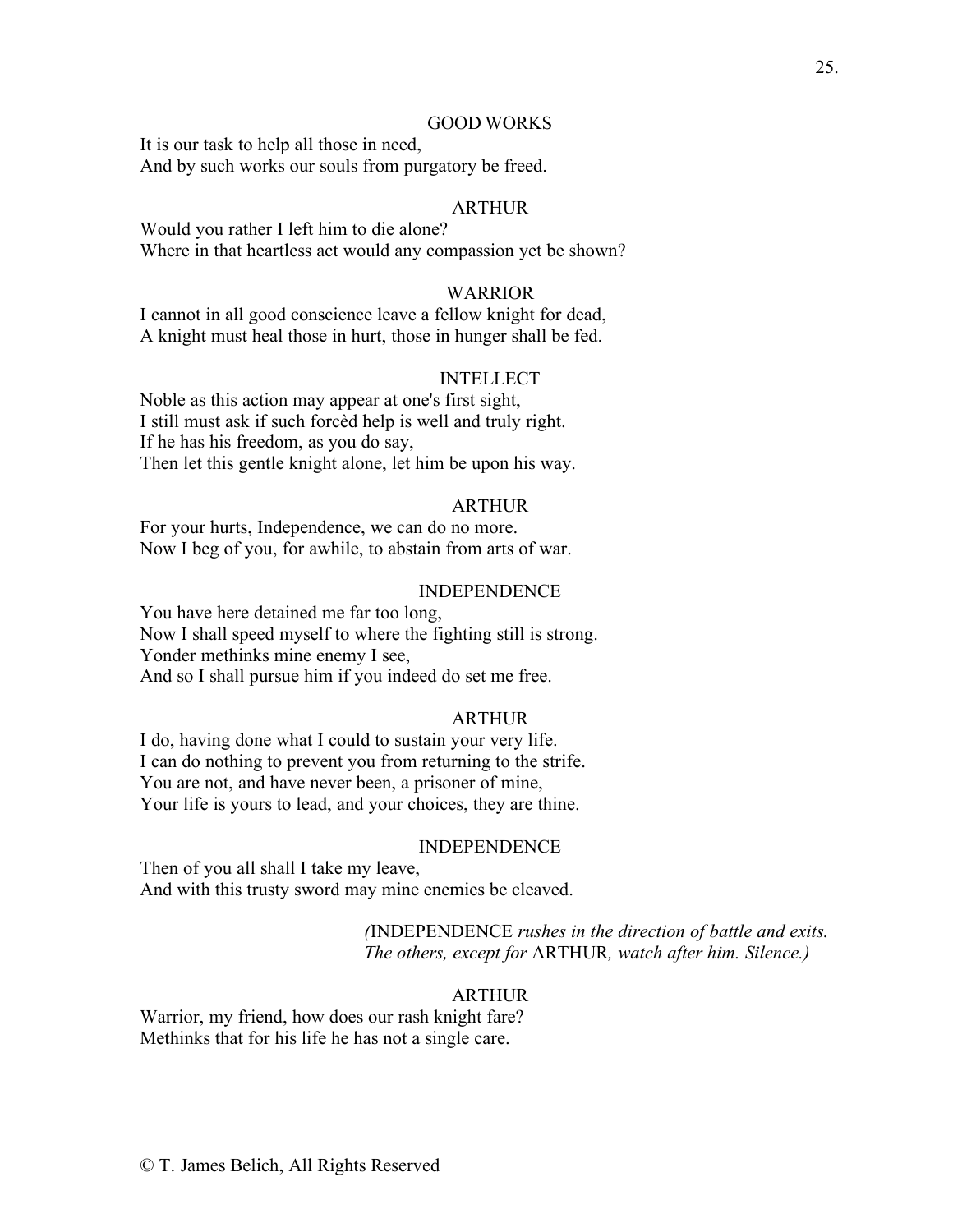#### WARRIOR

He fights well for one so injured deep. *(Slight pause)* And so he is sent unto his final sleep. Fool that he was, he had a bravery hard to find.

#### ARTHUR

I would say not, only that he was blind. What meaning had his death unto so willingly he ran? What purpose in his futile, if glorious, last stand? He is cut off forever from the almighty God above, Never to know eternally of His everlasting love. His death and life deserve our most ever heartfelt tears, For what has he accomplished in all his many years? Naught, without God to lead his way, But to shed another's sacred blood upon this bloody day.

#### WARRIOR

Shall we not now avenge his death most wrong? So he may be remembered in at least a victory song?

#### ARTHUR

His fight is not ours, it is but a battle of the world. This is not to the time for our banner to be unfurled.

#### WARRIOR

It seems a shame that so alone he had to die, In such a pointless death with no single reason why.

#### ARTHUR

While men live but for themselves it always shall be so, Life has no meaning unless our God you know.

#### INTELLECT

More tales, more fancies. How many more shall you spread? You would better know if you were but better read. Of your kingly nature I still am not convinced, But I shall stay to see what more may happen hence. Now, unless by mine eye I am deceived, Here comes another to in this company be received.

#### ARTHUR

May he also wish to join our holy quest. *(The figure of* IDOLATRY *enters, dressed as a medieval pilgrim.)* Welcome, gentle pilgrim, may the Lord on high you bless.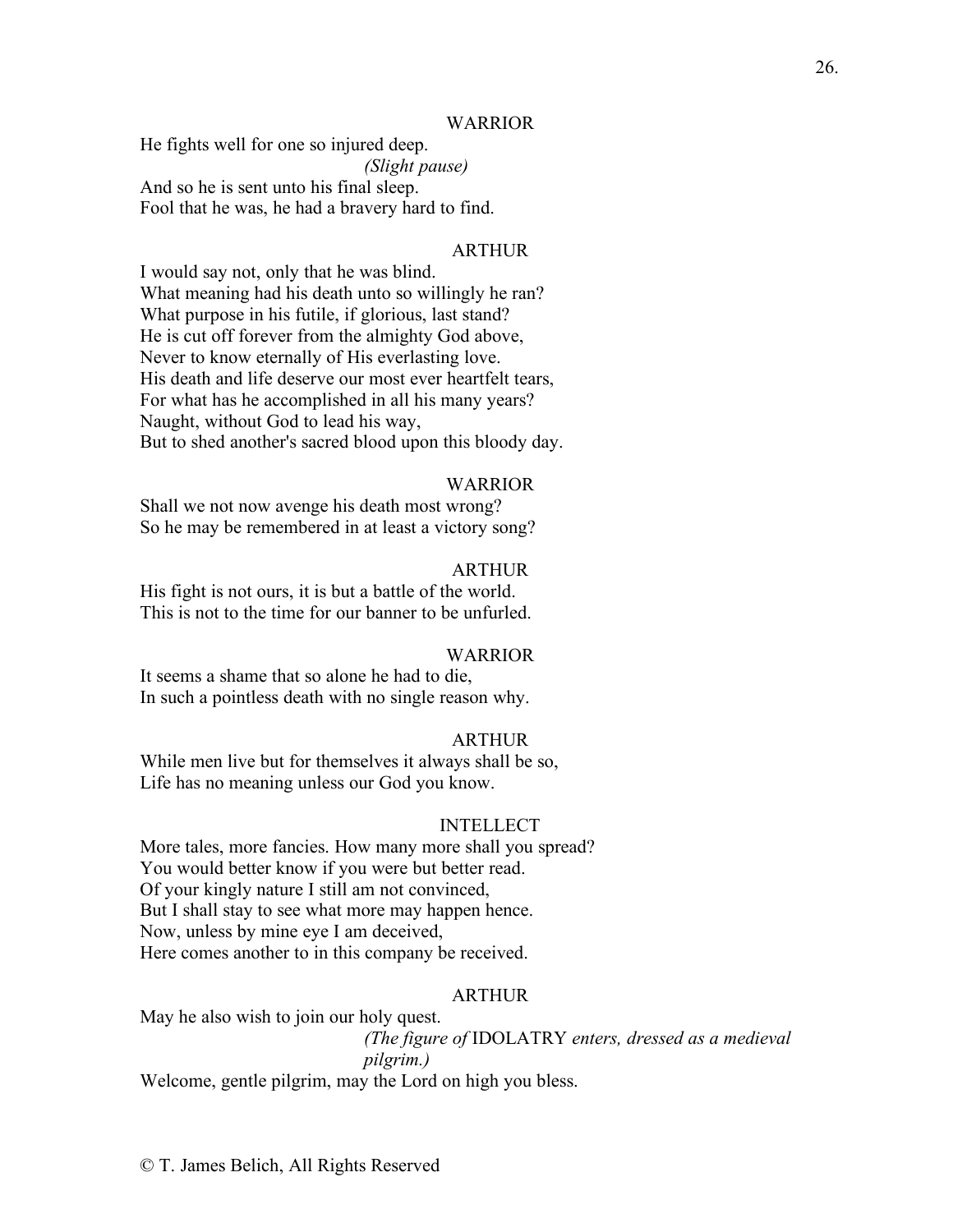#### IDOLATRY

Welcome, goodly sirs, long miles have I come. I wonder, could I lodge with you until the rising of the sun?

# ARTHUR

With us you may remain as long as you have need. Might I ask what quest thine own path does lead?

# IDOLATRY

It is to find the resting place of Arthur that I strive, And there, the tales say, he shall return one day alive.

# ARTHUR

Then search no more, for your destination has been found. I am Arthur, and these my fellows of the second Table Round. *(*IDOLATRY *falls to his knees before* ARTHUR*.)* Why so prostrate before me do you fall? I am no one to be worshipped. I am mortal, as are we all.

#### IDOLATRY

You are the greatest king on earth. All the nations should assemble to praise your noble worth. You deserve no less than I to fall upon my knees, Though I shall quickly stand if mine action does not please.

#### ARTHUR

You make too great a matter of what you think I like. Stand, I humbly ask of you, this worship shown me is not right.

## IDOLATRY

I shall do as you command.

*(*IDOLATRY *stands.)*

But I am not worthy to before you stand.

# ARTHUR

You are, as are all men, I implore you not to bow to me again.

## INTELLECT

But if you are a king, should not subjects to you bow?

#### ARTHUR

So was it before, but such it is not now. I am a king, but a kingdom I have not. Now tell me, gentle pilgrim, why my person you have sought.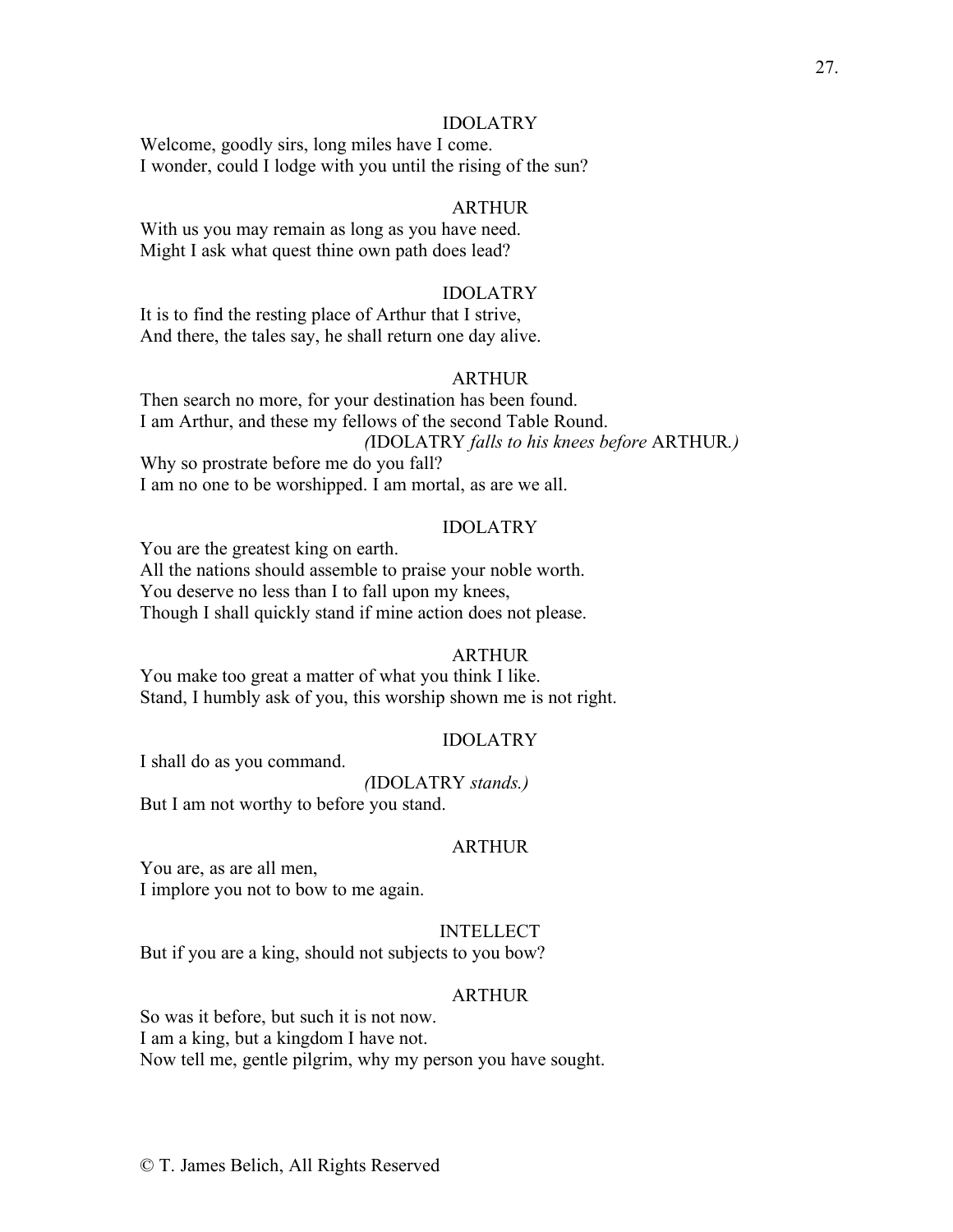#### INTELLECT

Methinks by the stories he has been fooled, Into thinking Arthur he would find with a mighty kingdom that he ruled.

# ARTHUR

Peace, and let this fellow tell his tale. Continue on, and leave out not one detail.

# IDOLATRY

Your friend is right in that the stories I have heard, But methinks that he could tell you so in less than scathing words. My life and all I know I have been forced to leave, To come and seek the one behind the stories I believe. For you have always been and always yet shall be, A king, and yea, a savior unto me. I have searched long and hard to find you now at last, To be your faithful subject is all that I do ask.

#### **ARTHUR**

Faithful subjects I shall never deny, But do not think that a savior am I. Blasphemy alone would be that claim, For Christ alone is Jesu's name. I am merely mortal man, Though resting always in the good Lord's hand.

#### INTELLECT

A man he most certainly is, and little else.

#### WARRIOR

Keep your skeptic speech to yourself. A man may Arthur be, but he is indeed one of noble worth, None shall you find like him elsewhere upon the earth.

#### IDOLATRY

If you are but a man, then how do you live still? Does not death even the greatest of men kill? No mere man could live all these fifteen hundred years, Unless you do as a ghost appear.

# ARTHUR

No ghost am I, of that you may be sure, But may not God above allow a man so long endure? It is not natural, that I grant, But do not say that no mortal shant. The Lord preserves me for a purpose that He alone does know, And until it comes to pass, in agèd years I shall not grow.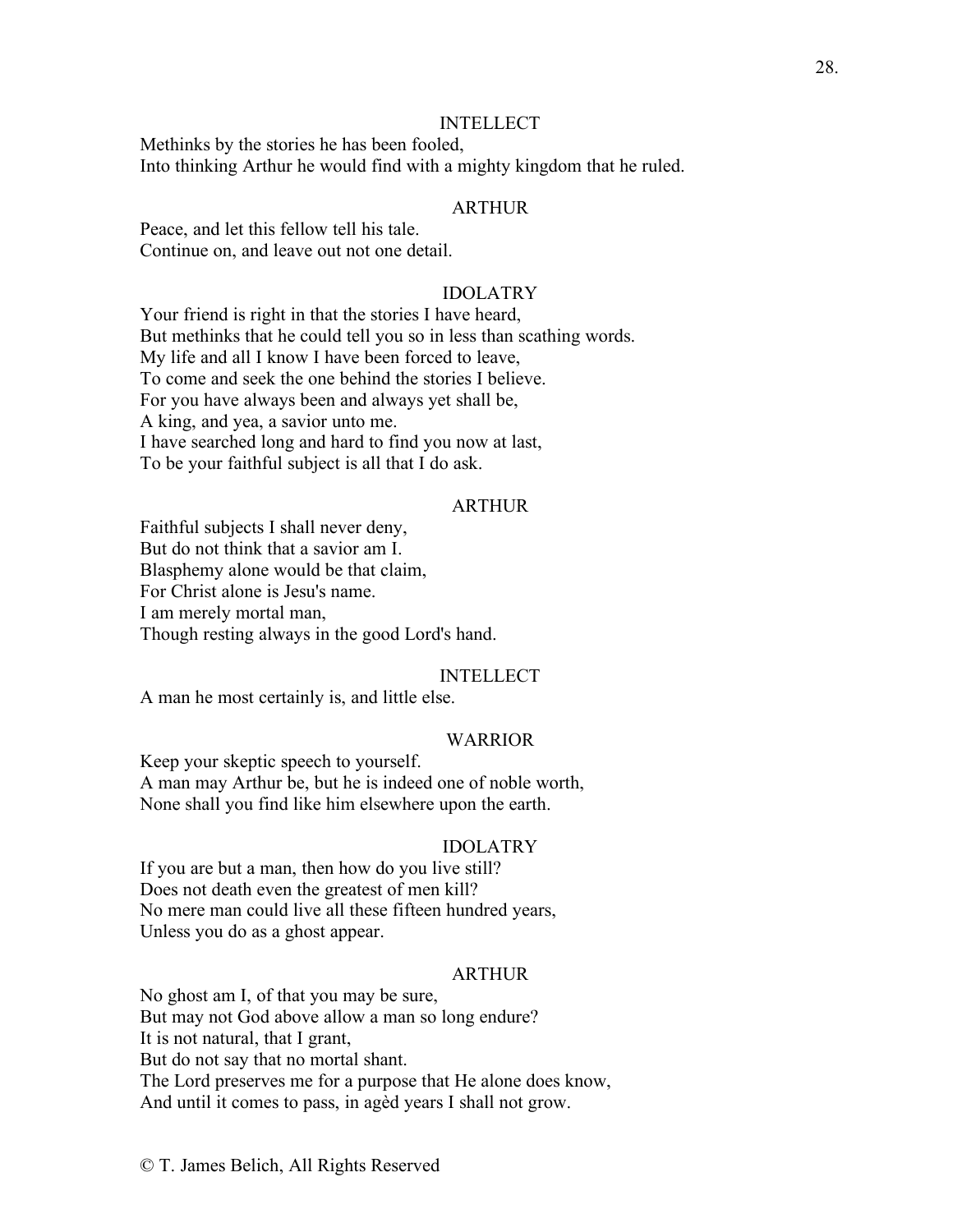## GOOD WORKS

It is the Lord, and not this king, we should serve first of all, To serve a man before our God is to from glory fall.

# IDOLATRY

But who else besides this king deserves our praise? Who with all his mighty feats the peoples has amazed. I know naught of gods that I have never seen, You, O king, are more real than they, I deem.

#### ARTHUR

If you wish to my person well obey, Then listen to what our God in His commandments does say: "You shall have no other gods before me." It is unto the Lord, not I, that you should bend your knee.

#### IDOLATRY

What have I done that this scorn I have earned? To harshly away from your glory be turned?

#### ARTHUR

I welcome all who wish to join me on my quest, But your faith should not alone in my sinful person rest. Follow me, but follow first the Lord, Then when your life is through, great be your reward.

#### IDOLATRY

I am not sure I can do what you do ask, But let me come with you, whatever is your task. I shall be your subject, you shall be my king, And never a day shall pass when I shall not your praises sing.

#### GOOD WORKS

You need not tell us of your name, Idolatry it is, and this the very same. To worship a man before the Lord your God, You follow the world on the deadly road most broad.

## WARRIOR

Even I would say this behavior is not seeming for a knight. To serve a king, yes, but to worship him? I do not think 'tis right.

#### **INTELLECT**

Methinks that you follow far too much your heart, And do let not your intellect play its rightful part.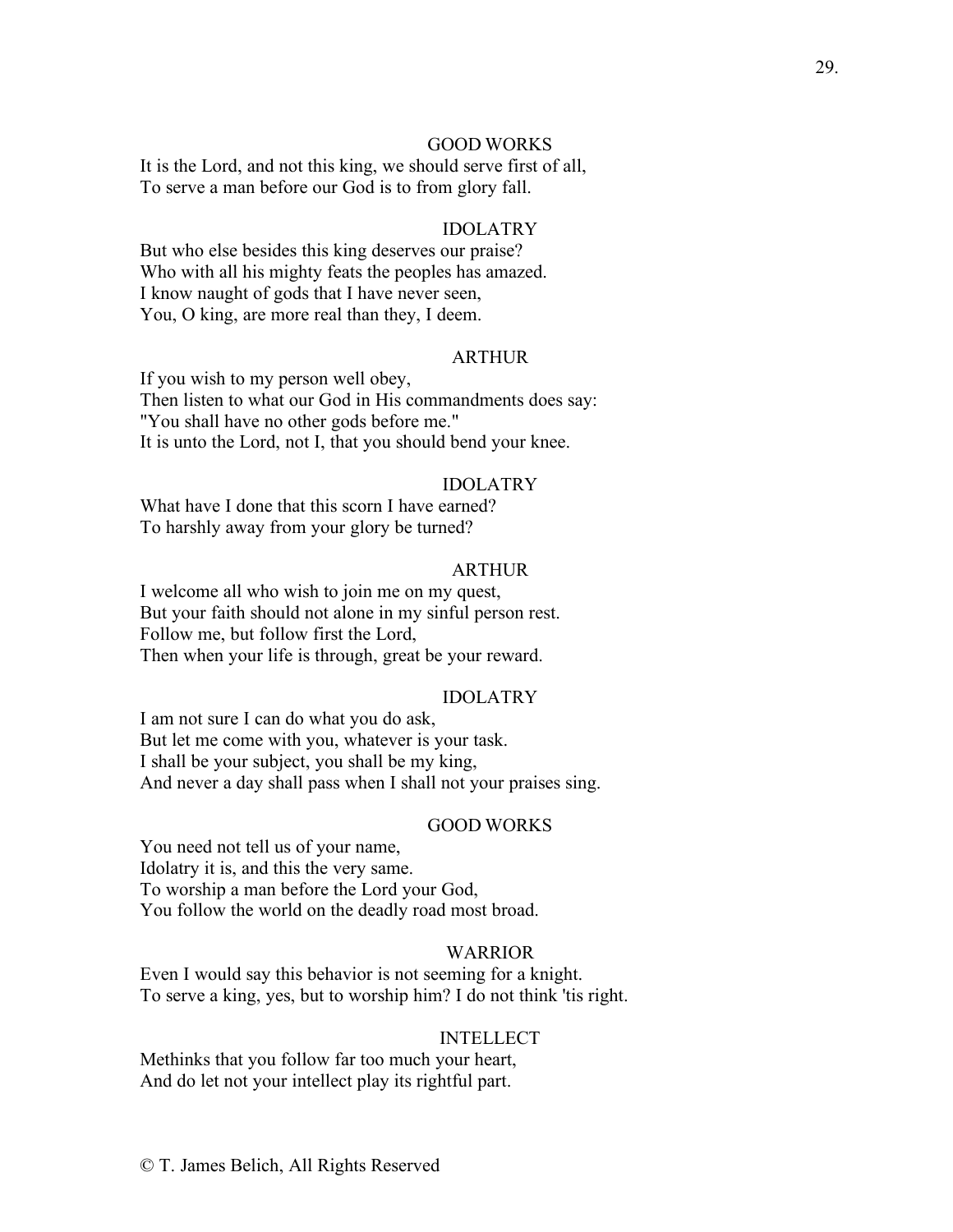# ARTHUR

You have asked to join this company, this fellowship of brothers, And indeed I will accept you as I would any other. *(He knights* IDOLATRY*.)* But I charge you to remember who in turn I serve,

And who it is alone that your praises does deserve. Welcome, all, this new-made knight unto our table, Treat him with peace and friendliness as best as you are able.

#### IDOLATRY

I shall serve you all the very best I can, But in esteem I hold this king above all mortal man.

#### WARRIOR

Indeed, we have here no two faiths of the same kin, And though with yours I shant agree, I welcome you herein.

#### IDOLATRY

I thank you, and welcome you as friend, And may we be always so, until the very end.

# ARTHUR

And now our noble company does number up to five, Closer to the number where to which I strive. But two more is all I ask, Then may we begin our task. Enter. You who watches from afar, Come forth and tell us who you are.

*(The figure of* GREED *enters, dressed as a rich merchant.)*

# GREED

Gentle sirs, rest assured I meant no wrong, I was only wondering to who this company did belong.

#### ARTHUR

This is the second Table Round which my duty is to gather, But it belongs to God above, our dear and heavenly father. I am Arthur, king of Logres, and you I warmly greet.

#### GREED

It is indeed an honor to your noble person meet. You are truly most worthy fellows all, And I am glad that in your company I had good luck to fall.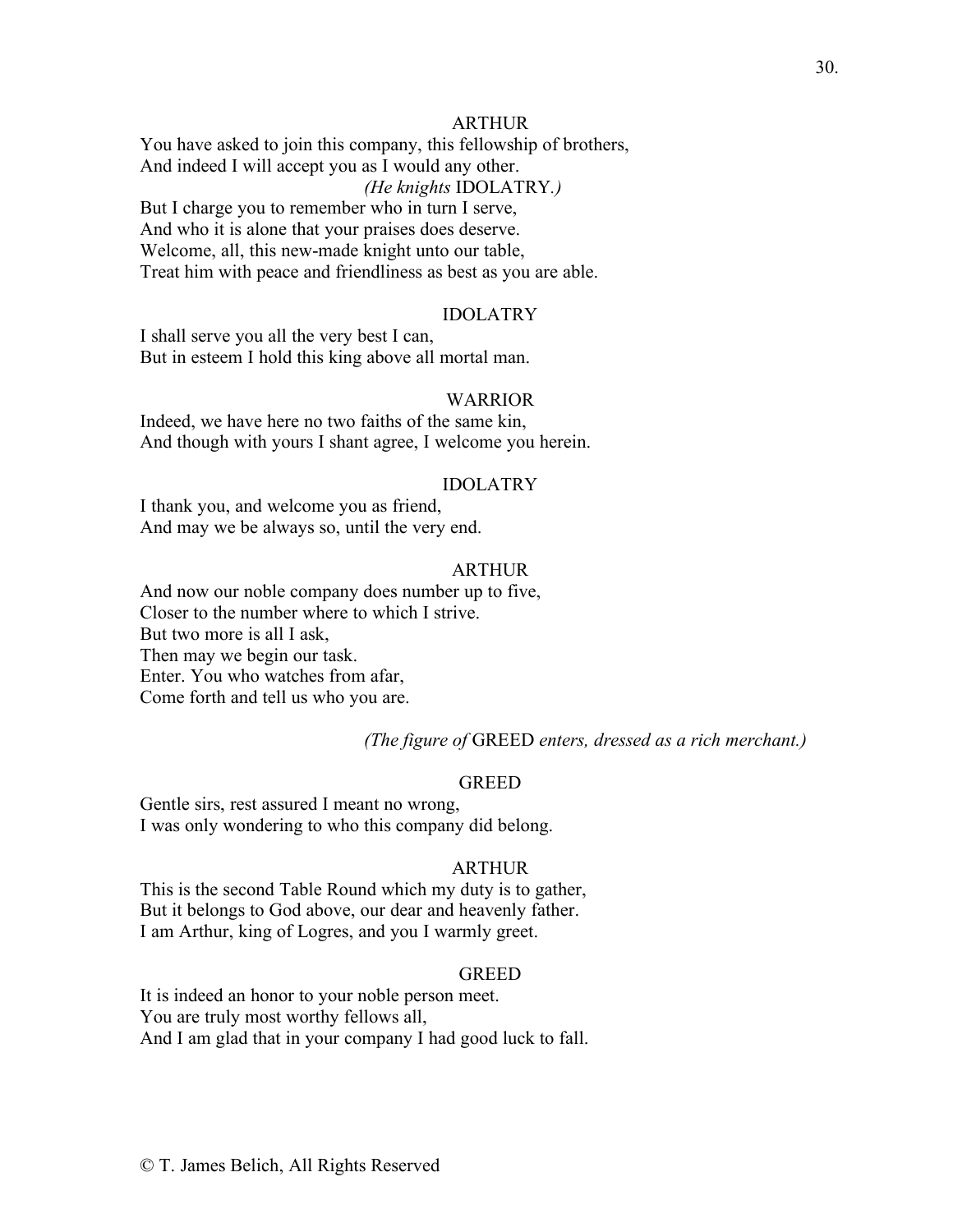#### ARTHUR

Where is it you were traveling to, When paths did cross 'tween us and you?

# **GREED**

I go to make my fortune in the world and wide, Though perhaps would be mine benefit to with you abide. What is the purpose that for which this company did form? To gather riches?

# ARTHUR

That is the worldly norm.

But it is not ours, we strive towards the cause of light, Against evil and injustice shall always be our fight. It means nothing to chase after worldly gain, To do so profits no one, such a quest would be in vain.

#### GREED

Then on what do you your earthly life base? Something as fleeting and invisible as some spiritual faith? Such has no substance but passes like the breeze, But in gold and silver can one trust with ease.

#### GOOD WORKS

If that is what does interest your soul, Then what do you see in our spiritual goal?

# **GREED**

I see great gain in joining with King Arthur here, For another richly Camelot must surely now be near. A piece of that fortune I do wish to stake, If a part of your company you would me make.

#### INTELLECT

Now his motive to follow you can I most understand, Who would not believe in falsehoods to win riches grand? But how in him you see a key to world's success, In more than I with all my mind could ever hope to guess.

# IDOLATRY

Why Arthur is indeed a king to rule all kings. Soon the mountains once again shall with his praises ring.

# ARTHUR

I would not that so quickly say, I do not even know if this is to be my day. Do not join me on the basis of what you hope to earn,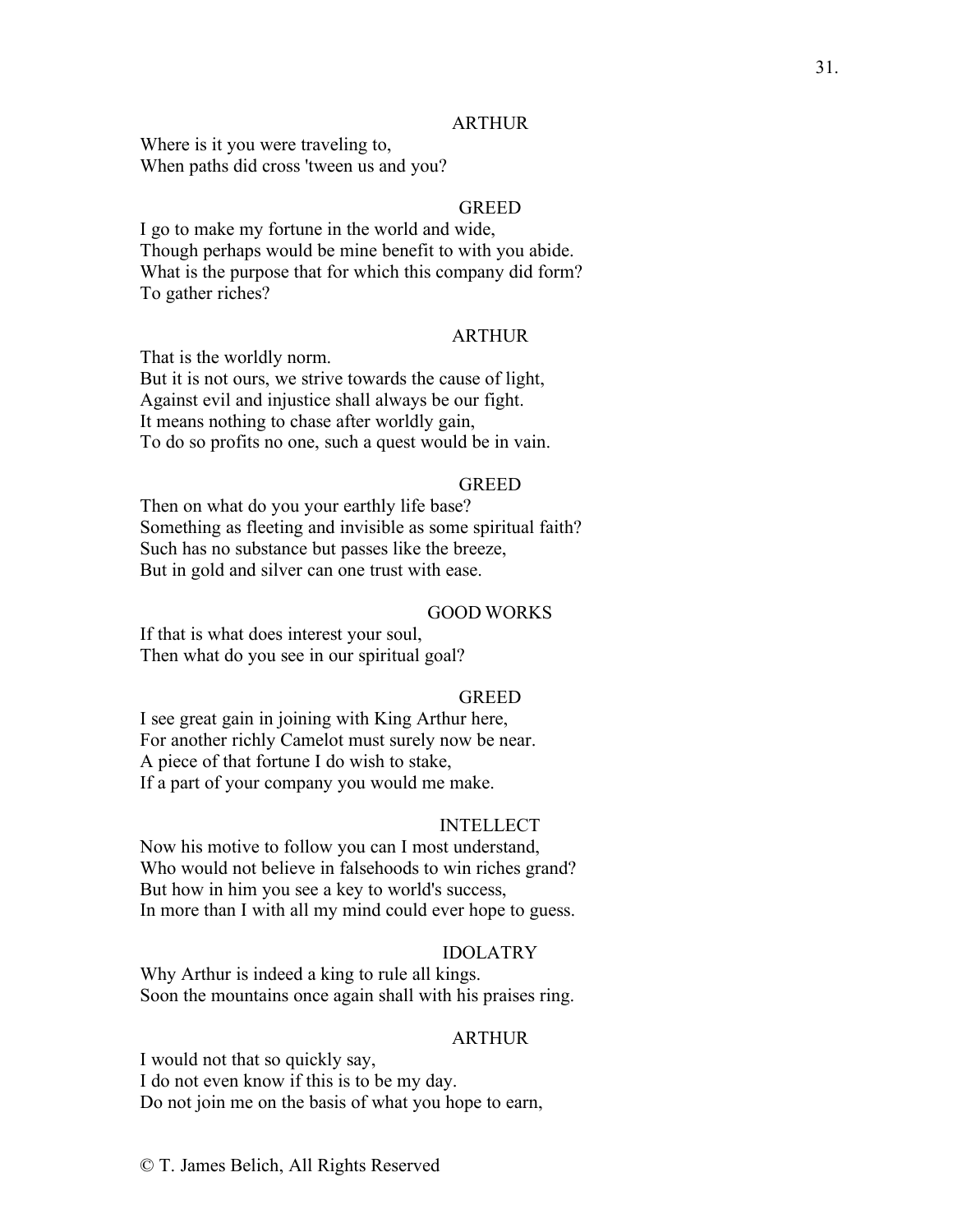#### ARTHUR (Cont.)

I cannot give the promise of any good return.

# **GREED**

In any good endeavor there is an ounce of risk, But this is far too good a chance for me to ever miss. Whatever challenges we may march toward, I am certain that riches shall be our reward. For what else awaits the victorious side? But the spoils and plunder of those who have died? So great and renowned be your honor and fame, That your enemies shall run at the sound of your name.

#### ARTHUR

Am I right in supposing you are namèd Greed? Then well would you do to my wasted words heed. I promise no jewels, no silver or gold, Nor anything worldly for your hands to take hold. I know not myself of our quest or our road, Or even a glimmer of what our future may bode. It depends on this world and what therein we find, And how close to the Lord our faith to Him will bind. If you wish to follow me, then know of all that, And if still you choose to follow, I shall not turn you back.

#### GREED

Then do not and with you I shall come, To see if there shall be any worldly sum. If you know not what soon shall be, Can you say for certain no wealth we shall see?

#### ARTHUR

No, I cannot say if we shall be rich or poor, I shall leave all such matters unto the Holy Lord. Join us for as long as you may please, If you wish to do so now, then bend upon your knees.

#### *(*GREED *kneels before* ARTHUR*.)*

#### **GREED**

I shall follow you unto the riches to be ours, To Camelot, may it rise again with all its ivory towers.

#### *(*ARTHUR *knights* GREED*.)*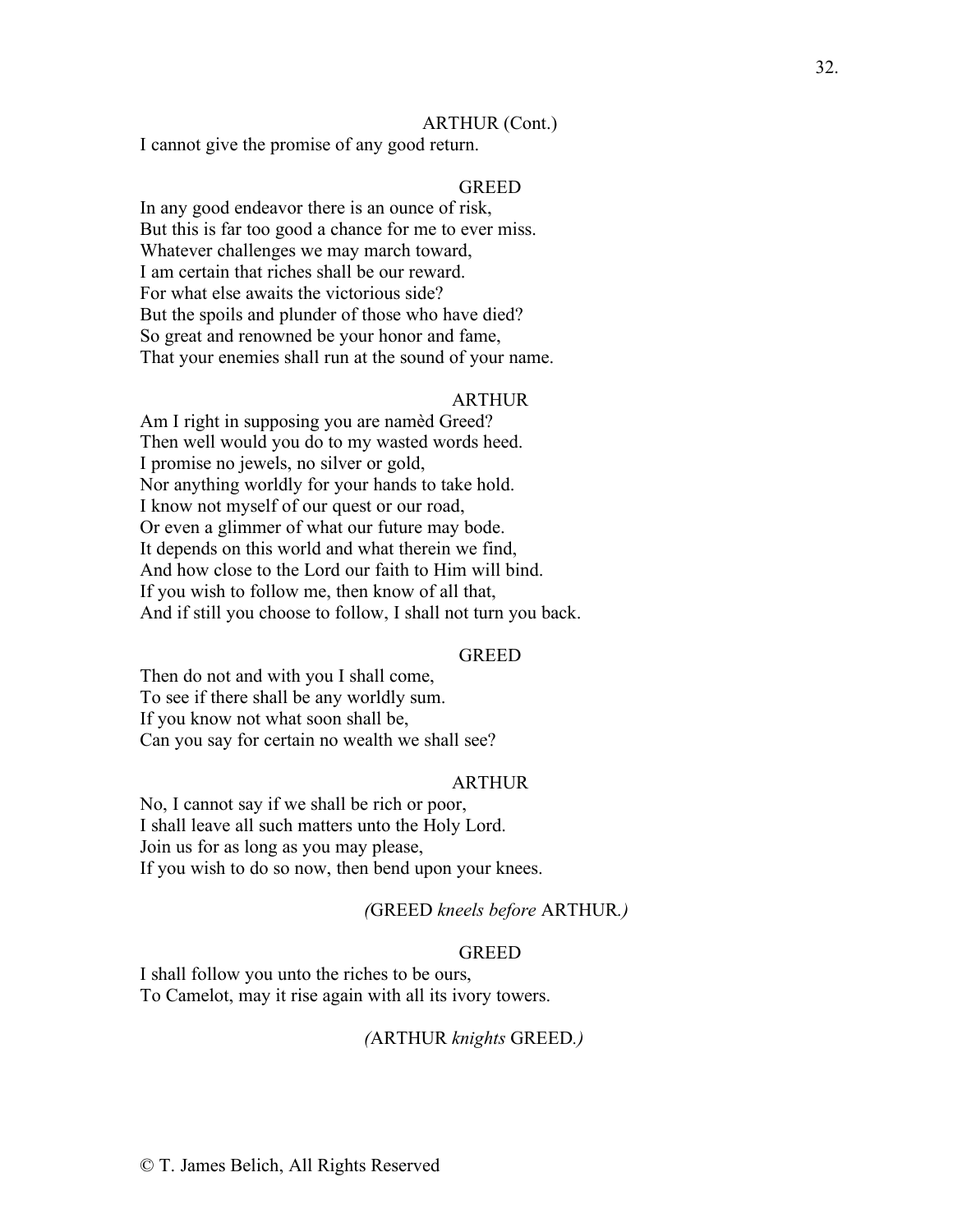#### ARTHUR

Arise, O knight, and of that title make good use. Defend the weak, uphold the good, those in need never refuse.

# WARRIOR

I welcome you, though of riches I wish none, Only to know the glory of the battles to be won.

# GOOD WORKS

Methinks, Sir Greed, you have the wrong desire. I pray before our quest is through some faith you shall acquire.

# ARTHUR

Of that may we all have more before our final days be through, But of that no other man may help, 'tis 'tween the Lord and you.

#### IDOLATRY

Faith in you is all I seek, And never may it grow weak.

# ARTHUR

You all have faith in different things, Does none still serve the King of Kings?

# *(The figure of* FAITHFUL *enters.)*

#### FAITHFUL

I do, gentle king, in the best way that I can, Which, I fear, is seldom much for I am only mortal man.

# ARTHUR

As are we all, which indeed may not be much, But what we lack we can be given through the power of God's touch. You look tired, friend, I beg you sit and rest, And know that you are well indeed a truly welcome guest.

#### FAITHFUL

Who are all these gentle folk who in your company do dwell? They seem to me a noble lot. I prithee you, do tell.

#### WARRIOR

Knights are we, fair friend, Who to the king of Logres our services do tend.

#### INTELLECT

Knights are they, but not so I, I watch with but a skeptic's eye.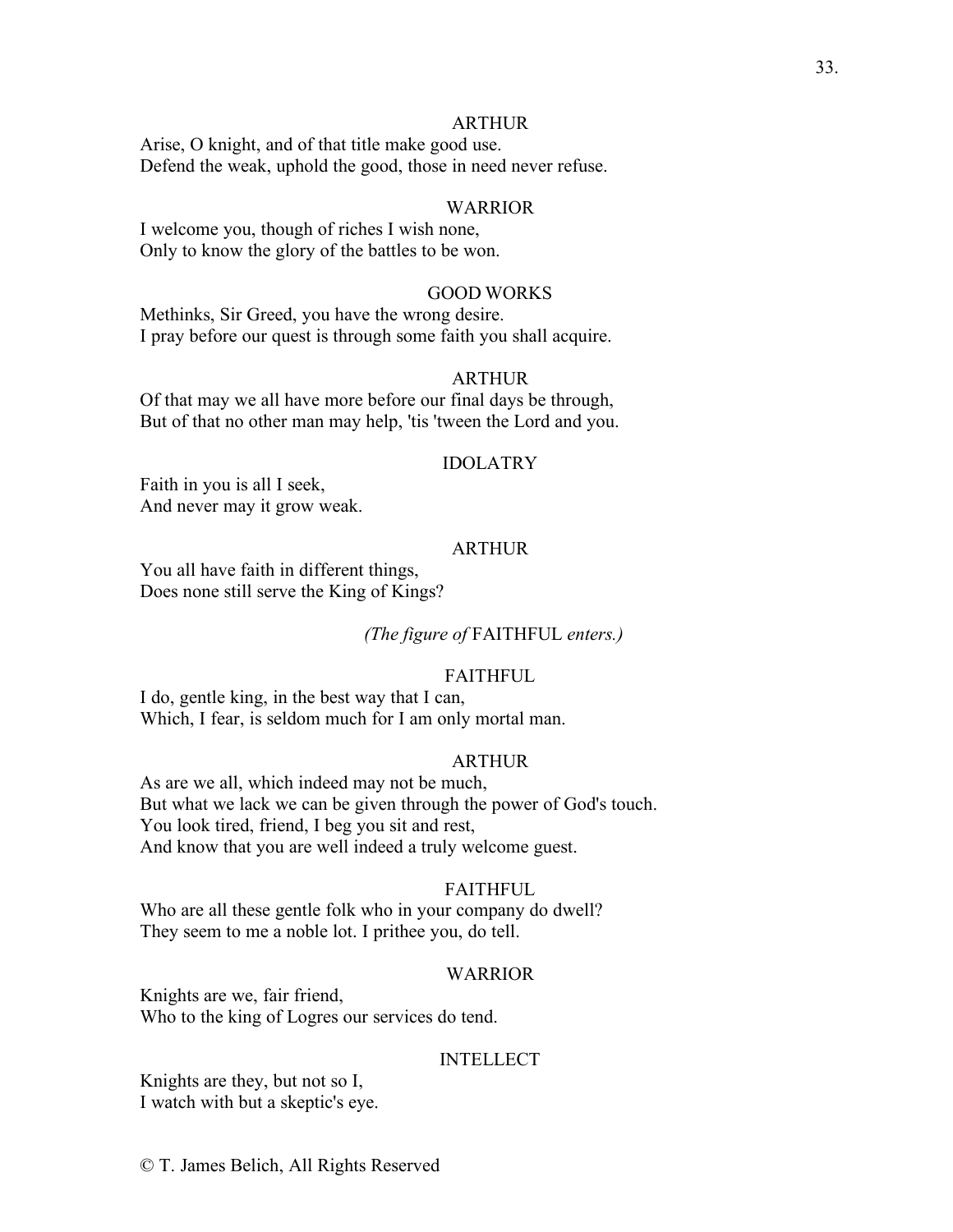# FAITHFUL

King of Logres, did you say? Does indeed he live unto this day?

# INTELLECT

Indeed not. Let facts, not fancies, your simple mind guide.

# GOOD WORKS

Hush, and let him his own choice decide.

#### **FAITHFUL**

Can it truly be Arthur standing there? A miracle, no doubt, and one most truly rare. Welcome, king, back to the earth, And may your coming foretell a day of mirth.

#### ARTHUR

I dearly hope so it shall be, But such depends on He who sent me.

#### FAITHFUL

You need not tell me who that is, For know that I am also His. A perfect servant I cannot say I always am, But such blemishes are covered by the sinless lamb. Faith in Him to me He gave, And that alone shall my spirit save.

#### ARTHUR

Of all I met today, I welcome you the most. You know that in your sinful self you have no cause to boast. But God above in goodly grace did His own son's blood shed, Without it would all human souls eternally be dead. May all here note the words that you have spoke, Through them may a sleeping faith within their souls be woke.

#### FAITHFUL

You give me greater praise than I know I do deserve.

# ARTHUR

Most humbly do you your Lord and master serve. Join us, in the cause of holy light. Together shall we show the world the glory of God's might.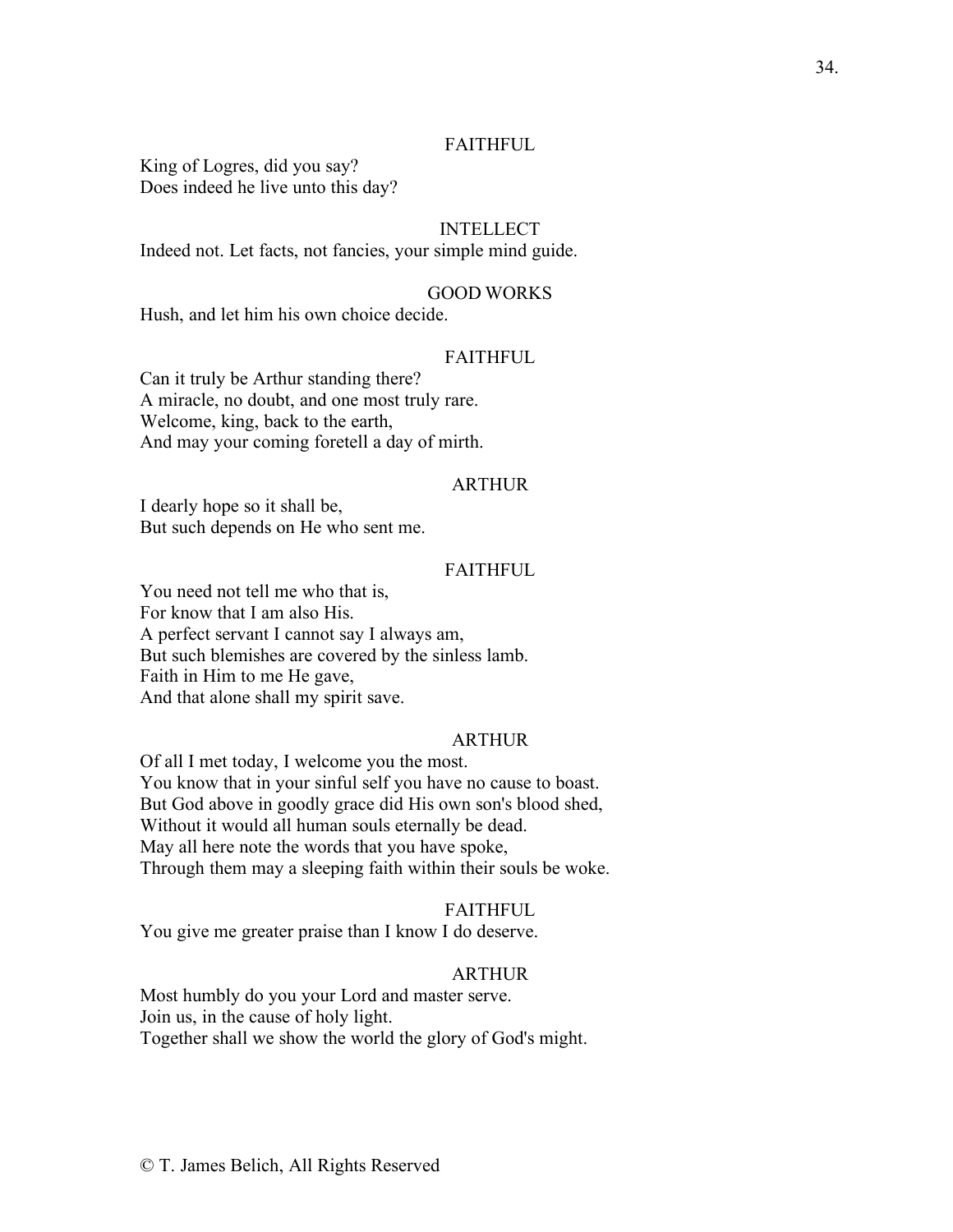## **FAITHFUL**

In me, I fear, you would no mighty knight acquire, But perchance I could serve you as but a poor and lowly squire.

# ARTHUR

Knights are what I need, fair friend, and I hope you shall be one, I ask you in the name of heaven to with this company come.

#### FAITHFUL

If such may serve your cause, then I will not say no.

#### ARTHUR

I think that our good Lord above would truly wish it so. *(*FAITHFUL *kneels and is knighted by* ARTHUR*.)*

Rise, Sir Faithful, for such you are,

And let your faith no evil mar.

To know you are not worthy is the start of a knight true, The rest to let the Lord be seen in all you say and do.

#### **FAITHFUL**

I shall serve both Lord and king as best as I am able.

#### ARTHUR

Then such completes the new Round Table. Our company does number seven, The number complete, the mark of heaven.

# GOOD WORKS

Then shall our journeys now begin? I long to start the deeds that my salvation are to win.

# ARTHUR

Now 'tis time to fast and rest, Before we start our holy quest. But remember: All we do is done unto the cross. This the only road, all others lead to loss. Keep vigil, friends, and bow and pray, That the Lord through us shall win the day.

> *(The lights upon* ARTHUR *and the others dim as they begin their vigil.)*

# LIGHT

Gathered your table, the circle of men, Whose faith shall decide if you may come again. Those who believe in the good Lord above, And look to their fellows with unceasing love,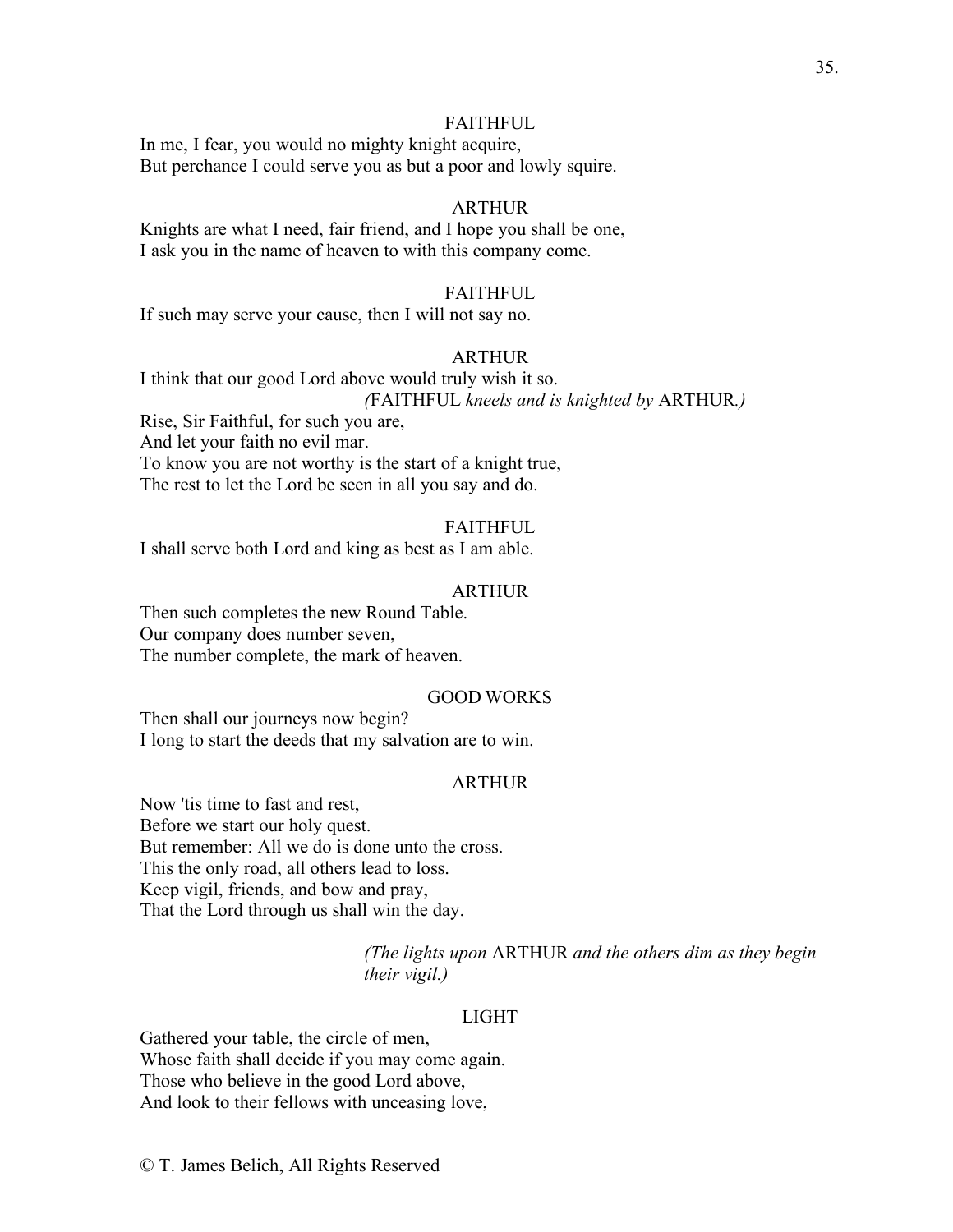# LIGHT (Cont.)

They are the ones who the future do keep, To one day awake the king lost in sleep. Arthur did once warring kingdoms unite, As he brought Logres into the light. Now shattered the world which started as one, When so 'tis again, then Arthur may come.

*(The lights fade to black.)*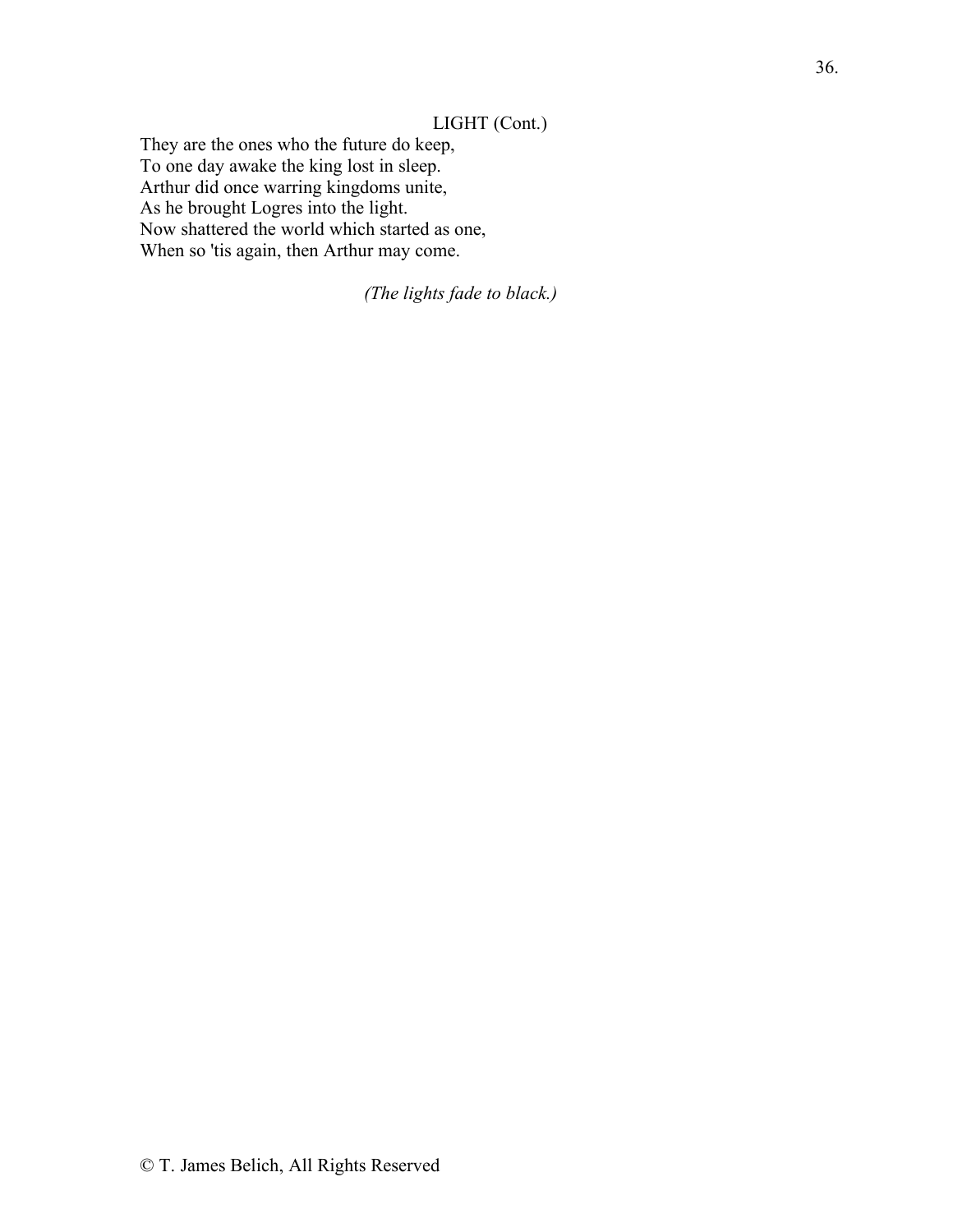# ACT 2

*(The lights fade up to reveal* ARTHUR *at center stage, kneeling in prayer. Surrounding him, all asleepl are* WARRIOR*,* INTELLECT*,* GOOD WORKS*,* IDOLATRY*,* GREED *and*  FAITHFUL*.)*

# ARTHUR

Our Father, who art in heaven, I thank you for these knights you have to me given, They are yours, to them I make no claim, Teach them, dear Lord, of the power of your name. For fifteen hundred years have this quest of faith I followed, Defeated in the end by the world's faith made hollow. Keep them strong, and open up their hearts, For your light to enter in and reveal who thou art. In their eyes it is I who this quest shall lead, But I know it is their faith alone that shall achieve each mighty deed. I for the prize methinks they have mistook, 'Tis to the heavens, and thine glory, that their eyes should always look.

*(The lights come up on the* LADY OF THE LIGHT*.)*

# LIGHT

The Lord above has heard your prayer, And gives you strength this load to bear. But faith your knights must willingly choose, If they do not, their challenge shall they lose.

# ARTHUR

Open the eyes that now are blind, So they the Lord may seek and find. What challenge they face I do not know, But a true faith they must soon show. I pray God's voice each one has heard, To walk in the footsteps of His word.

# LIGHT

You have done all you can, Leave all now in Jesu's hand.

*(*WARRIOR *wakes and joins* ARTHUR*.)*

# WARRIOR

My lord, why do you mourn? What sadness has your vigil borne?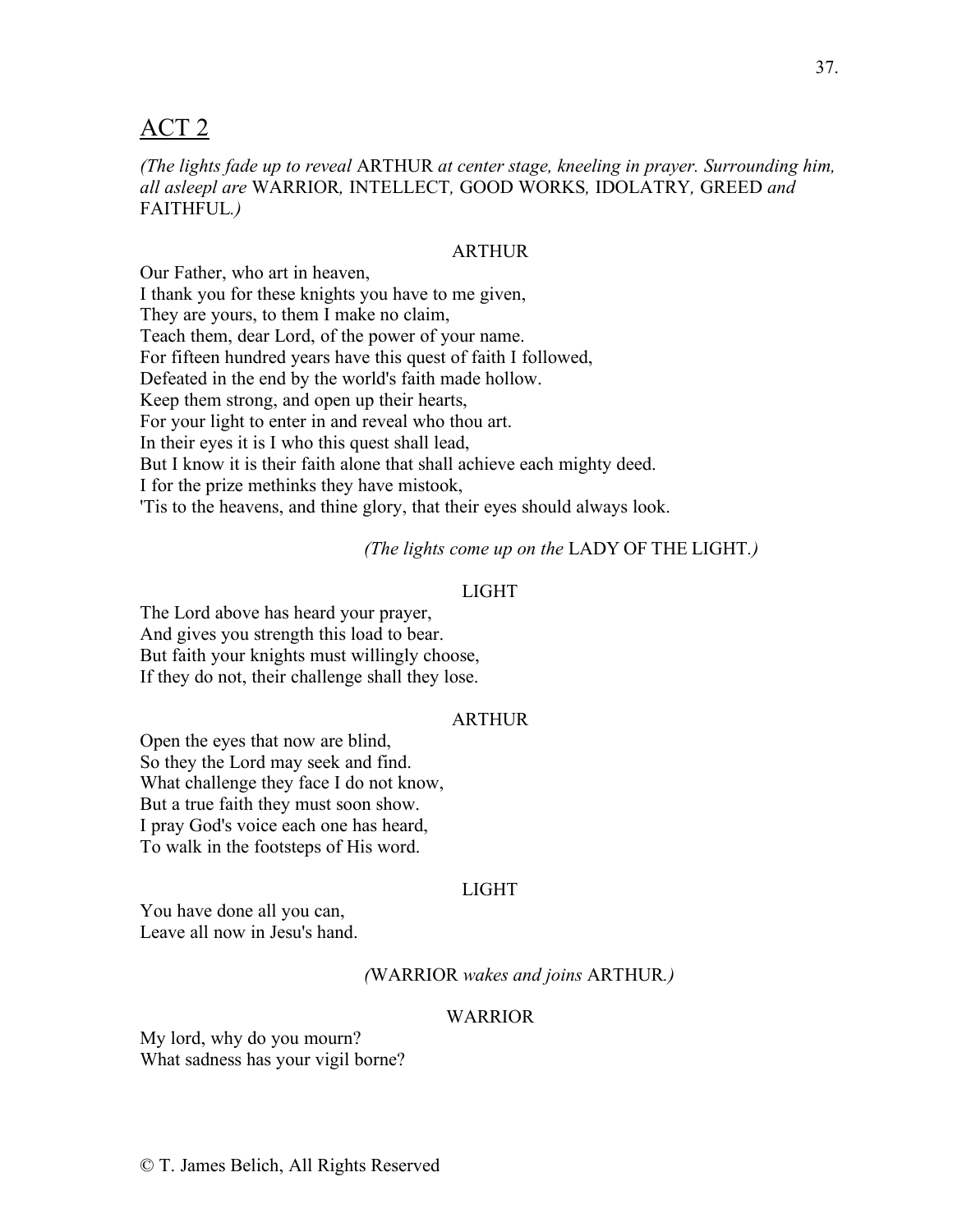# ARTHUR

I tell you I am weary, friend, And fear my journey has no end. For all these long years have I sought, But my return have they no closer brought. Knights have come who have bravery shown, But in the end their faith has flown.

# WARRIOR

I tell you true, I shall not your company forsake, My bond to you can no trial break.

# ARTHUR

I know that you are most sincere, And such words do me good to hear, But listen when I tell you that your faith is at the test, Loyalty alone shall not triumph in our quest.

#### WARRIOR

But how can I give what I do not own? Why must it be faith and faith alone? All that I have I freely give, But faith in mine heart has never lived.

#### ARTHUR

He stands at the door of your heart and knocks. Let Him in, and He shall always beside you walk.

#### WARRIOR

To believe what mine eyes cannot see, I know not how.

#### ARTHUR

Then that shall be the death of you now.

# *(The lights come up on the* LADY OF THE DARK*.)*

# DARK

They are doomed to fail all, For the world does not hear his peaceful call. His sword the nations would all fear, Its steel song alone they hear.

# LIGHT

His sword a symbol of all that's good, It works for peace, as all things should. Excalibur this quest's final goal, And may this table then be whole.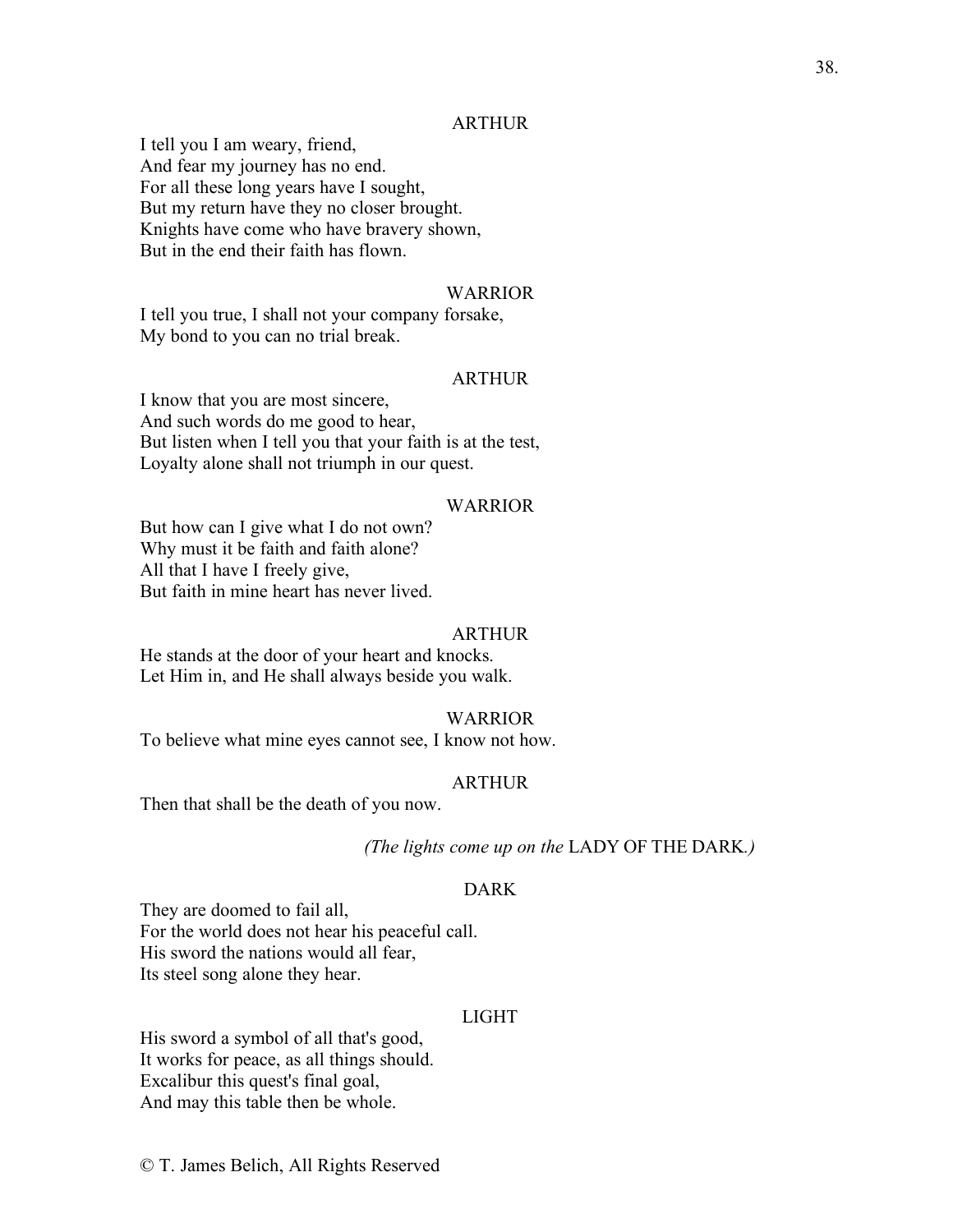# DARK

It shall not, and he shall sleep once more, And may next year be a year of war.

# *(The lights upon the* LADY OF THE DARK *go out.)*

#### ARTHUR

Come, let us our companions wake, And then our task most willingly take.

#### *(*ARTHUR *and* WARRIOR *wake the others.)*

#### GOOD WORKS

Good king, what errand before us lies?

# GREED

What is to be our wealthy prize?

# ARTHUR

This our mission from the Lord: Forth we go to seek my sword. If then our company still be one, My time of sleep is finally done.

#### IDOLATRY

Then let us start without hesitation, And soon may be your coronation.

# INTELLECT

What good does it do to seek but steel? No more than Arthur is Excalibur real. You wastesour time, O fraudulent king, If on fool's errands you shall us bring.

# GOOD WORKS

'Tis your own choice to follow he, If you do not believe, why did you join this company?

# ARTHUR

Stay with us, I prithee, until the very end, And perchance Excalibur's sight shall your last doubts rend.

#### WARRIOR

If you follow Arthur, then follow where he leads.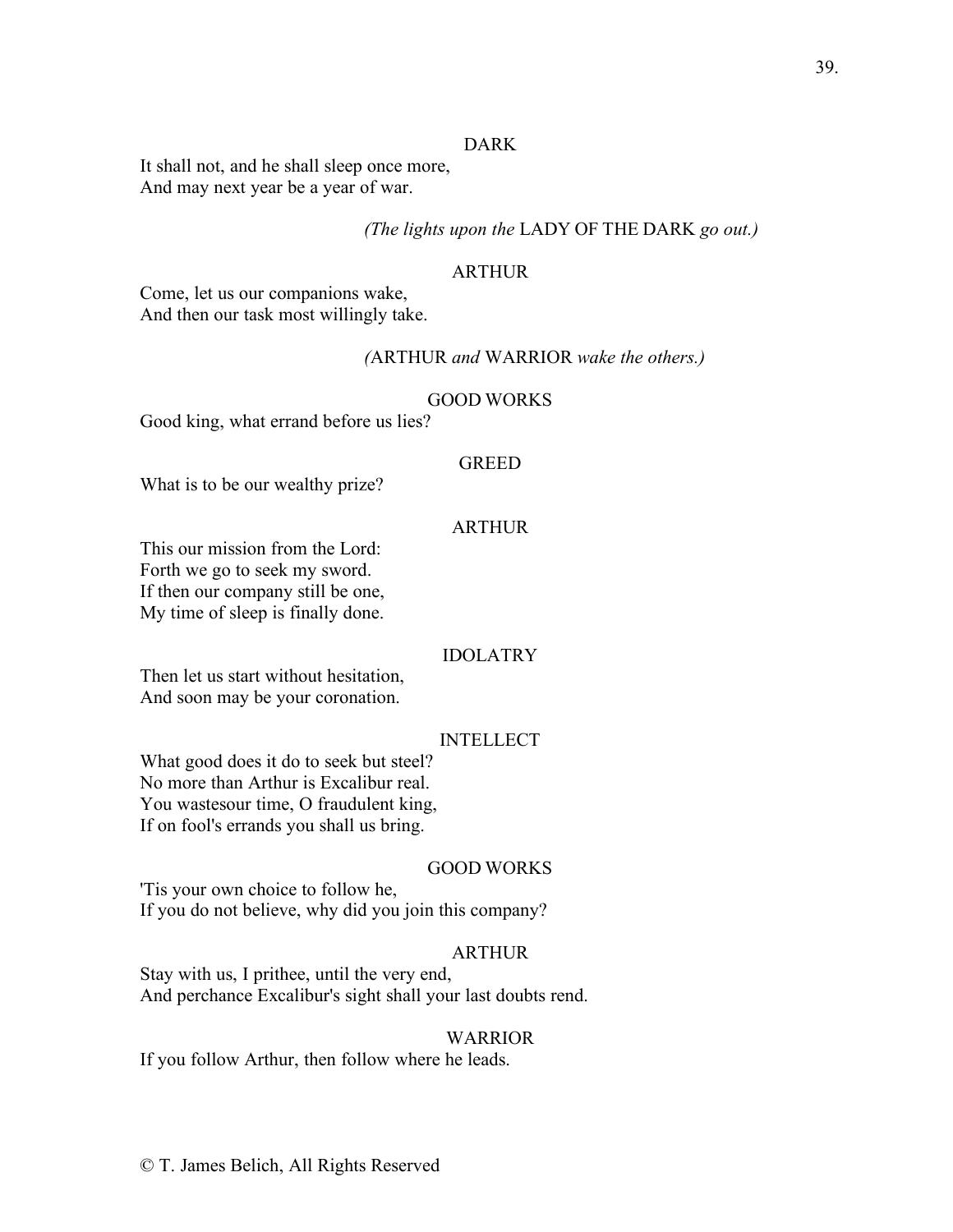#### INTELLECT

And waste my time with such pointless deeds?

# *(The* LADY OF THE LAKE *enters.)*

# FAITHFUL

Friends, here is a sight most wonderful to behold.

#### ARTHUR

This the lady who once gave to me my sword of gold.

#### LADY

Listen O knights who Excalibur do seek. This quest for the faithful, the humble and meek. Ask yourself what you truly desire, And why this sword you seek to acquire. For each shall meet themselves face to face, And confront a challenge to their faith. Let each take the road that suits them best, And so be put unto the test.

#### WARRIOR

As for I, I shall not wait, But do embrace my destined fate.

#### ARTHUR

Then I wish you God's speed, And may all His words you wisely heed.

## *(*WARRIOR *exits.)*

# GOOD WORKS

I too am eager this quest to commence, So my leave I take and hope to see you hence.

#### ARTHUR

Good Works, keep well to the path straight and narrow, And let not your faith become too callow.

# *(*GOOD WORKS *exits.)*

# GREED

If 'tis a sword of gold we seek, then most willingly I go, And through this quest I pray my wealth shall greatly grow.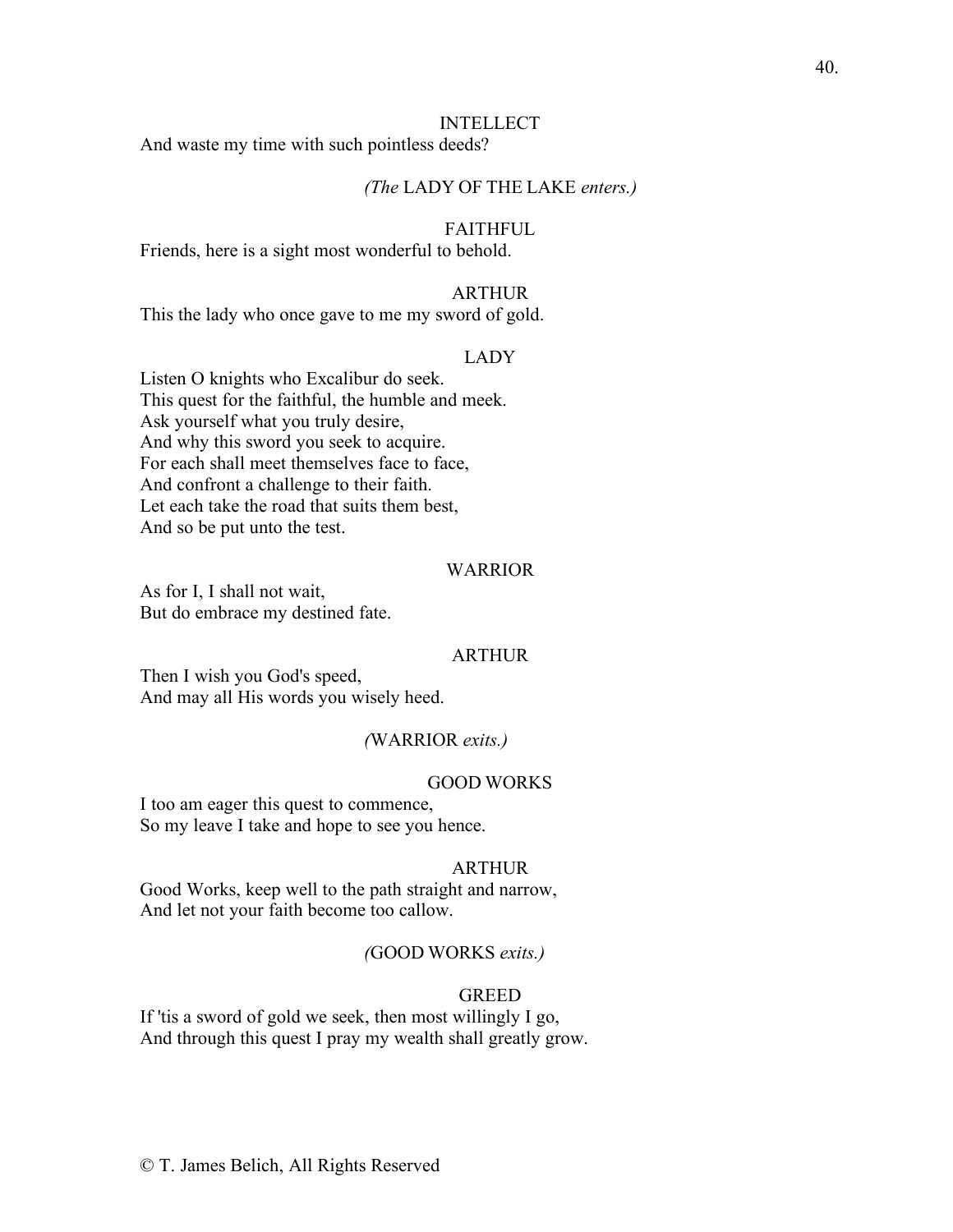# LADY

All shall find what they seek most, But this shall be no cause to boast, For where your treasure is, there your heart shall be. Seek God, else Excalibur never shall you see.

#### ARTHUR

Seek heaven's wealth eternal, Greed, that I do advise, For death the riches of the world do disguise.

# *(*GREED *exits.)*

# IDOLATRY

Must I leave you most exalted lord? Cannot with you I seek this heavenly sword?

#### LADY

Arthur has found Excalibur already in his heart, To search for it again is not his part.

# ARTHUR

We shall meet at the end if this quest you win.

#### IDOLATRY

Then in Arthur's name I shall begin.

# *(*IDOLATRY *exits.)*

#### INTELLECT

No harm can be done if I search as well, But I shall find nothing, that I can tell. That you are false I do already know, And through this "quest" may I prove it is so.

# ARTHUR

The truth of who I am you shall never find, So long as you choose to remain this blind.

## *(*INTELLECT *exits.)*

# **FAITHFUL**

I shall do my best to you my service give, And in all I do for our Lord live. May God grant me this sword if it be His will, And guard me through both good and ill.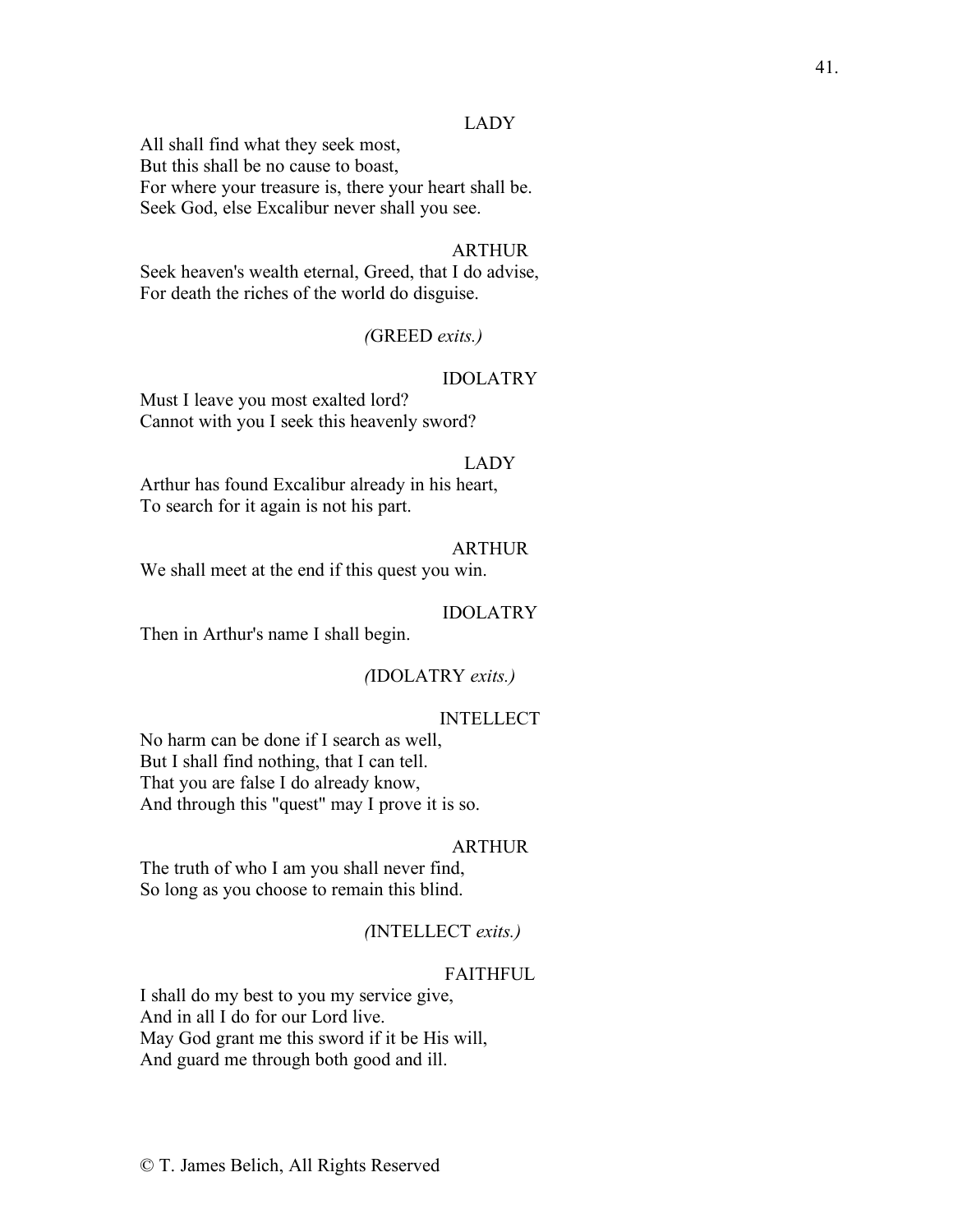#### ARTHUR

Go forth, Faithful, and live up to your name, And let no defeat cause you any shame. For the Lord in His glory turns even death to victory, And wherever you go, He with you shall be.

## *(*FAITHFUL *exits.)*

I fear, Lady, that my knights and I have forever parted ways, Shall they be able to face what may come upon this day?

#### LADY

They shall, but only if in the Lord they choose to reside, And follow the light of heaven which is the one and only guide.

#### ARTHUR

My hope in this world grows faint, I confess, Every year it seems that people's faith grows less and less. I sometimes wonder if first this world's end shall come, Before my quest shall ever be won.

#### LIGHT

You are within God's two hands, And your return is in His plans, But for the proper time we first must wait, Not too soon, yet nor too late.

# LADY

Your knights have listened to your call, And thus cannot be deaf to all, The Lord may speak into their ear. Have faith that they will choose to hear.

#### ARTHUR

Then I commend them all to God's good grace, And pray they all shall see His face.

# *(*ARTHUR *exits with the* LADY OF THE LAKE*. The lights come up on the* LADY OF THE DARK*.)*

# DARK

Now comes my time to speak, And havoc in their minds to wreak. They shall not withstand dark's voice, My will shall now control their choice. For I may them in the world meet, And so seal this king's defeat.

# *(The* LADY OF THE DARK *exits.)*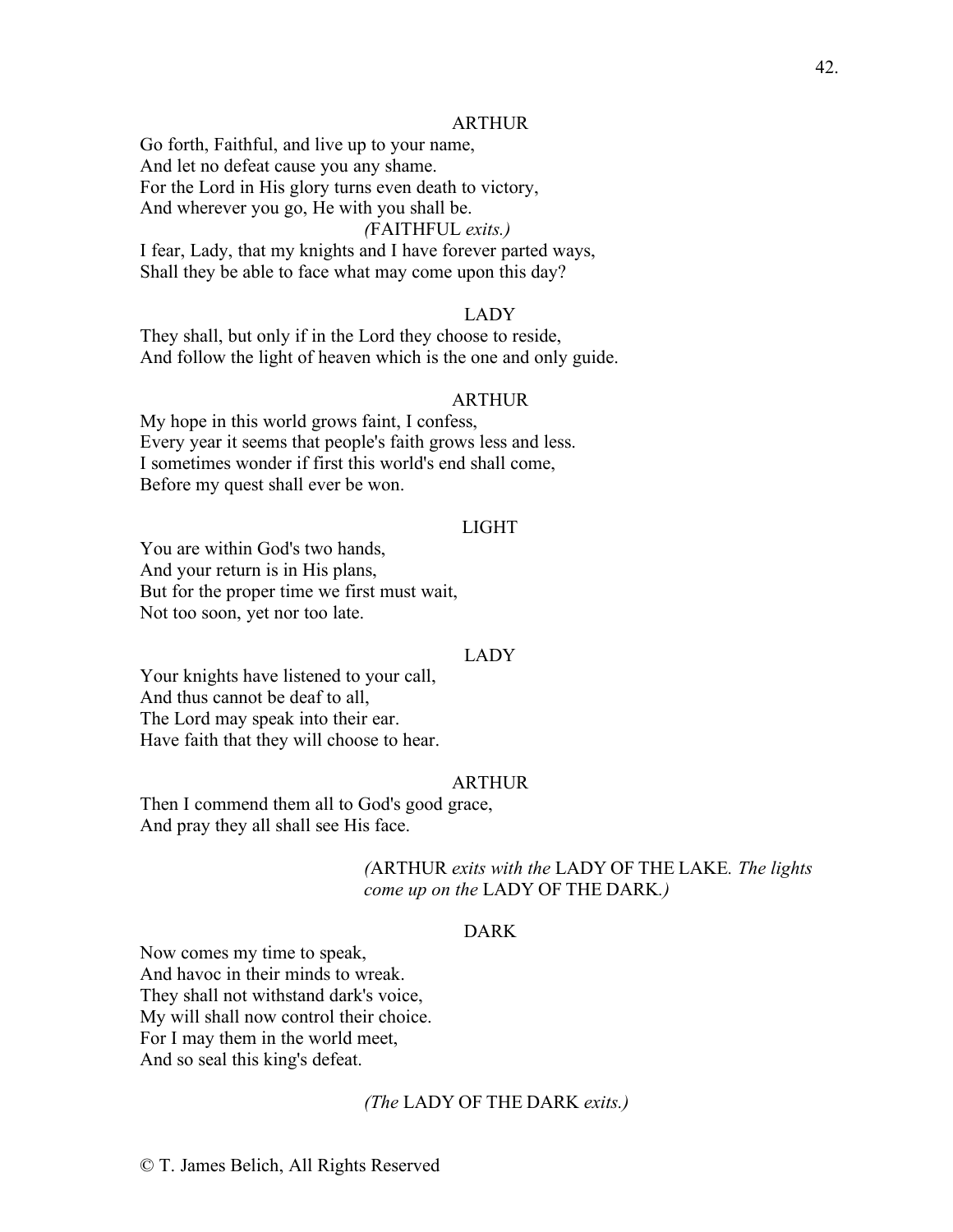# LIGHT

Go then, to where the mortals tread, Walk among them and your poison spread. Your right to do so light will not deny, The choice must be offered: To live or else to die. Dark's voice is oft more clearly heard. But let all keep within their hearts the true and living word.

> *(*INTELLECT *enters and meets the* LADY OF THE DARK*, who enters disguised as a scholar.)*

#### INTELLECT

Fellow scholar, with pleasure you I greet, 'Tis always a joy to one of my many fellows meet.

#### DARK

You are Intellect, if I do not mistake, 'Tis an honor to your acquaintance make. But what brings you this way to pass? Some scholarly pursuit, if I may ask?

# INTELLECT

I fear not, rather an errand meant for fools, I am only here that my position I may prove. I met a man who King Arthur claims to be, And the truth of the matter his new knights refuse to see.

# DARK

King Arthur? Surely you jest. If ever he was, then with the dead he must rest. Do you mean to say with this pretender you have allied? You said you were a scholar, but methinks perchance you lied.

# INTELLECT

Do not think his false claims I did accept, Only to observe have his company I kept. I would not accept the title of "knight," But sought only to set the misguided to right.

# DARK

Then why are you now alone? Have you their deluded company flown?

# INTELLECT

After this "Arthur" did his Round Table fill, He concocted a quest even more foolish still.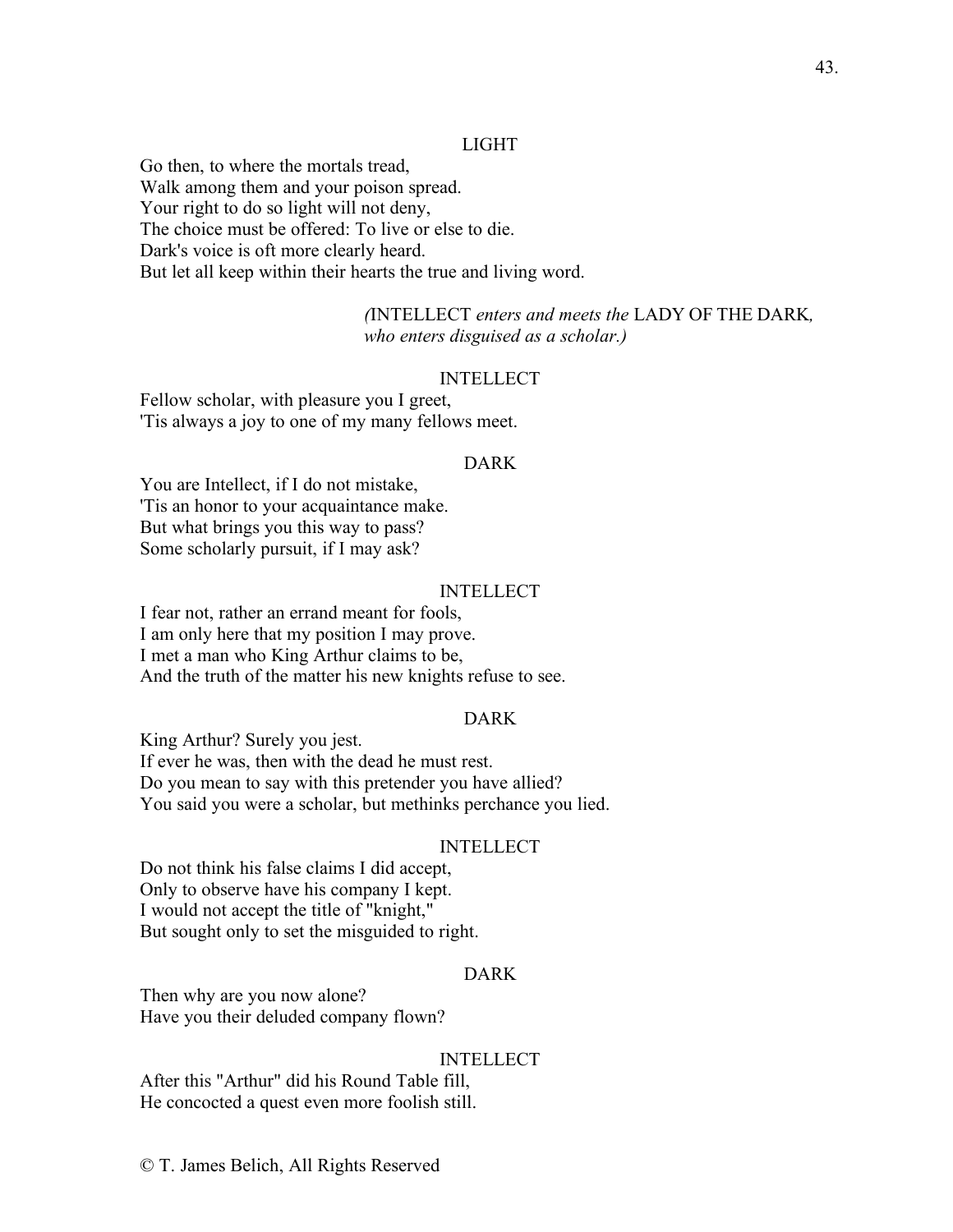# INTELLECT (Cont.)

To find Excalibur we have been sent, And so into the world we went.

# DARK

Indeed a most remarkable tale, But on this quest you shall undoubtedly fail, For there is no Excalibur, as we both know, So why on this quest do I see you go?

# INTELLECT

I will confess that my curiosity this "Arthur" did inspire, And a poor scholar would I be if I did not at least inquire.

#### DARK

Such inquiry I would commend, If your feelings did not with your reason now blend. History has already shown Arthur to be untrue, What need is there for these facts to again be proved by you?

#### INTELLECT

Perchance if I can disprove his claim before his followers own eyes, Then they shall see through his most preposterous disguise.

# DARK

Still, 'tis a most unworthy endeavor for a scholar of your renown, And to participate in such a quest may bring your credibility down.

#### INTELLECT

'Tis true, that thought I had not weighed.

#### DARK

Your fruitless efforts will with ridicule be paid. Observation alone I can most understand, But here you are on Arthur's quest as one of his own band. Do you believe in him, or do you not? I think you must, else why upon this quest have you been brought?

# INTELLECT

His claim is fraudulent. That I state with firm resolution.

#### DARK

You must believe, I can come to no other conclusion. As one of Arthur's knights you now play the part, You follow not your mind, as scholars should, but follow with your heart.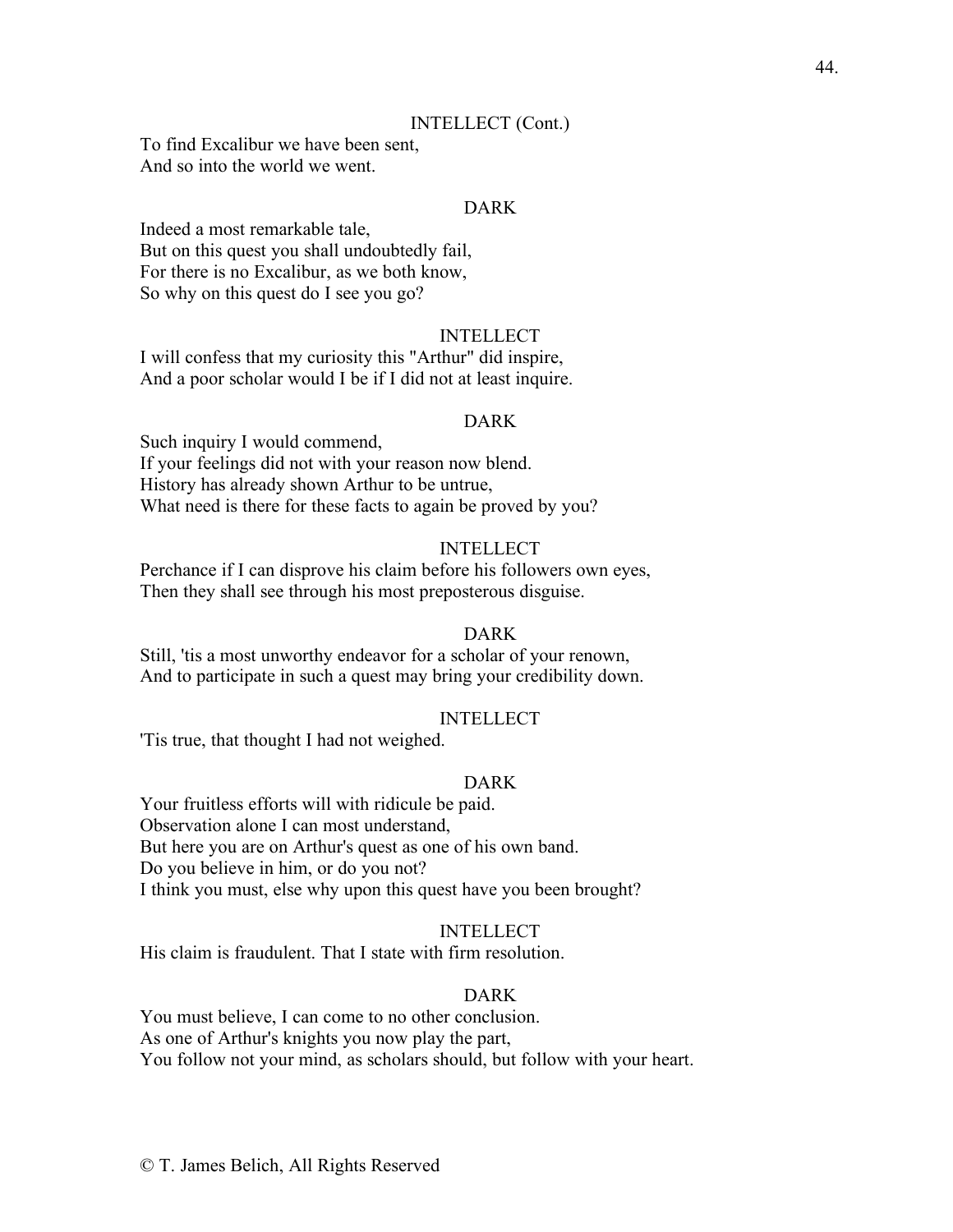# INTELLECT

That I most protestingly deny.

# DARK

I cannot believe that and so bid you goodbye. If you wish to be taken in by such a foolish sham, Then I will have no part, for the truest scholar I am.

#### INTELLECT

Good scholar, beg my pardon, it seems that most unwisely have I behaved, And I am glad you came my way, for my reputation you have saved. Whither are you bound? I think this is the time to forsake the Table Round.

#### DARK

Your reason does awake, and for that I am most glad. Come and leave this quest, for there are better studies to be had.

# *(*INTELLECT *exits with the* LADY OF THE DARK*.)*

# LIGHT

Intellect has forsaken the company of light, And gone evermore to the unfeeling depths of night. *(*IDOLATRY *enters.)* May you, Idolatry, better fare,

And for more than Arthur may your heart care.

# *(The* LADY OF THE DARK *enters, disguised as Morgana LeFay.)*

# DARK

Hail, stranger, where is it you do go? I tell you this is a road of naught but death and woe. Why do you come here? If you were wise, you would no further draw near.

#### IDOLATRY

Whatever dangers upon this path may lie, I must continue to its end, or strive on until I die. My quest is one I shall not forsake, Whatever trials and tribulations the future may make.

# DARK

And who does send you upon this deadly quest? It can be succeeded by only the bravest and the best.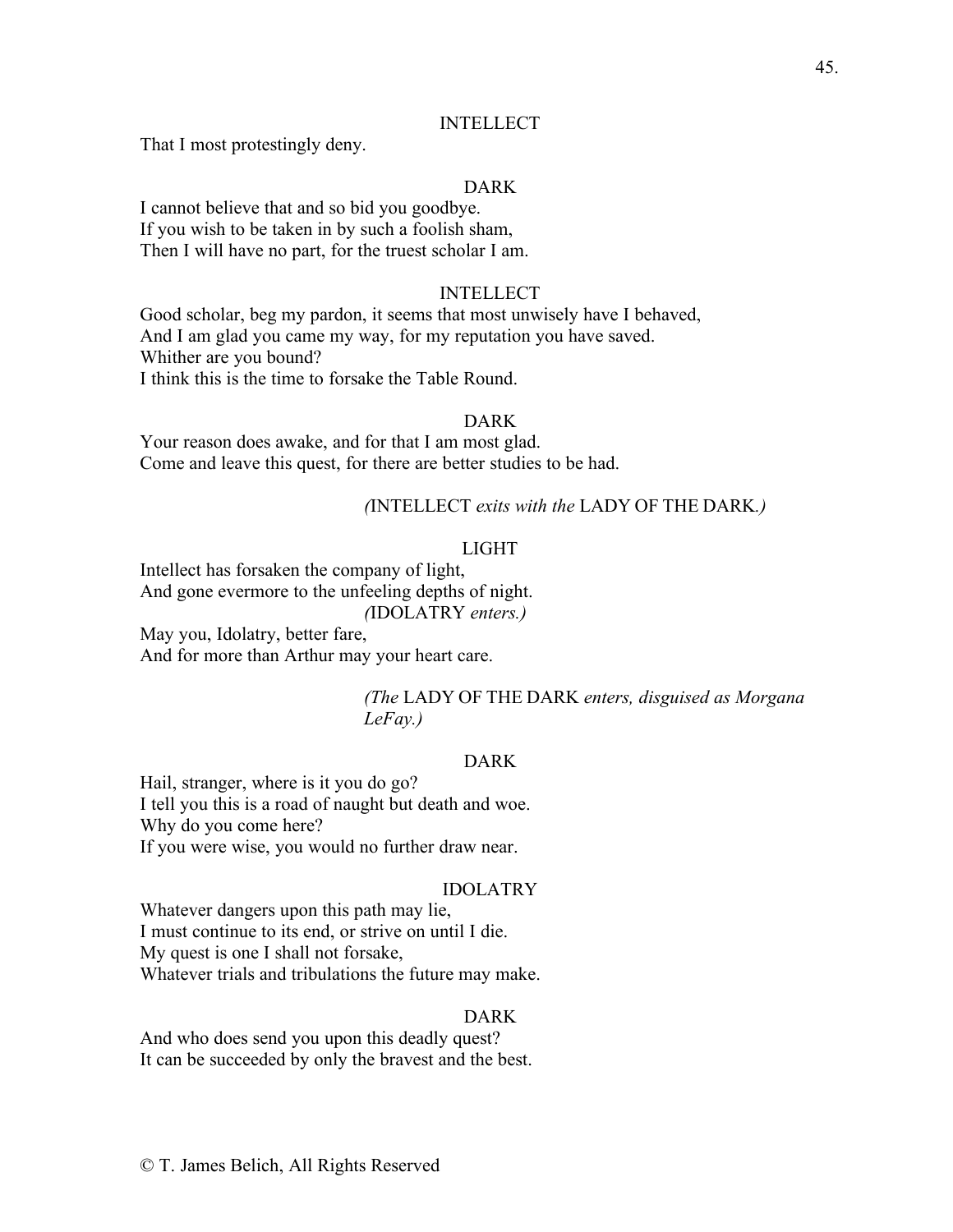#### IDOLATRY

In Arthur's name this quest I pursue, And now, may I ask, who is it are you?

# DARK

I am Queen Morgana LeFay, sister to your king. What do you hope for this dangerous quest to bring? Has he told you if it succeeds that he shall then return?

#### IDOLATRY

My quest is for Excalibur to earn. If Morgana LeFay you truly be, Methinks you come as my enemy.

#### DARK

Think not such things, for I come your self to save. Follow Arthur and you shall join him in his grave. Arthur's power each year does wane, There shall never be a time when he comes to rule again. Your quest is filled with peril and danger, Why risk your life for a long dead stranger?

#### IDOLATRY

Arthur is alive, so have my own eyes seen, In his presence have I myself been.

# DARK

Arthur is but a relic of the past, He stands for all that cannot last.

## IDOLATRY

And let he lives still, For time cannot his person nor his memory kill.

#### DARK

Arthur lives because I myself his wounds did heal.

# IDOLATRY

You who once did Excalibur steal.

# DARK

Excalibur I claimed for he whose worth shall be most great, And for that knight I still do wait. In mine own power does Excalibur reside, And from Arthur forever shall I that sword hide. You cannot take it from me by strength or by might, You shall meet your death if against my power you fight.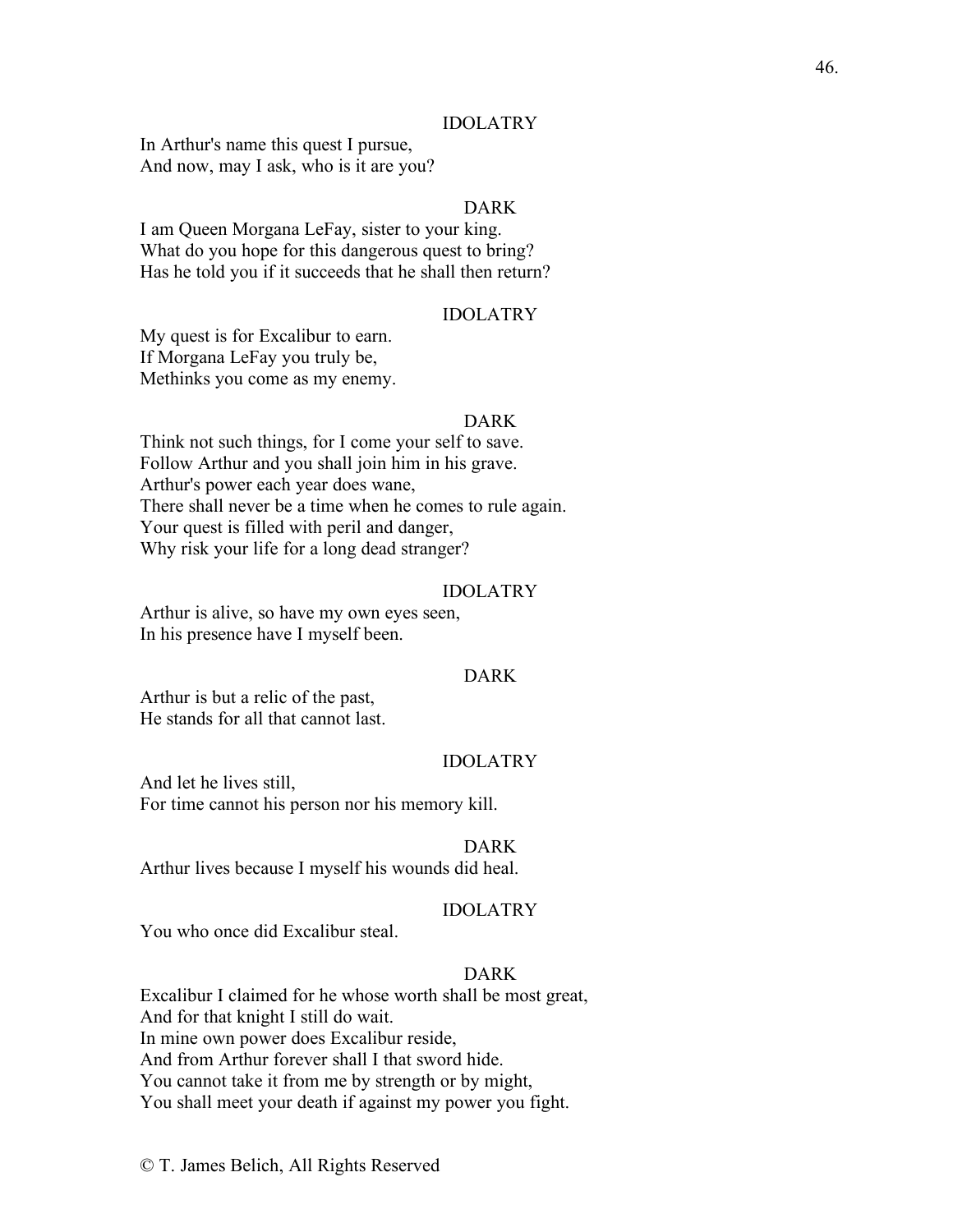# IDOLATRY

Return the sword, for to Arthur it does belong. To keep it from his hands is most vile and wrong. I bid you yield, as King Arthur I dearly serve, Else I shall smite you as I know you do deserve.

#### DARK

You have a strong spirit, worthy of a greater lord. Follow me instead of Arthur, and I shall give you the Excalibur sword. For in power I am greater, you shall have kingdoms to rule. Nothing shall you gain by following Arthur the fool. Only a king may Excalibur wield, And such you shall be if to me you will yield. With Excalibur you would be a knight beyond compare, To challenge your rule no mortal man would dare.

#### IDOLATRY

Shall I the king I worship now forsake?

# DARK

Do and his glory you yourself shall take. Why worship Arthur when you yourself could be king? Why give him praises when the nations could your glory sing?

#### IDOLATRY

The knight you await, could that be me?

# DARK

The greatest of all kings on earth, if you do choose to be. Why for Arthur should you complete this quest? For in doing so you would surely meet your death. Instead in my power and your glory believe, And from my hands you shall Excalibur receive. To show your allegiance bend your knee and kneel, And with that your deservèd fate seal. Where I shall take you, you shall never die.

# IDOLATRY

Why serve another when a king could be I?

# *(*IDOLATRY *kneels before the* LADY OF THE DARK*.)*

Allegiance to you I most willingly swear,

To be made a king beyond earthly compare.

#### DARK

All you deservesI shall to you give, For you are bound to me for as long as you live.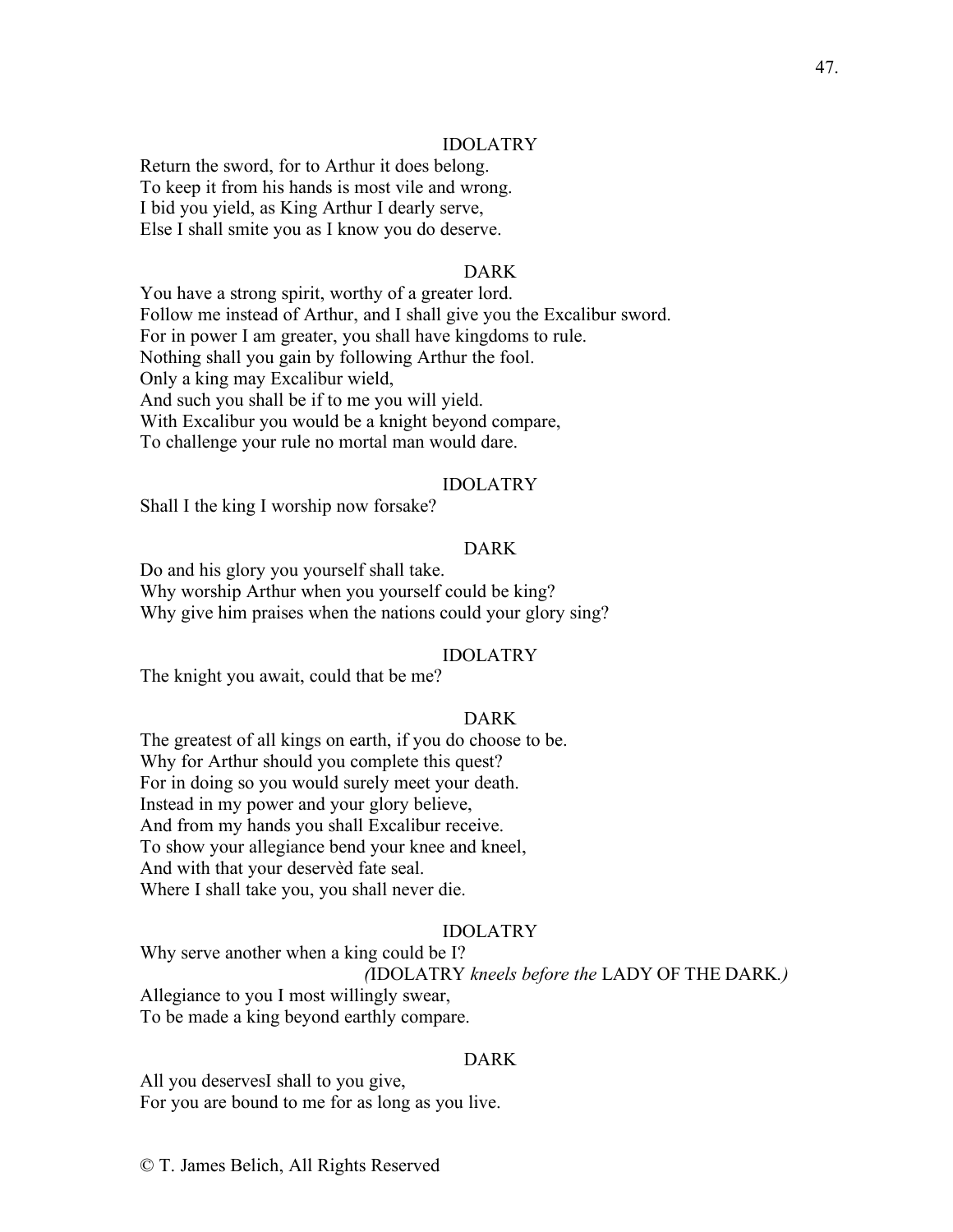# DARK (Cont.)

Go and use Excalibur well.

*(*IDOLATRY *exits.)* And in darkness forever shall your eternal soul dwell.

# *(The* LADY OF THE DARK *exits.)*

#### LIGHT

Those who idolize power will find it their death, And curse it with their dying breath.

# *(*GREED *enters.)*

Silver and gold too shall quickly pass away, Leaving your hands empty at the passing of the day.

#### GREED

This journey me wearies and no riches have I found, Nothing but the stones that litter the ground. But this sword I seek shall be the greatest worldly prize, And bring me such wealth that I will not believe mine eyes.

# *(The* LADY OF THE DARK *enters, disguised as a rich gentlewoman.)*

#### DARK

If wealth you seek, then I am glad we have met, For if you come with me great riches will you get. I can tell by your manner that you are a goodly knight, And perchance you could aid me and put mine enemies to flight.

## **GREED**

Your offer does most certainly me entice, But I have a quest to follow that shall gain a greater price. For the king I follow is the greatest who has ever been, And I wish to be by his side when the world he does win.

#### DARK

What riches does your goodly king command? Whatever they may be, ever greater shall I put into your hand.

# **GREED**

No riches yet, but I have faith that great shall be his gain, And I shall be there to lay stake to mine own claim.

# DARK

You would turn down riches ready to hold, For the dream of hordes of promised gold?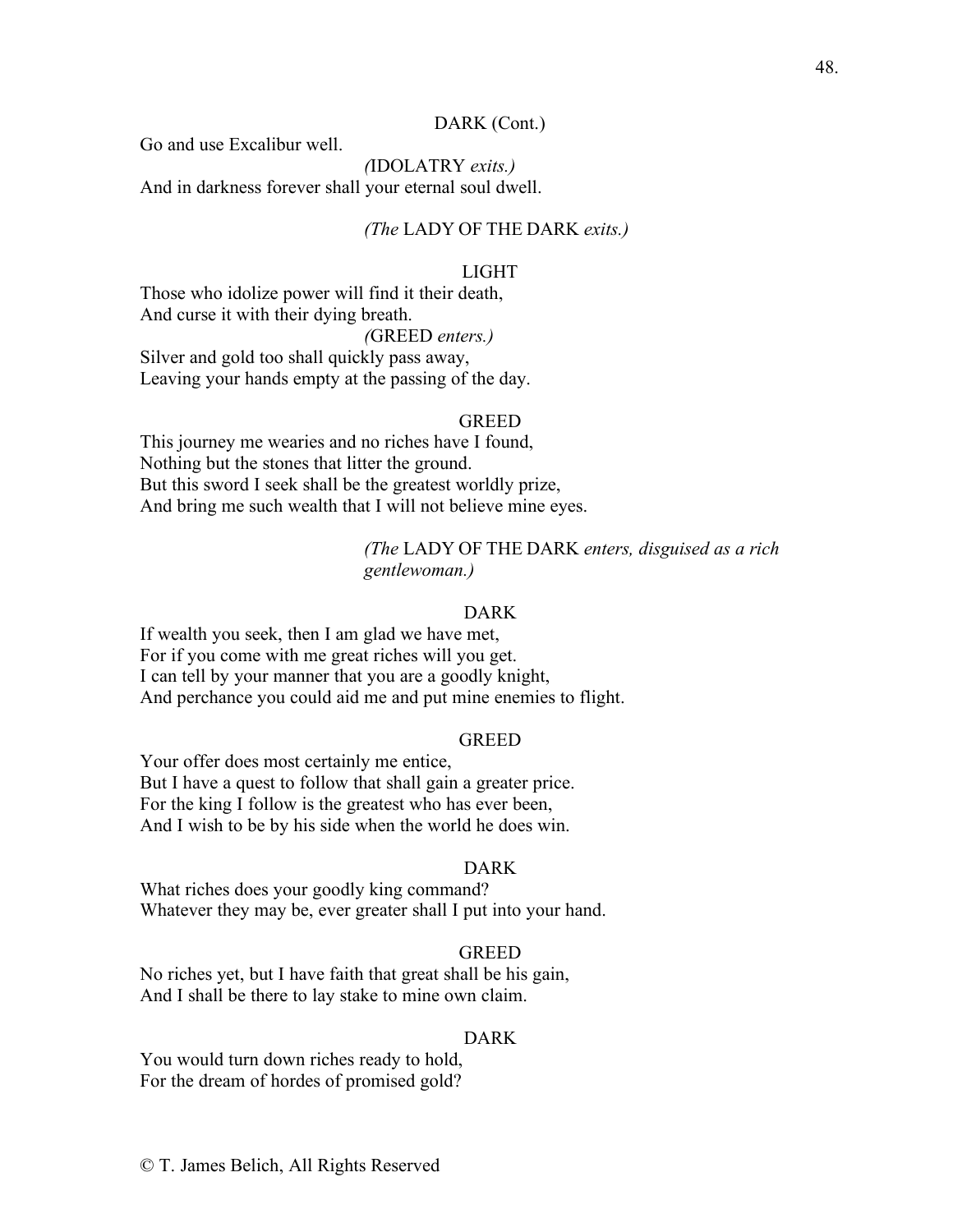#### GREED

Of the riches you offer I see not a pound, What makes them more real than those to which I 'm bound?

# DARK

If it is sight and touch that you do understand, Then draw near and open up your hand.

> *(*GREED *holds out a hand. The* LADY OF THE DARK *opens a pouch and pours its contents into* GREED*'s hand: gold coins, jewels, pearls, etc.)*

This is but a fraction of my most precious stores, Serve me and all I have shall also be yours. Whose wealth now can be seen to be more real? When shall your quest such riches reveal?

#### **GREED**

These you offer to me, If your knight I will consent to be?

# DARK

You are a knight and deserve for your services to be paid.

# GREED

But shall I forsake the king who has a knight of me made?

#### DARK

And would this king still you attend, If poverty was to be your end? If you would, then by all means with your king gladly stay, And think not of all the worldly goods I offered you this day.

#### GREED

A knight must keep his promises to be a knight most true, My quest I shall complete and then gladly will serve you.

#### DARK

Your quest could take a lifetime and for that I will not wait, If you do not like my offer, elsewhere I'll direct my gait. I am certain there are knights to whom I could go, Who would not, like you, find my payment too low. Good day, fair knight, may your quest soon succeed. *(The* LADY OF THE DARK *holds out her hand for her riches.)*

My wealth and I do take our leave, for of such you have no need.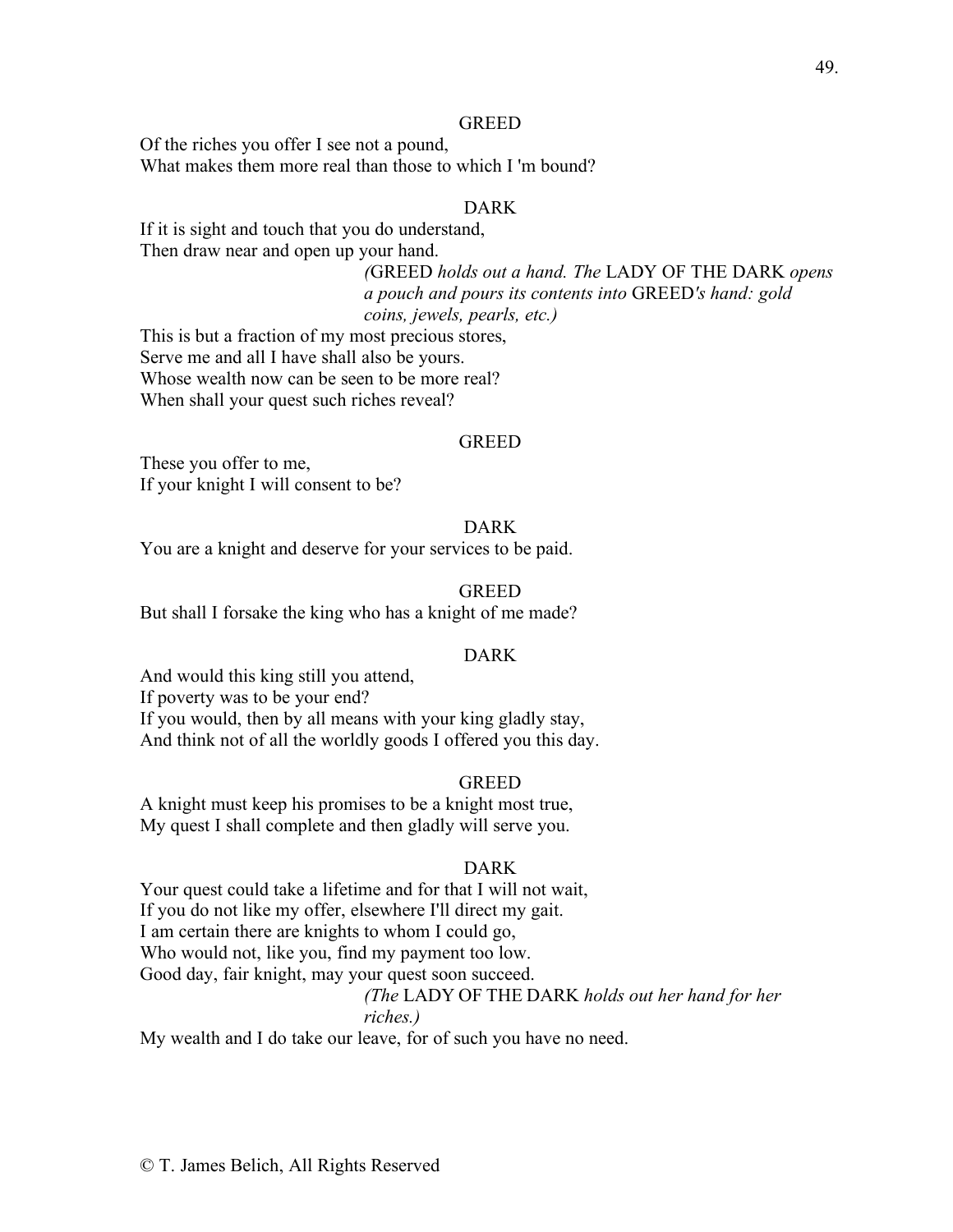# GREED

I beg you stay, methinks your offer I did too hastily refuse, I would not wish your wealthy company to so quickly lose.

# DARK

A gallant knight I can see you are, You would in my services surely go far. The jewels in your hand with my blessings keep, With the promise that greater wealth soon you will reap.

# GREED

But my king, what should to him I say? To leave him so quickly after I promised I'd stay?

# DARK

Has your king no other knights through whom this quest may yet be won? Would he not relinquish one to she who yet has none?

#### **GREED**

He has other knights indeed, why should not with you I go? For both our benefit, surely it would be so.

# DARK

I would great benefit most surely derive, And you would never lack for riches for all your mortal life.

#### GREED

Then let my fellow knights this honored quest complete. Good lady, I count myself fortunate that we did chance to meet. Lay on, and I will your every cause defend.

#### DARK

Humbly I thank you, most rich and valued friend.

# *(The* LADY OF THE DARK *exits, followed by* GREED*.)*

#### LIGHT

Gentle king, I fear half your knights have flown, Leaving you to bear your troubles on your own. In worldly and transitory things they did place, The cold and empty shell of their faith.

#### *(*GOOD WORKS *enters.)*

#### GOOD WORKS

Of all the good works I hoped to have done, My works thus far do not number one.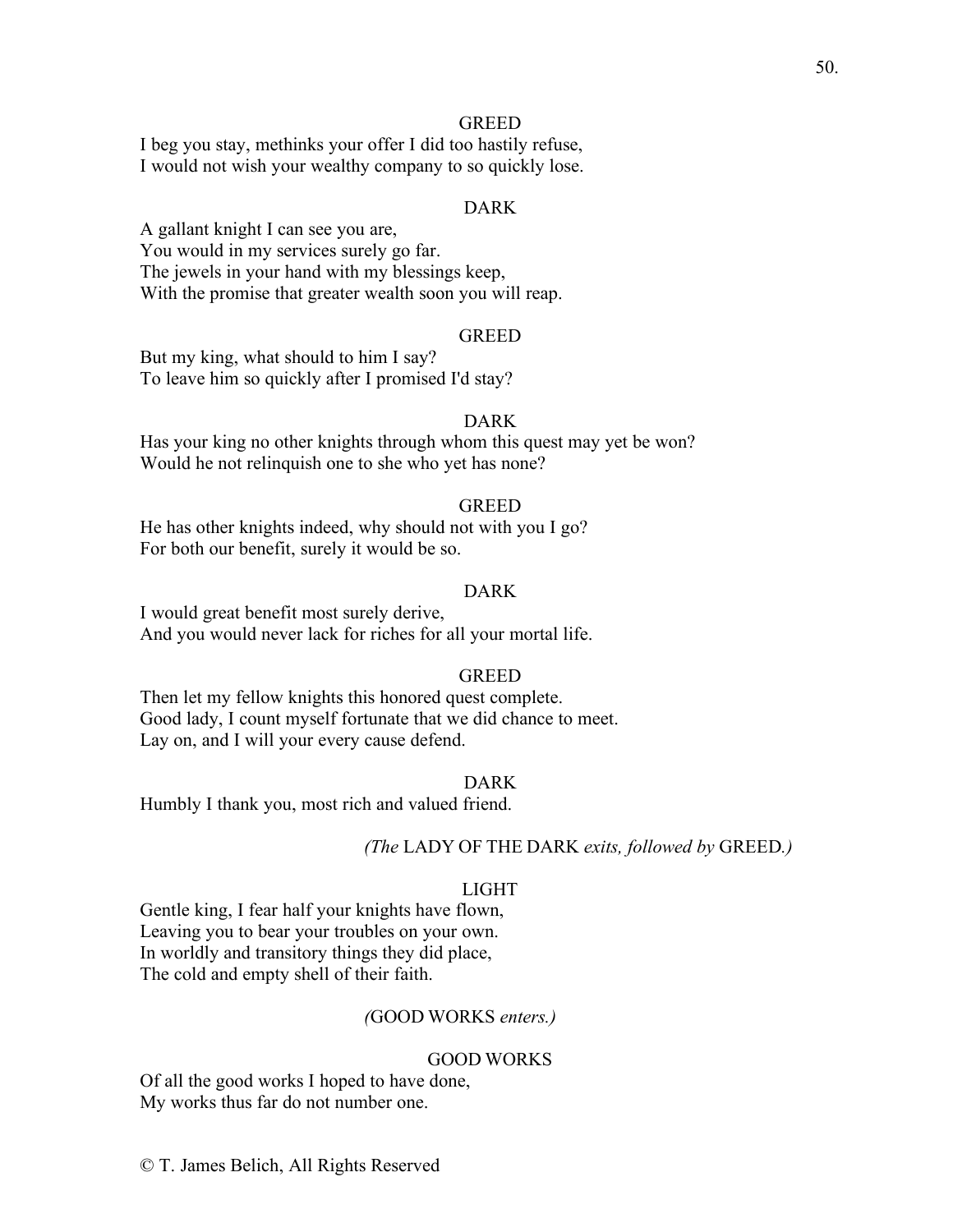#### GOOD WORKS (Cont.)

So far in my quest I have met not a soul,

And seem no closer to my spiritual goal.

# *(The* LADY OF THE DARK *enters, disguised as a medieval*

### *bishop.)*

Holy father, this is indeed a delight, I have good news that may you excite.

# DARK

My child, on what errand are you bound? I did not think that any priest would on this road be found.

# GOOD WORKS

Holy father, I have embarked upon a great quest, One that I am certain the Lord above has blessed. I have met the good King Arthur, who it seems did never die, And a knight of his Round Table has he made of I.

#### DARK

You are a member of the church, not meant to fight with steel. Or do your priestly robes a suit of armor now conceal?

#### GOOD WORKS

The quest for which we strive is not one of war, It is the sword Excalibur that we are searching for. Through the service of this king many good deeds I hope to do, To send my soul to heaven when my earthly days be through.

# DARK

You speak at least one word of sense. For only good works shall send your soul to Providence. But what goodly acts have you done in the service of this king? Does knighthood any closer your soul to heaven bring?

#### GOOD WORKS

I will admit my deeds in this quest have not been great, But I am certain that not much longer shall I wait, To be given the chance to work great acts of good, To do the righteous acts my salvation says I should.

# DARK

Fie on you, you stray from the straight path. I urge you to return with me, and perchance escape God's wrath. Greater works can you do to cleanse your stainèd heart, If you leave this heathen quest to play your priestly part. For if you forsake the good deeds you must complete, You shall feel the fires of hell's eternal heat.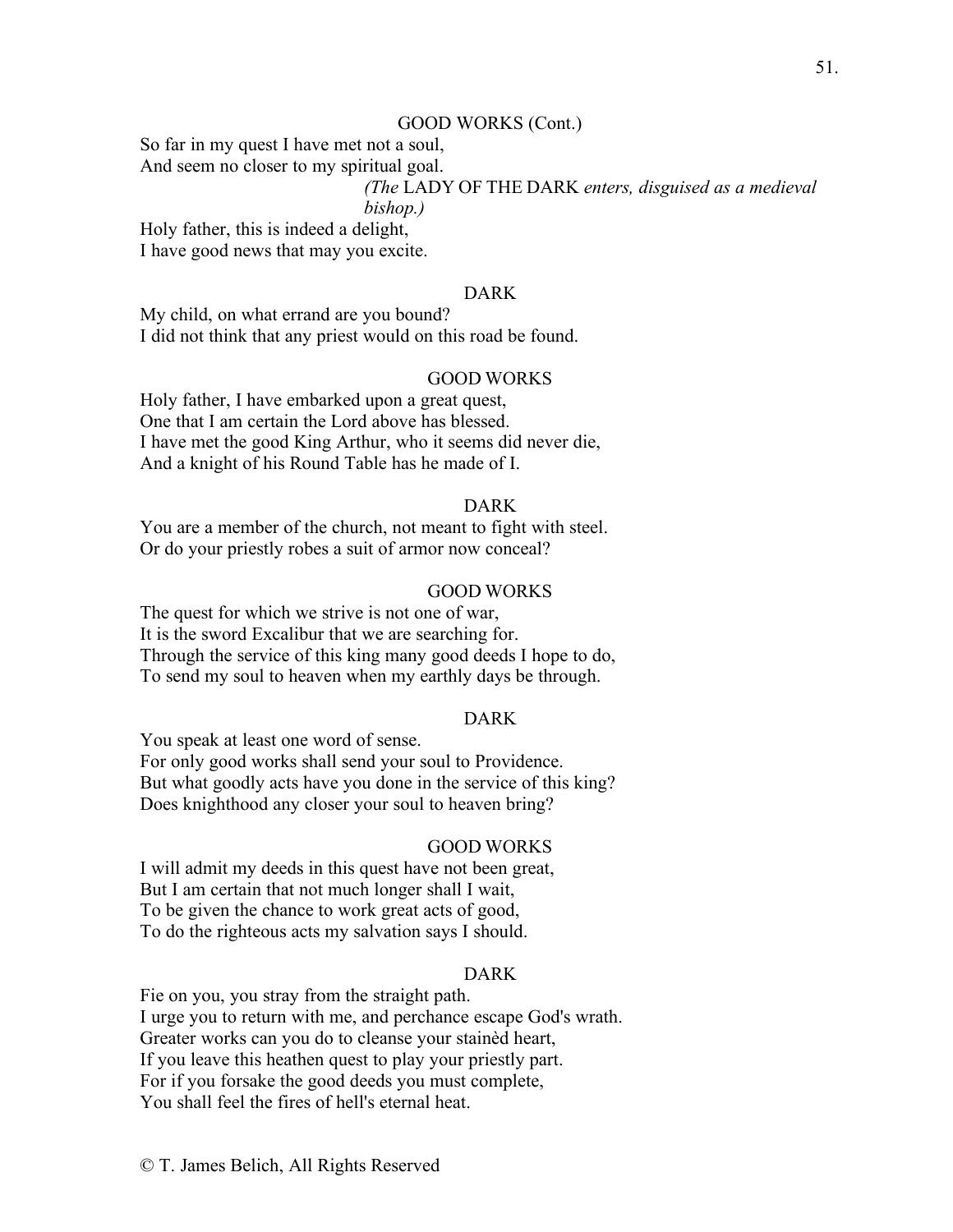# GOOD WORKS

But if Arthur did return, the whole world would benefits reap, And I would in turn a mountain of good works heap.

# DARK

You forsake your God for this pagan earthly lord, Not to do good deeds, but to seek a steel sword. It is clear that you seek naught but worldly gain, And serve not God above but merely thine own fame.

#### GOOD WORKS

Holy father, do not with such words chide.

#### DARK

You have been led astray into the world and wide. If you do not come with me, then you shall I excommunicate, And banish you forever into the realm of hate. Your priestly status I shall from you strip, And from eternal glory your soul forever rip.

#### GOOD WORKS

Holy father, I beg your pardon, please. Chide me, but do not my soul from heaven release. I will your commandments rightly obey, And follow you upon your way.

# DARK

You will King Arthur forsake?

# GOOD WORKS

If that is the choice that I must make. And this quest most willingly leave, Though that I would deeply grieve. Yet for such I would not endanger my soul, When doing goodly deeds for heaven is my goal.

#### DARK

My child, you have chosen well. Now let your works your every doubt quell. For with them you may be content, Knowing for eternity where your soul shall be sent.

#### GOOD WORKS

The knowledge of my works does give my heart peace.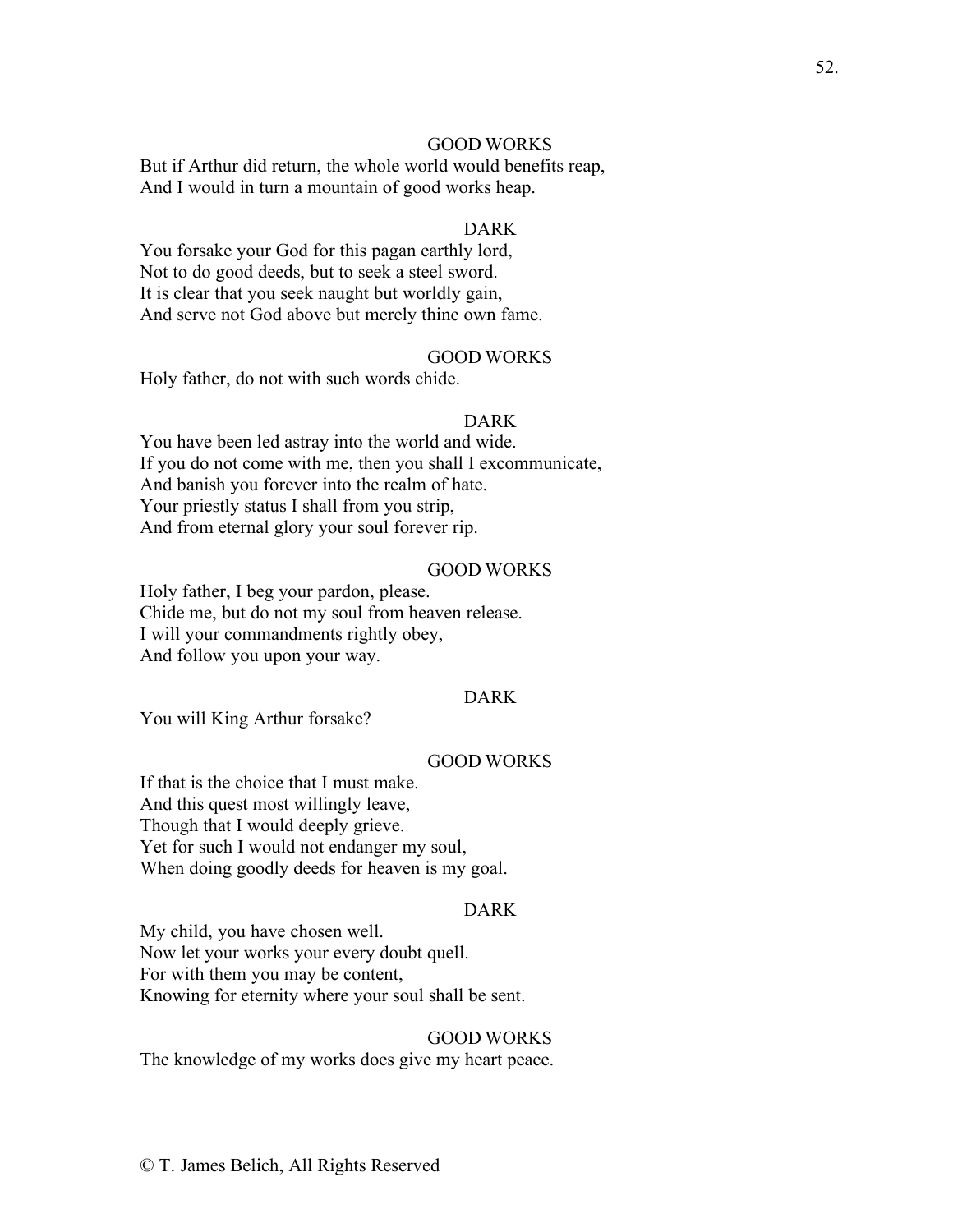## DARK

Then put your faith in them and in doing never cease. Follow me, and I shall guide your every step.

# *(The* LADY OF THE DARK *exits.)*

# GOOD WORKS

Forgive me, Arthur, that my promise I have not kept. But what else could I do? Not dwell on works but simply follow you? You ask one to trust in faith alone, And hope in that God's grace shall be shown. If only I could, And not need to be so perfectly good.

#### *(*GOOD WORKS *exits.)*

#### LIGHT

To have faith and believe is all that God does ask, To follow Him your one and only task. So simple, yet so oft made hard, By a world that has the faith of children marred. They wonder why the Lord they cannot find,

As they close their eyes, remaining blind.

#### *(The* LADY OF THE DARK *enters, undisguised.)*

# DARK

The next shall be the easiest to forever send away, For of faith he has none, and so did plainly say.

# LIGHT

Yet he knows that he believes not. He has searched, and shall find, if God he has sought.

#### *(*WARRIOR *enters.)*

# WARRIOR

In the name of Arthur, king of Logres, tell me who you are. I pray you be a friend, for I am weary from travels far.

#### DARK

Rest, good knight, for the end is close at hand, The sword you seek does wait within this land.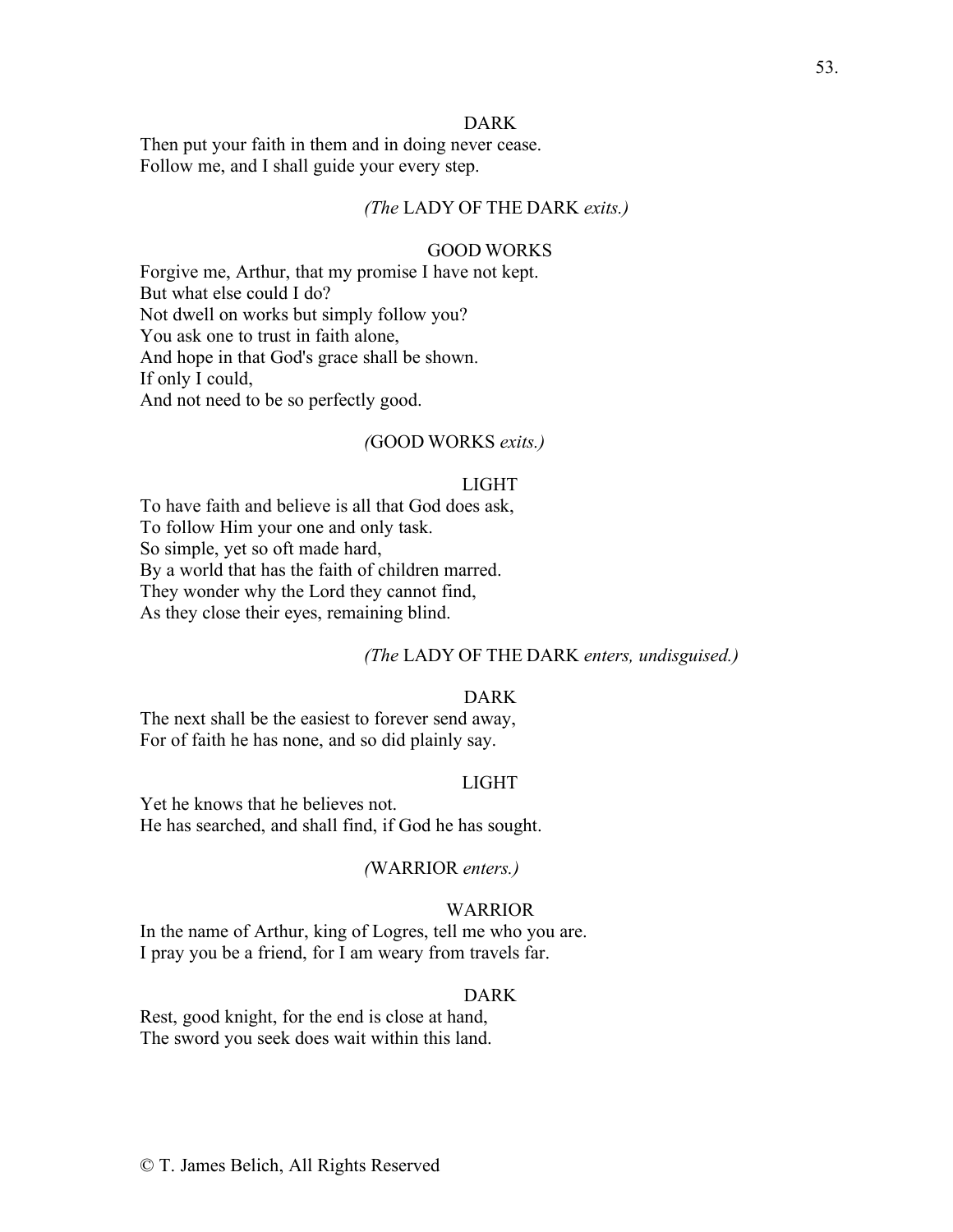#### WARRIOR

Then lead me to it, wherever it may be. I shall not rest until that sword my eyes plainly see.

# DARK

I shall willingly grant your small request.

#### WARRIOR

Then soon shall end my glorious quest.

# DARK

Your quest here does but begin, You have the chance this sword to win. But Excalibur cannot be had by simply any man, He who walks in faith is the only one who can.

#### WARRIOR

So I have heard it said, But faith in me, alas, is dead.

# DARK

Then turn back, why bother but to try? Without faith, surely shall you die.

#### **WARRIOR**

I have come this far and shall continue on, Then we shall see if you are right or wrong.

#### DARK

Then prepare yourself for the greatest test of all.

#### LIGHT

And may you hear your heavenly call.

# WARRIOR

Prepared I am, tell me what must I do, To prove myself a knight most true.

*(The curtain rises. Excalibur rests on* ARTHUR*'s tomb.)*

# DARK

Witness and behold, There lies the sword of gold. But be forewarned, before your hands on the hilt you place, It can only be had by one who has faith. If without faith you seek to try, Then you shall most certainly die.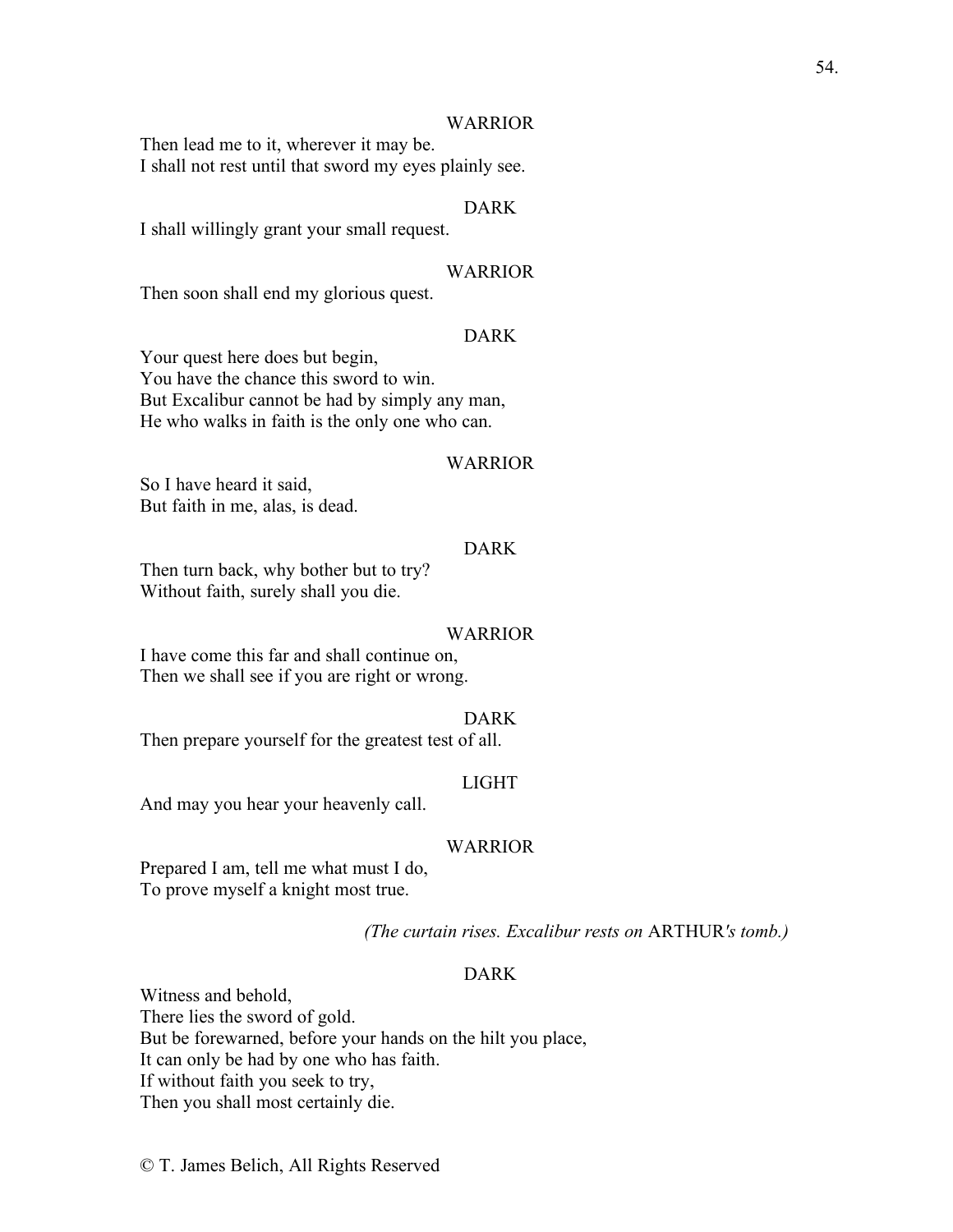### WARRIOR

I know not how to make such a leap.

# DARK

Then touch, and death shall you reap.

#### WARRIOR

How most cruelly unfair, To die because this faith I cannot share.

#### DARK

You need not die, simply walk away, And leave this quest for another day.

#### WARRIOR

I have sworn to follow this quest to its end, Even unto death, if there it should me send.

# DARK

Then tarry not, and take the sword, With death to be your great reward.

#### WARRIOR

So may I die, but the quest shall succeed, Of life I have no further need. Excalibur shall to Arthur go, And may his kingdom forever grow.

# DARK

In vain for Excalibur do you strive, For you must bring it to your king alive. Else here it shall remain, And naught but death shall you gain.

#### WARRIOR

Then what can be done? How now shall this quest be won?

# DARK

It cannot be accomplished by you.

# WARRIOR

Then what is left for me to do? I who did mine own glory hail, Have come this far but to fail. To sit at Arthur's table I have no right,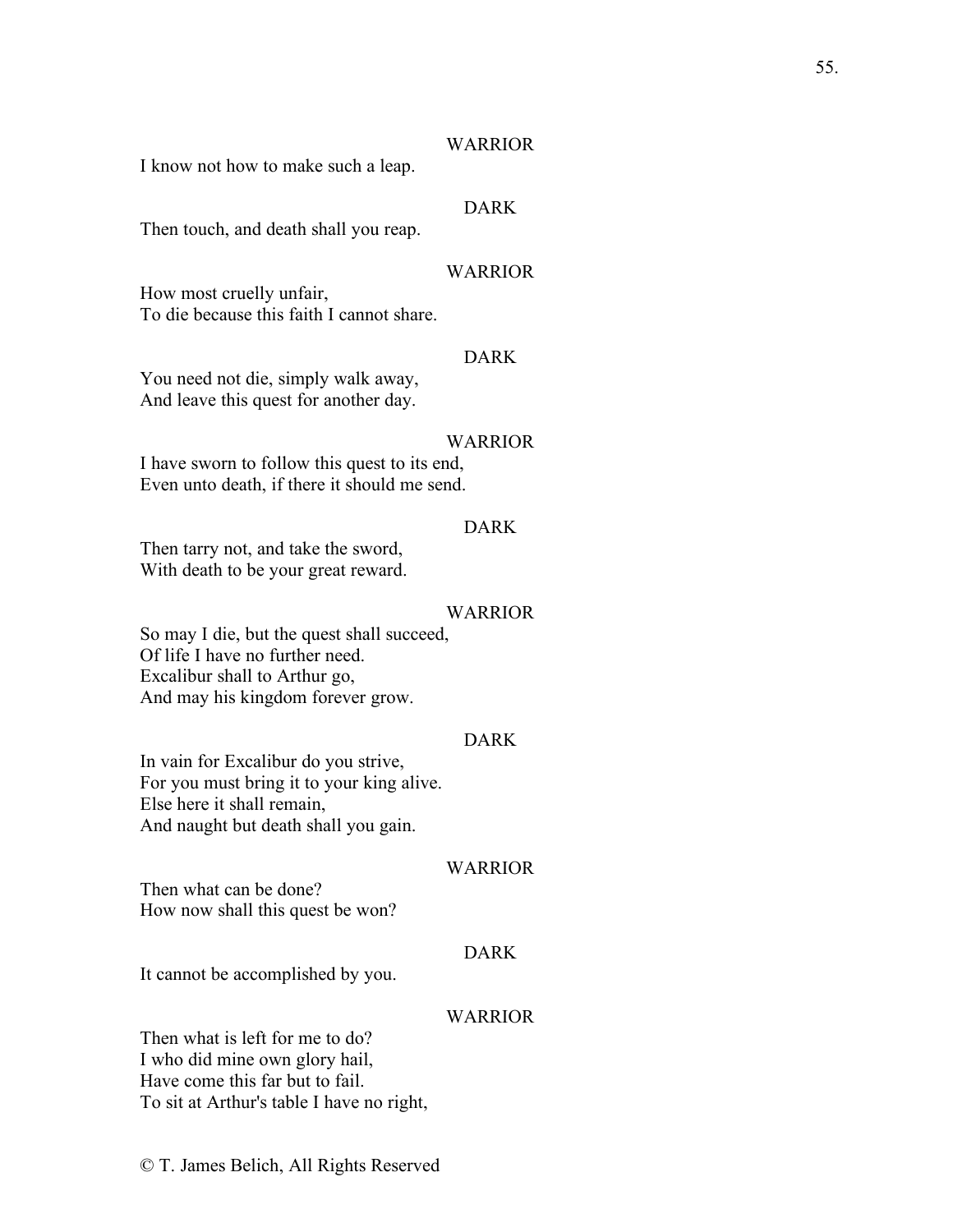#### WARRIOR (Cont.)

For I have made a most poor knight. I have come so close, To all I have desired most. And now, my king, I must you leave, Until the day I can believe. May some day again we meet, So I may then our quest complete.

#### *(*WARRIOR *exits.)*

# LIGHT

If only you would have tried, You would surely not have died. Too soon to dark your spirit yielded, When you could have Excalibur wielded.

#### DARK

And now the night grows ever near, One more, then it shall be here. His faith shall soon be bent, And Arthur then to sleep be sent.

#### LIGHT

In victory you revel over much, For this is one you cannot touch. This sword shall be his to claim, For the Lord's and not his gain.

> *(*FAITHFUL *enters and pays no attention to the* LADY OF THE DARK*.* FAITHFUL *crosses to the tomb and lifts Excalibur.)*

#### FAITHFUL

To you, O Lord, this sword I raise, And your name forever praise.

# LIGHT

The night shall come but shall not last, For Arthur's return shall come to pass.

# DARK

But so it shall not be today, For all but one have gone astray.

#### *(The* LADY OF THE DARK *exits.* ARTHUR *enters.)*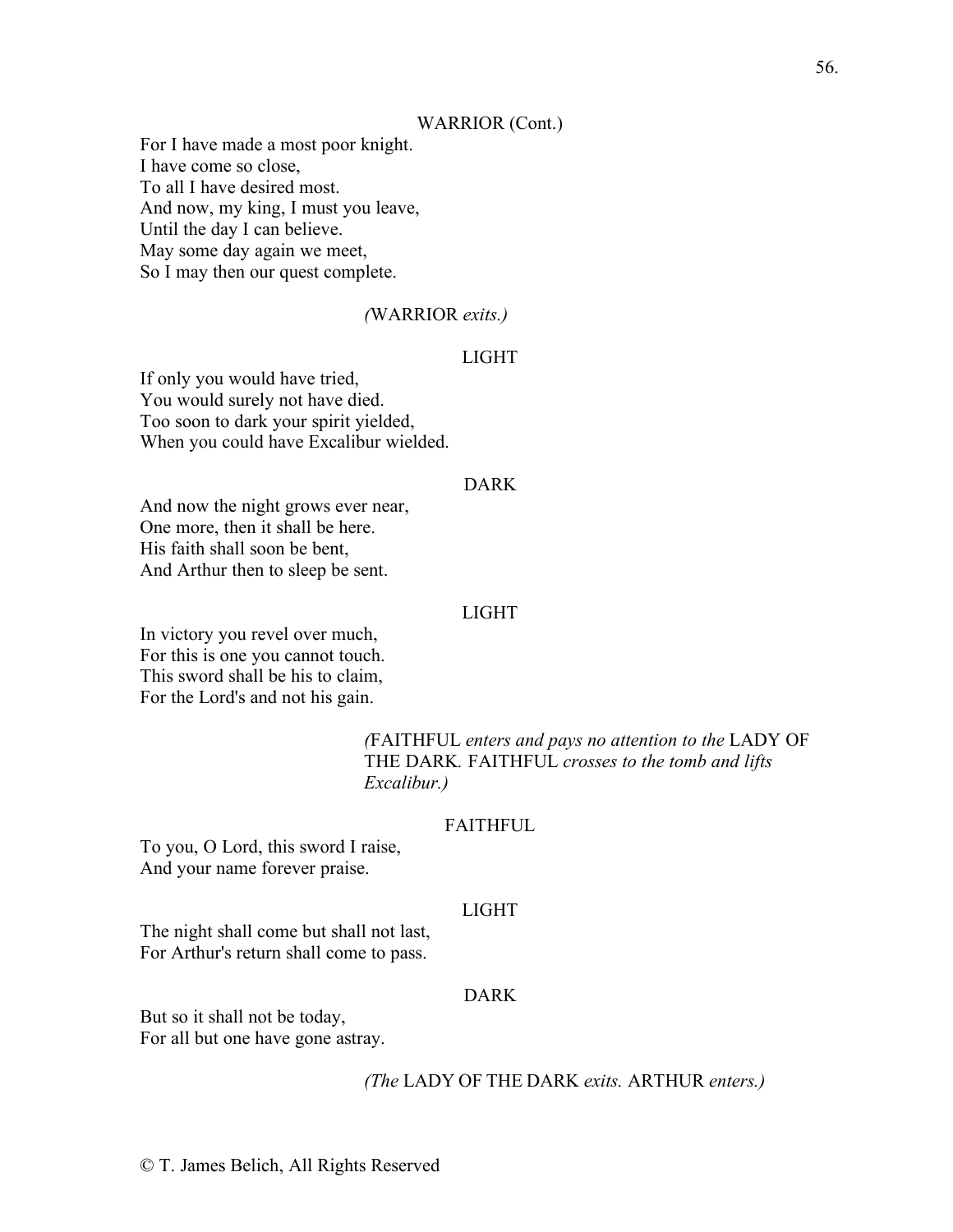#### ARTHUR

Well done, good knight. Your faith prevailed, Where all others have tried and failed.

# *(*FAITHFUL *presents Excalibur to* ARTHUR*.)*

# FAITHFUL

Your sword to you I do return, By the grace of God did I it earn.

# *(*ARTHUR *takes Excalibur.)*

#### ARTHUR

O Lord, this sword, what good does it do, When all my knights have deserted you? Except you, Faithful, who remained to the end, May the Lord to you great blessings send. But I cannot return with numbers so few, 'Tis not enough for but one to stay true. And so must I return to sleep, And for this faithless world weep.

# FAITHFUL

Good king, must you go, And leave me to this world of woe?

#### ARTHUR

I am sorry, but my time here is nearly done, And where I go you may not come. I must wait for yet another year, And pray the world to God draws near.

#### FAITHFUL

And for that year I'll wait and pray, A knight most true I vow to stay.

# ARTHUR

Then take this sword and guard it well, Show the world the light that among it dwells. Yet use it always but to teach, For force the world shall never reach.

# *(He offers Excalibur to* FAITHFUL*.)*

#### **FAITHFUL**

My lord, this sword to you belongs, For me to take it would be wrong.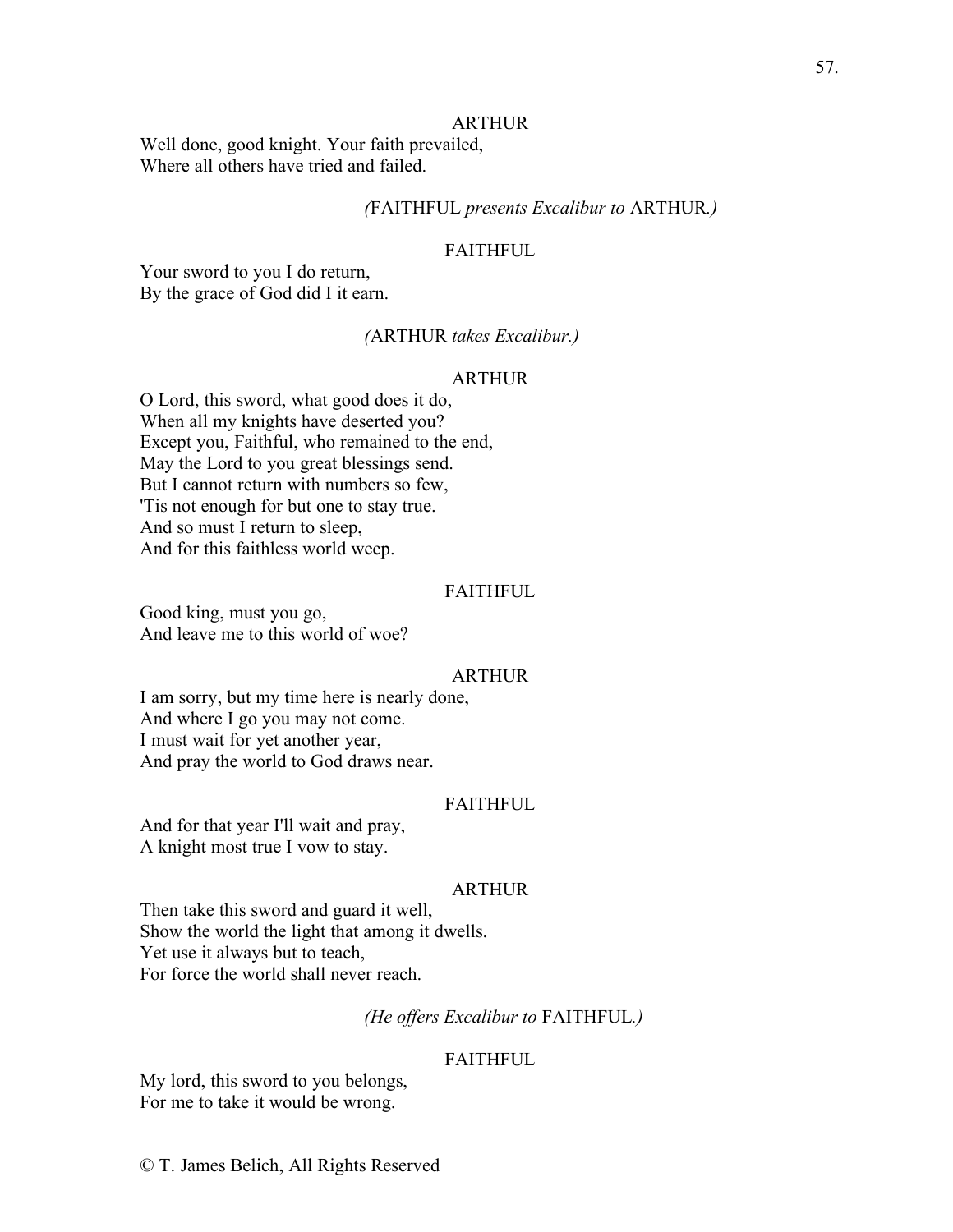## ARTHUR

In my sleep from the world would I it hide, Better with you on the earth reside. I entrust to you this holy sword, A gift to you from our heavenly Lord.

#### *(*FAITHFUL *takes Excalibur.)*

# FAITHFUL

With this charge I shall do my best.

#### ARTHUR

Then you are indeed most truly blessed. Take care the light to never forsake, And a worthy guardian you shall make.

#### LIGHT

King of Logres, now 'tis time, For sleep again to ease your mind. Next year again your choice be made, May then the world come to thine aid.

#### **ARTHUR**

Faithful, to you must I bid goodbye. Take heed your faith shall never die.

#### *(*ARTHUR *lies upon his tomb.)*

#### FAITHFUL

Farewell, my king, and let rest your soul. Someday the world shall again be whole.

#### *(*ARTHUR *falls asleep.)*

# LIGHT

It shall when all are one in light, And men uphold the just and right.

# FAITHFUL.

I look forward to that day, When all shall walk in the one true way. But that day shant come while ignorance and greed, With strife and envy water dark's cold seed. We ask for justice and for honor cry, But from truth we turn an unseeing eye. We pray for knights and virtuous kings,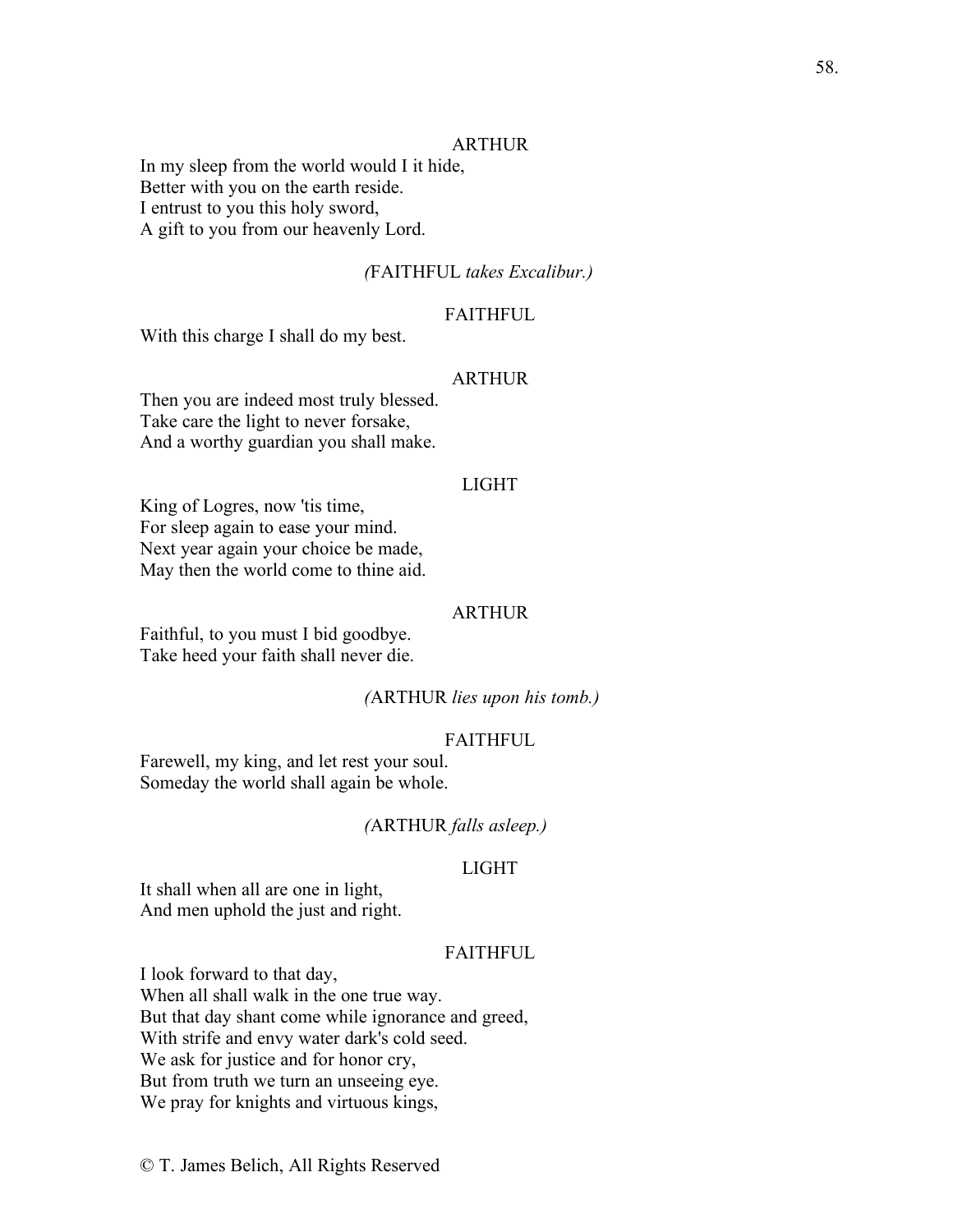#### FAITHFUL (Cont.)

But when these to us the good Lord brings, We disbelieve and close our hearts, And wonder why we are besieged with evil's countless darts. With all its might this world resists God's rightful reign, And thus we are our one true bane.

> *(*FAITHFUL *exits with Excalibur. The lights fade, except for those on* ARTHUR *and the* LADY OF THE LIGHT*.)*

# VOICE

Well done, good king, again this year, 'Tis not your fault so few do hear. The day shall come to forever rise, Seen by all the world's eyes. 'Til then this cycle must repeat, Before light shall dark forever defeat. You have your drink this year earned, To sustain you 'til you may return.

#### *(*GALAHAD *enters with the cup.)*

# GALAHAD

Good king, for but a time are all your trials past. I pray you shall enjoy your peace, forever it shall not last. Sent here am I to give you drink, as I have had before, Drink deep the water from this holy cup, given from the Lord. *(He gives* ARTHUR *a sip from the cup.)* With this drink your weary life renew, Think of whence it came in all you say and do. *(*GALAHAD *again lights the candle.)* A flame burns true throughout the reigning night, Long may you sleep, but always keep the light.

> *(*GALAHAD *exits. The light upon* ARTHUR *fades so that the stage is lit only by the candle. The* LADY OF THE LIGHT *is no longer visible.)*

# VOICE

Here lies the renowned King Arthur, of which many tales sing. Here he lies in Avalon's isle, the Once and Future King. Yet there are those who shall not believe, For them in dreams does this king grieve. His day does end. And with it his fellowship we rend, That noble knights with honor bound. Here we break the table round.